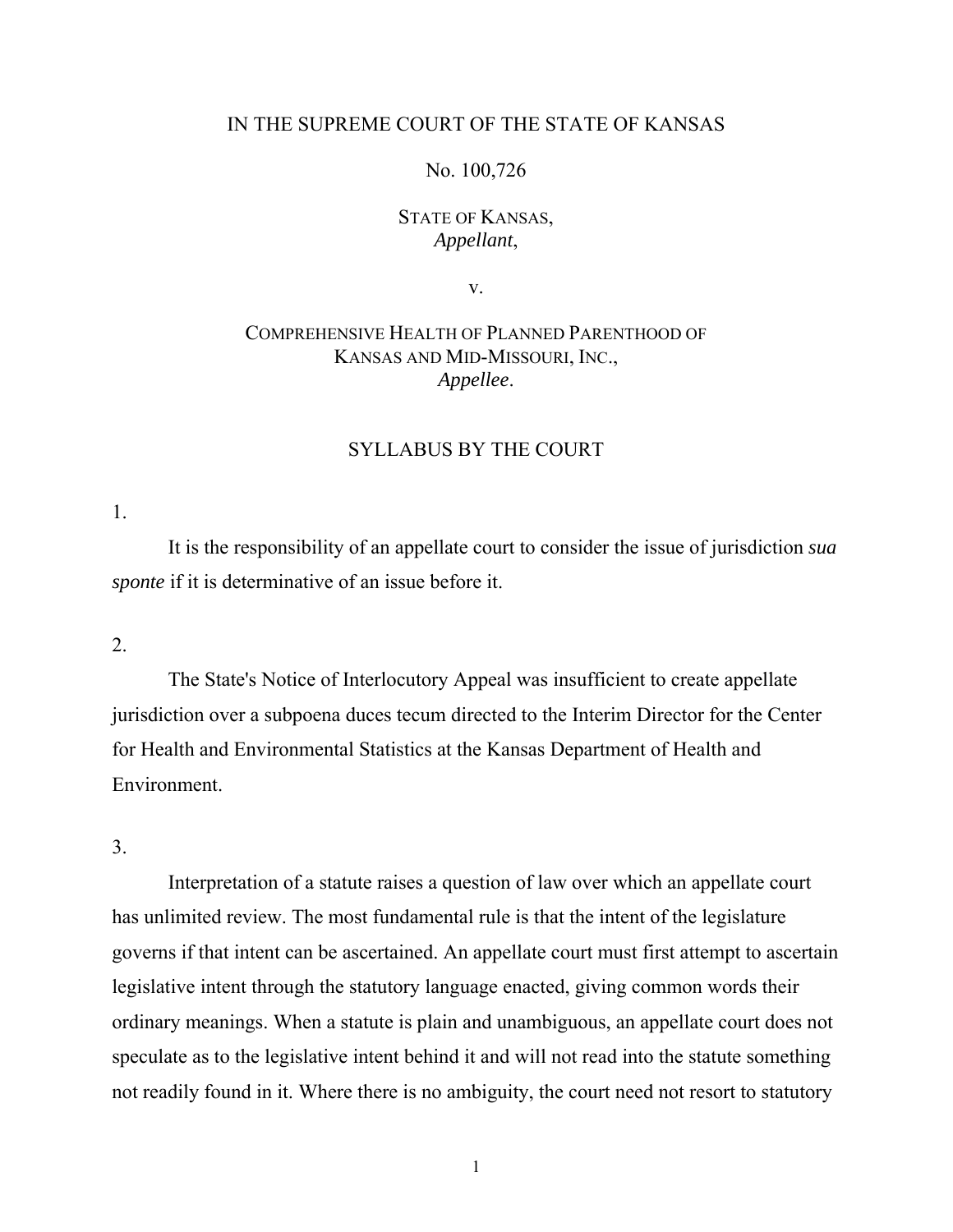construction. Only if the statute's language or text is unclear or ambiguous does the court use canons of construction or legislative history or other background considerations to construe the legislature's intent.

4.

 K.S.A. 60-245(c)(3)(A) governs a district court's evaluation of a motion to quash a subpoena. Its subsection (iii) states that a court shall quash or modify a subpoena if it "requires disclosure of privileged or other protected matter and no exception or waiver applies."

# 5.

 Under K.S.A. 65-445, reports submitted by an abortion clinic to the Kansas Department of Health and Environment cannot be released to a district attorney. The reports thus qualify as "other protected matter" under K.S.A.  $60-245(c)(3)(A)(iii)$ , and any subpoena from a district attorney, insofar as it seeks production of the reports themselves or testimony revealing their contents, must be quashed.

#### 6.

 Employees of the Kansas Department of Health and Environment may be subpoenaed to testify in a criminal prosecution about the general practices of the agency regarding reports submitted by abortion clinics, as well as general information about the agency's response to an earlier inquisition.

7.

 Under K.S.A. 65-445, a judge who presided over an Attorney General's inquisition and who thus became a custodian of reports submitted by an abortion clinic to the Kansas Department of Health and Environment cannot be ordered to bring those reports to court to facilitate a district attorney's criminal prosecution.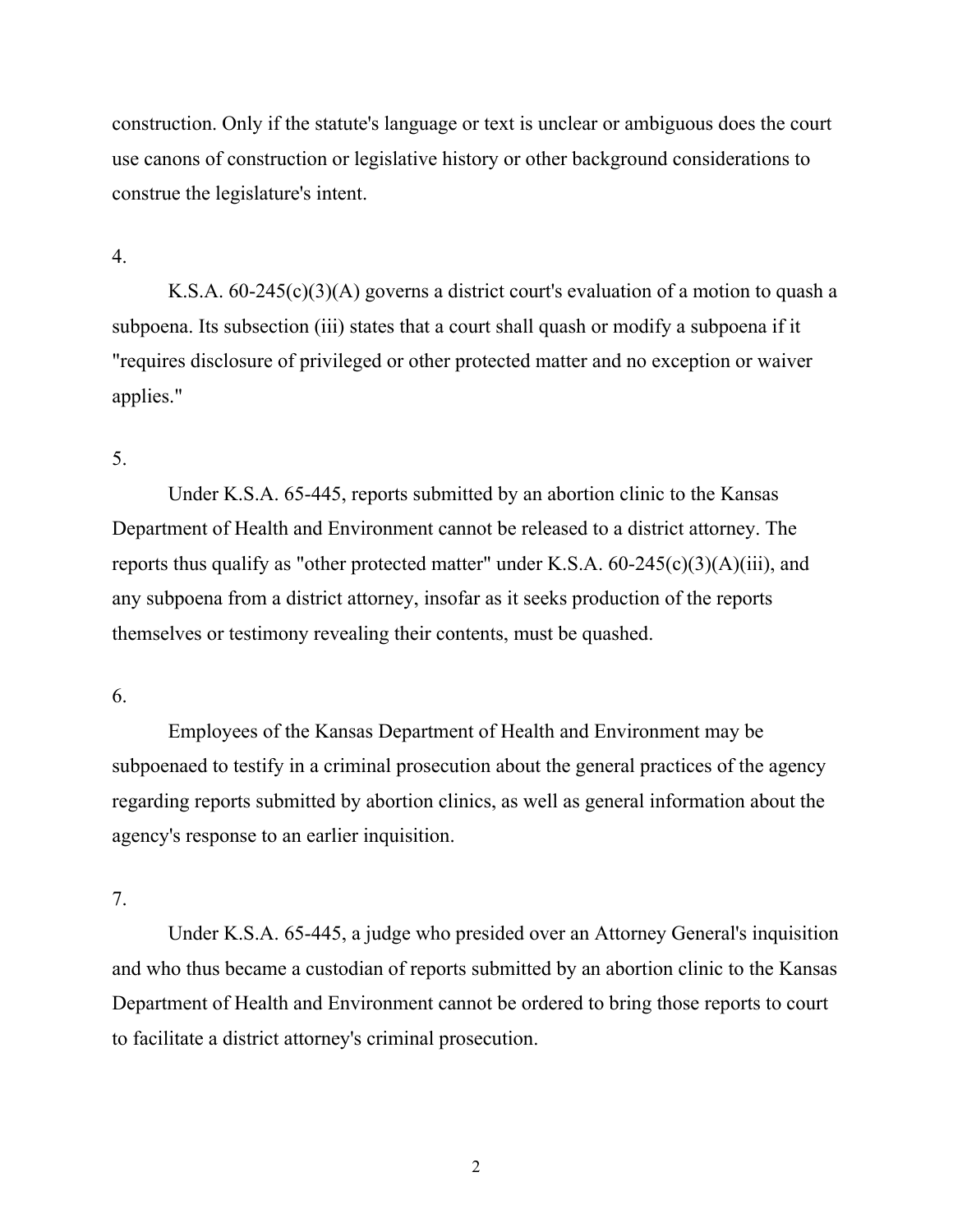A judge who becomes a custodian of abortion clinic patient records that have been redacted to remove patient-identifying information and then produced in an inquisition may be ordered to bring those documents to court to facilitate a criminal prosecution

9.

based on those records.

 A judge may be ordered to produce a Memorandum Decision and a letter to counsel arising out of an inquisition over which the judge presided to facilitate a criminal prosecution. Special arrangements for transmission and storage of the documents may be required if the documents are under seal.

10.

 Asking a district judge to testify is a serious matter and creates sensitive problems requiring delicate attention. Generally, absent a showing of extraordinary need, a judge may not be compelled to testify about matters observed as a consequence of the performance of his or her official duties.

11.

 Under the unusual facts of this case, fact witness and document custodian testimony of the judge who presided over an inquisition may be permitted on certain subjects during a criminal prosecution arising out of the inquisition. However, the judge, by virtue of his participation in the inquisition, is not automatically transformed into an expert witness who may give opinion testimony on the issue of the defendant clinic's criminal culpability.

12.

 A lawyer designated by a judge presiding over an inquisition to act as special counsel for patients whose abortion records were redacted and then produced in the

8.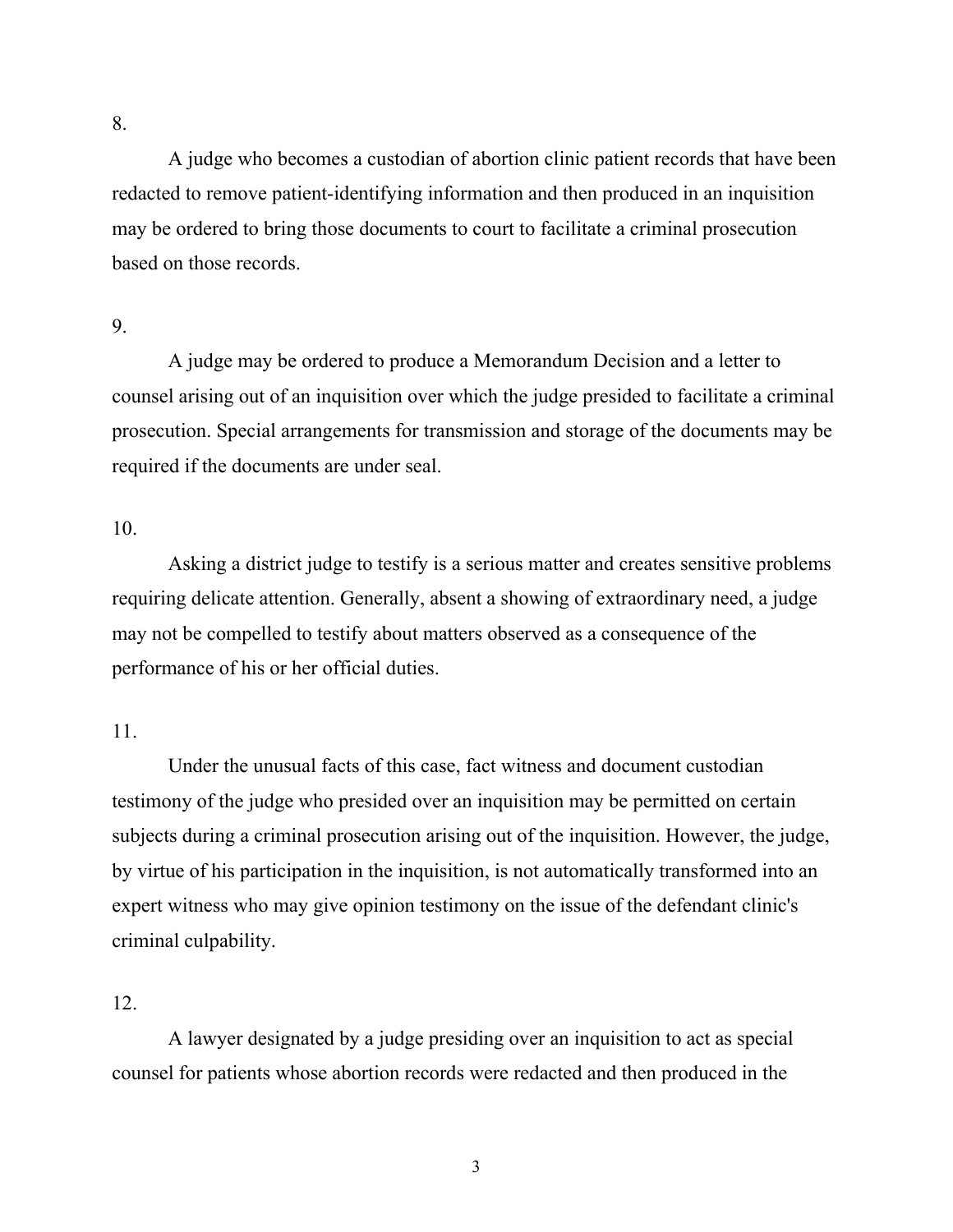inquisition may be ordered to produce his affidavit and correspondence with defense counsel to facilitate a criminal prosecution.

## 13.

 Under the unusual facts of this case, fact witness and document custodian testimony of the lawyer designated by the judge presiding over an inquisition to act as special counsel for patients whose abortion records were redacted and then produced in the inquisition may be permitted on certain subjects during a criminal prosecution arising out of the inquisition. However, the lawyer, by virtue of his participation in the inquisition, is not automatically transformed into an expert witness who may give opinion testimony on the issue of the defendant clinic's criminal culpability.

 Appeal from Johnson County District Court; STEPHEN R. TATUM, judge. Opinion filed October 15, 2010. Affirmed in part, reversed in part, and remanded.

*Steven J. Obermeier*, assistant district attorney, argued the cause, and *Phill Kline*, district attorney, and *Steve Six*, attorney general, were with him on the briefs for appellant.

*Pedro L. Irigonegaray*, of Irigonegaray & Associates, argued the cause, and *Robert V. Eye* and *Elizabeth R. Herbert*, of the same firm, were with him on the brief for appellee.

The opinion of the court was delivered by

 BEIER, J.: This interlocutory appeal is the latest in a related series of actions arising out of an inquisition conducted by former Attorney General Phill Kline regarding the performance of abortions in Kansas. In this case, we are asked to rule on whether a Johnson County district judge erred in quashing subpoenas directed at various employees of the Kansas Department of Health and Environment ("KDHE") and at Shawnee County District Judge Richard D. Anderson and attorney Steven W. Cavanaugh.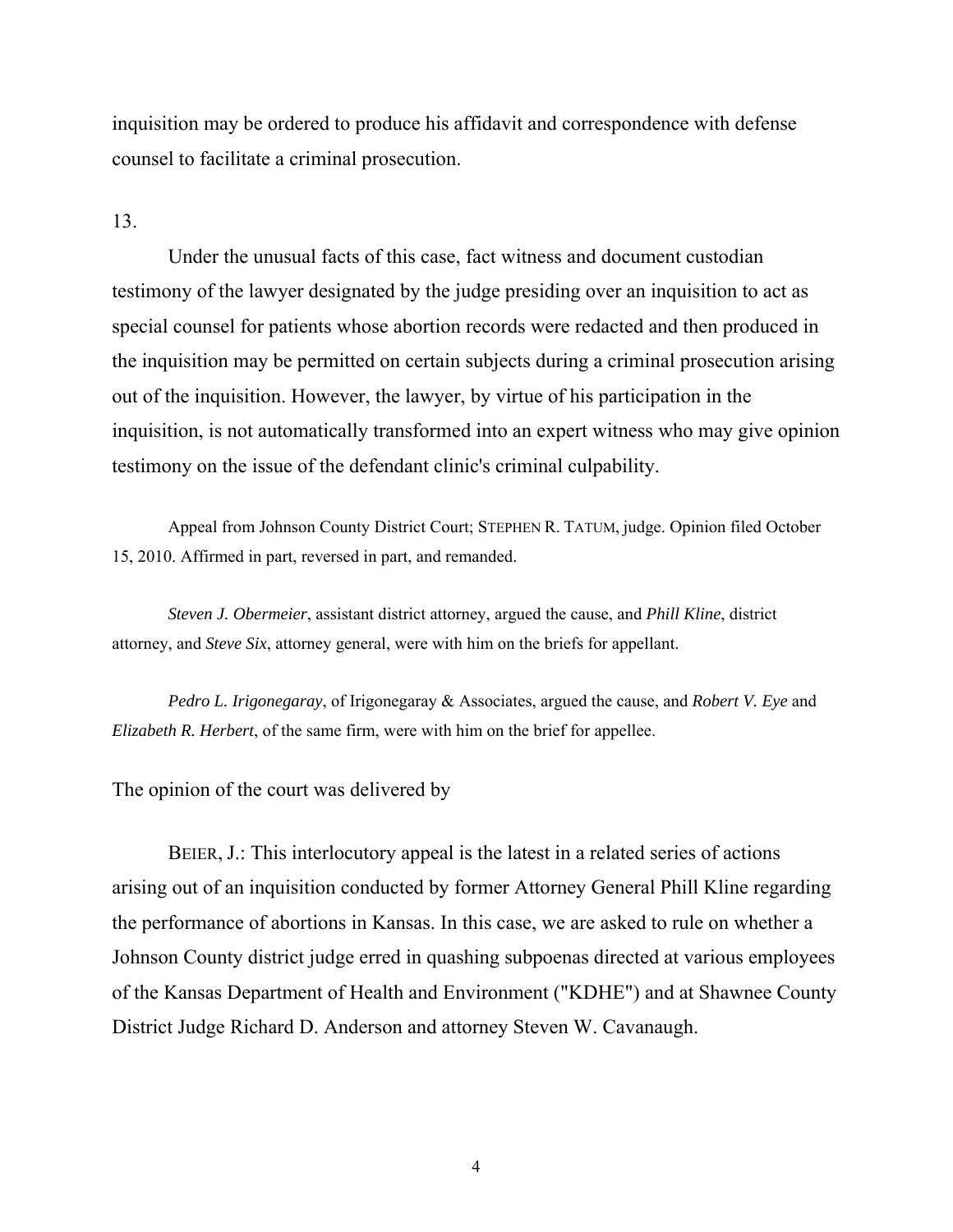Although the issues before us are simply summarized, their resolution is not because they arise in a complicated factual and procedural context, revealed in fits and starts over the life of a series of cases. Like icebergs, the appearance of the issues above the waves is relatively benign; their mass and shape below the waves goes unnoticed or ignored at peril.

We therefore begin by setting forth a list of the cases in the series and then a chronology of pertinent events, taking care to guard the twin imperatives of patient privacy and criminal prosecution that we discussed in our first opinion in these related actions, *Alpha Medical Clinic v. Anderson*, 280 Kan. 903, 128 P.3d 364 (2006). Although not all of the information we review below has become public knowledge since the *Alpha* decision, much of it has. In addition, to the extent any of the following goes beyond what has previously been made or become public, we take care to ensure that no privacy or law enforcement goal is threatened. The chronology, dependent in part on documents and transcripts never supplied to this court before this appeal, is necessary to an understanding of our analysis and rulings.

We also emphasize that nothing in this opinion should be interpreted by the parties as license to publish or otherwise disseminate material sealed under our previous orders or previous orders of our district courts. As in *Alpha*, "[w]e caution all parties to resist" any such impulse, "which may imperil the privacy of the patients and the law enforcement objectives at the heart of this proceeding." 280 Kan. at 930.

# THE SERIES OF CASES

- Case No. 04-IQ-03. Inquisition launched by Kline while Attorney General filed in district court in Shawnee County ("the Inquisition").
- Case No. 93,383 in the Supreme Court. Petition for Writ of Mandamus filed by two abortion clinics regarding the Inquisition subpoenas for patient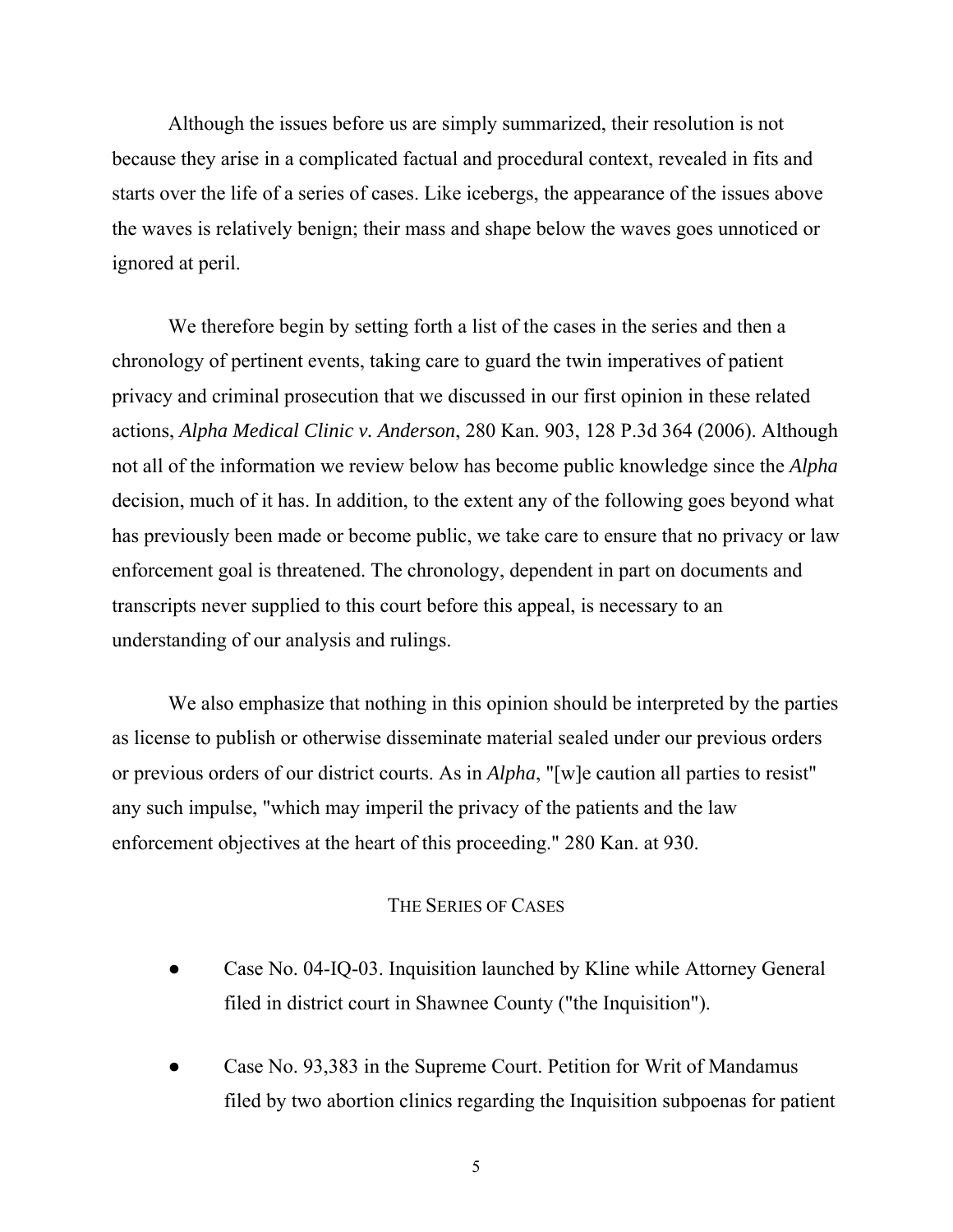records. This petition led to this court's opinion, *Alpha*, 280 Kan. at 903 ("*Alpha*").

- Case No. 97,554 in the Supreme Court. Petition for Writ of Mandamus filed by two abortion clinics regarding Kline's appearance before the 2006 election on "The O'Reilly Factor" and other alleged dissemination of information from patient records ("the publicity mandamus action").
- Case No. 98,747 in the Supreme Court. Petition for Writ of Mandamus filed by Comprehensive Health of Planned Parenthood of Kansas and Mid- Missouri, Inc. ("CHPP"), regarding Kline's movement of records from Attorney General's office to Johnson County District Attorney's office. This petition led to this court's opinion in *Comprehensive Health of Planned Parenthood of Kansas v. Kline*, 287 Kan. 372, 197 P.3d 370 (2008) ("*Comprehensive Health*").
- Case No. 07 CR 2112. Criminal prosecution filed by former Attorney General Paul Morrison in Sedgwick County against Dr. George Tiller, a Wichita physician who performed abortions, which ended in an acquittal after jury trial ("the Tiller case").
- Case No. 99,050 in the Supreme Court. Petition for Writ of Mandamus filed by Morrison against Judge Anderson seeking surrender of redacted patient records produced in the Inquisition and left in the judge's custody ("*Morrison v. Anderson*").
- Case No. 07 CR 2701. Criminal prosecution filed by Kline while Johnson County District Attorney against CHPP, which is the case underlying this appeal ("this criminal prosecution").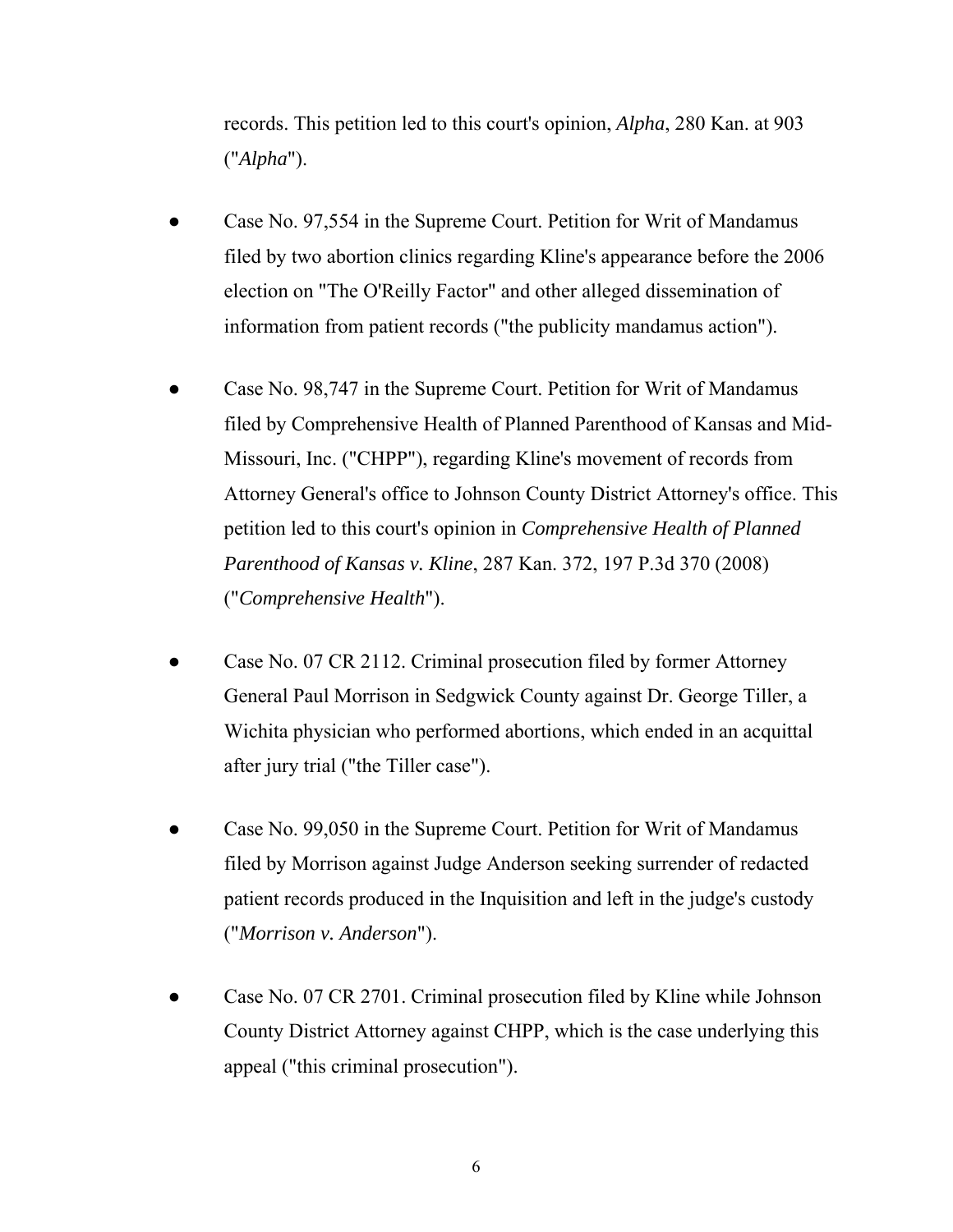Other proceedings before grand juries in Johnson and Sedgwick Counties regarding abortion providers, including one that led to a Petition for Writ of Mandamus in this court, eventually denied, and various related disciplinary matters are not listed above. Although some of these proceedings and disciplinary matters were contemporaneous with the cases on the list, they had no direct effect on their pursuit or disposition.

#### FACTUAL AND PROCEDURAL BACKGROUND

The first crystals of the particular icebergs before us now were formed when Kline, in his capacity as Attorney General from January 13, 2003, to January 8, 2007, opened the Inquisition under the judicial supervision of Judge Anderson in Shawnee County.

As part of the Inquisition, Kline and his staff obtained copies of certain reports of abortions performed in 2003 in Kansas that were filed by clinics with KDHE. The entire group of reports produced by KDHE has never been filed or deposited with or otherwise disclosed to this court in this or any related action. This court is, therefore, necessarily dependent upon other's descriptions of these items.

According to the record before us, the reports produced by KDHE do not contain patient names, but patients are identified by numbers and other data, including age; marital status; state, county, and city of residence; ancestry and race; level of education; number of live and deceased children, if any; gestational age of the terminated pregnancy; and the date the patient's abortion was performed. The reports also do not contain the names of abortion providers, who are identified by a code number. But there is no dispute—and no secret at this time—that the KDHE reports at issue in this appeal are among those filed with the agency by defendant CHPP and later sought from KDHE by Kline during the Inquisition.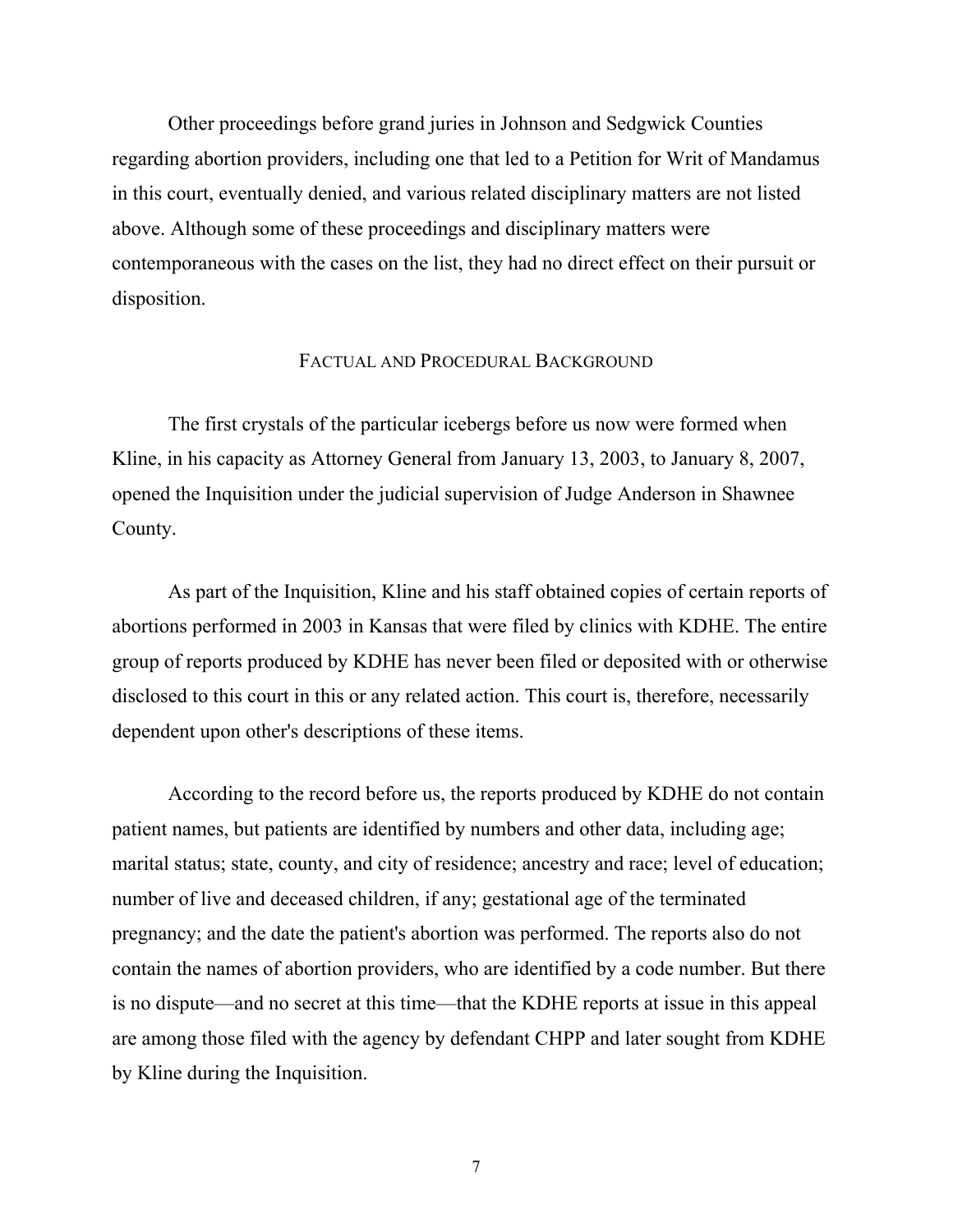Kline, as Attorney General, also sent subpoenas duces tecum in the Inquisition to obtain certain patient medical records directly from two Kansas clinics that performed abortions. Those subpoenas, and Judge Anderson's refusal to quash or modify them, led the clinics to file the petition for writ of mandamus in *Alpha*. At the time, the clinics were referred to as Alpha and Beta; they are now known to include defendant CHPP. See *Comprehensive Health*, 287 Kan. at 375.

 As a result of the clinics' *Alpha* petition, we ruled in February 2006 that Judge Anderson must first evaluate the soundness of Kline's interpretation of the criminal statutes at issue to determine if there was a firm legal ground supporting the Inquisition. See *Alpha*, 280 Kan. at 924. If Kline's theory passed muster, the clinics could be compelled under the subpoenas to produce the patient medical records after redaction of patient-identifying information, performed under the supervision of Judge Anderson and experts to be named by him. See *Alpha*, 280 Kan. at 924-25.

### *Post*-Alpha *Treatment of Patient Records*

After the *Alpha* decision, Judge Anderson's review of the Inquisition's legal basis, and the redactions that followed, Kline and his staff received CHPP patient records for copying on October 24, 2006. We described some of what happened in our *Comprehensive Health* opinion:

 "Shortly after the records were given to Kline, he and two of his subordinates, lawyers [Eric] Rucker and Stephen Maxwell, presented Judge Anderson with a summary of the records that Kline wanted to disclose publicly. Kline was in the final days of a highly contentious political race to retain his position; his opponent was then Johnson County District Attorney Paul Morrison. According to Judge Anderson, Kline—who had argued unsuccessfully to Judge Anderson while *Alpha* was pending before this court that the judge should not subject Kline to the nondisclosure provision in the subpoenas directed to the clinics—took an 'aggressive' position on the summary and his potential use of it. In Judge Anderson's view, Kline appeared "somewhat desperate" to counter charges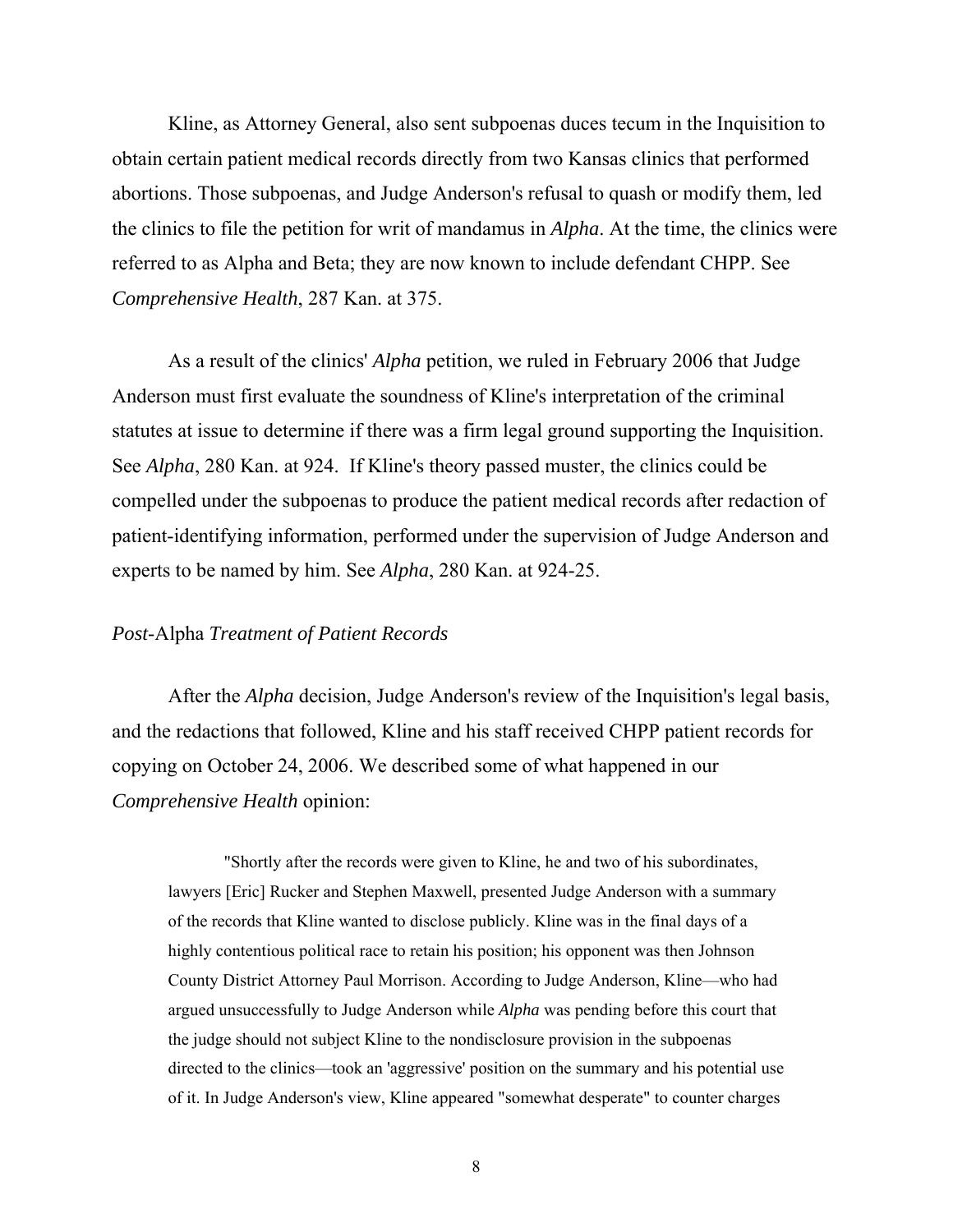advanced by Morrison in the campaign. Kline also told Judge Anderson that he did not believe the judge could control what an attorney general disclosed to the public. Regardless of the merit or lack of merit of that view, Judge Anderson warned Kline that he would have trouble persuading Judge Anderson to rule in his favor on any future inquisition issues if he publicly disclosed information from the patient records. At no point in this discussion with Judge Anderson did Kline, Rucker, or Maxwell divulge any plans for television or other public appearances concerning the inquisition or its results.

 "On November 3, 2006, the Friday before election day and before Kline's subordinates returned the originals of the redacted records to Judge Anderson, Kline was a guest on a nationally televised program, 'The O'Reilly Factor.' During the broadcast, host Bill O'Reilly suggested that O'Reilly had been made privy to the contents of the redacted records. Kline later testified that he 'certainly' considered his appearance on O'Reilly's show to be appropriate despite this court's cautionary language about publicity in *Alpha* and apparently despite Judge Anderson's insistence that Kline and his subordinates were bound by the subpoenas' nondisclosure provision. Kline testified that he had decided to appear on the O'Reilly program because his office had been inundated with calls about his intentions, and he wanted to alleviate fears that his office was seeking identities of patients.

 "Kline's appearance on 'The O'Reilly Factor' prompted the clinics to press Judge Anderson to hold Kline in contempt before election day. They also filed [the publicity mandamus action under seal] with this court on the day before election day, November 6, 2006, seeking a stay of the inquisition, sealing of the records from Kline's office, and deposit of the records with a special prosecutor or master appointed to investigate any leak of information from, or other mishandling of, the records.

 "Morrison defeated Kline in the attorney general's race. Approximately 2 weeks after the election, Judge Anderson declined to launch contempt proceedings against Kline in connection with the O'Reilly show. Although Judge Anderson would later testify that he was "very upset" with Kline for putting himself in a position allowing O'Reilly to claim he had seen the redacted patient records, Judge Anderson had concluded after questioning Kline, Maxwell, and Kline investigator Tom Williams under oath that Kline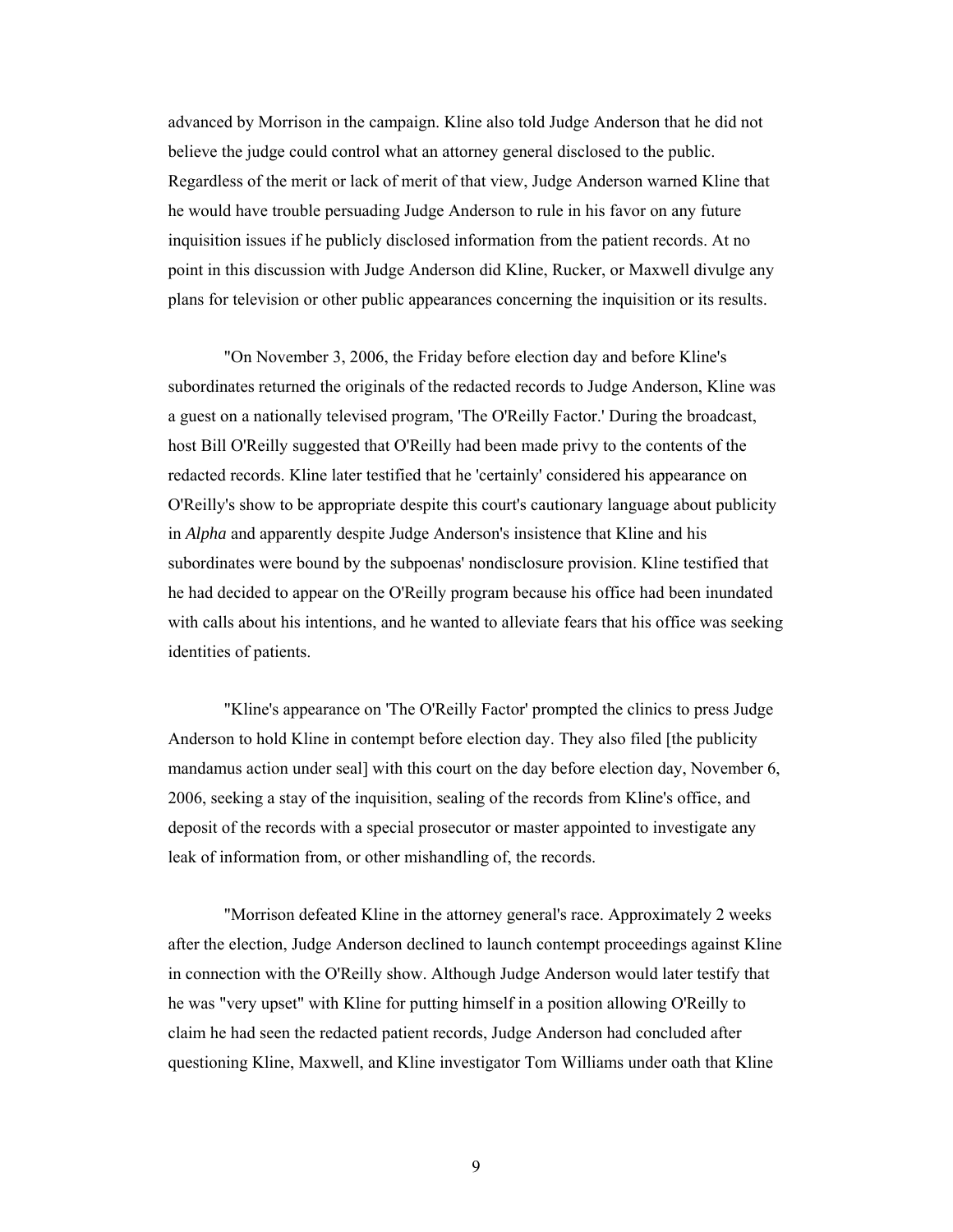had not given the records to O'Reilly, if, in fact, O'Reilly had seen them at all. We denied the clinic's November 6 petition for writ of mandamus on November 30, 2006.

 "During the 2 weeks after the elections, Kline, Rucker, Maxwell, and Williams shared information from the redacted patient records and other inquisition results with at least three potential medical experts, including Dr. Richard Gilmartin, a pediatric neurologist from Wichita, and Dr. Paul McHugh, a psychiatrist from Baltimore, Maryland. Rucker had obtained Gilmartin's name from a representative of Kansans for Life; he would later testify that he may have told the representative about the nature of the records. Kline had obtained McHugh's name from a representative of Women Influencing the Nation. Both Kansans for Life and Women Influencing the Nation are anti-abortion advocacy organizations.

 "The record before us reflects that Gilmartin took no notes and that no patient records were left with him. Maxwell and Williams evidently left copies of patient records and other inquisition documents with McHugh. These other documents included pregnancy termination information obtained from [KDHE,] which, when crossreferenced to patient records and/or other sources mined by Kline and his subordinates during the inquisition, enabled Kline to identify patients by name. The record reflects that the time period when Kline and his subordinates were seeking the cross-reference data was before or during the pendency of *Alpha*. The record is unclear on exactly when McHugh returned the records left with him or whether he first made copies before returning the set he had been given. Judge Anderson had not required Kline or his subordinates to obtain confidentiality agreements from any persons to whom the records themselves or information within them was disseminated; and Kline and his subordinates did not take this step on their own.

 "On December 11, 2006, Republican precinct committee members in Johnson County selected Kline to complete Morrison's term as Johnson County District Attorney, once Morrison was sworn in as Attorney General on January 8, 2007.

 "It was in this time frame that Kline and Maxwell conversed with Judge Anderson about Kline's desire to send the patient records produced by the clinics in the inquisition to other prosecutors, specifically mentioning Shawnee, Sedgwick, and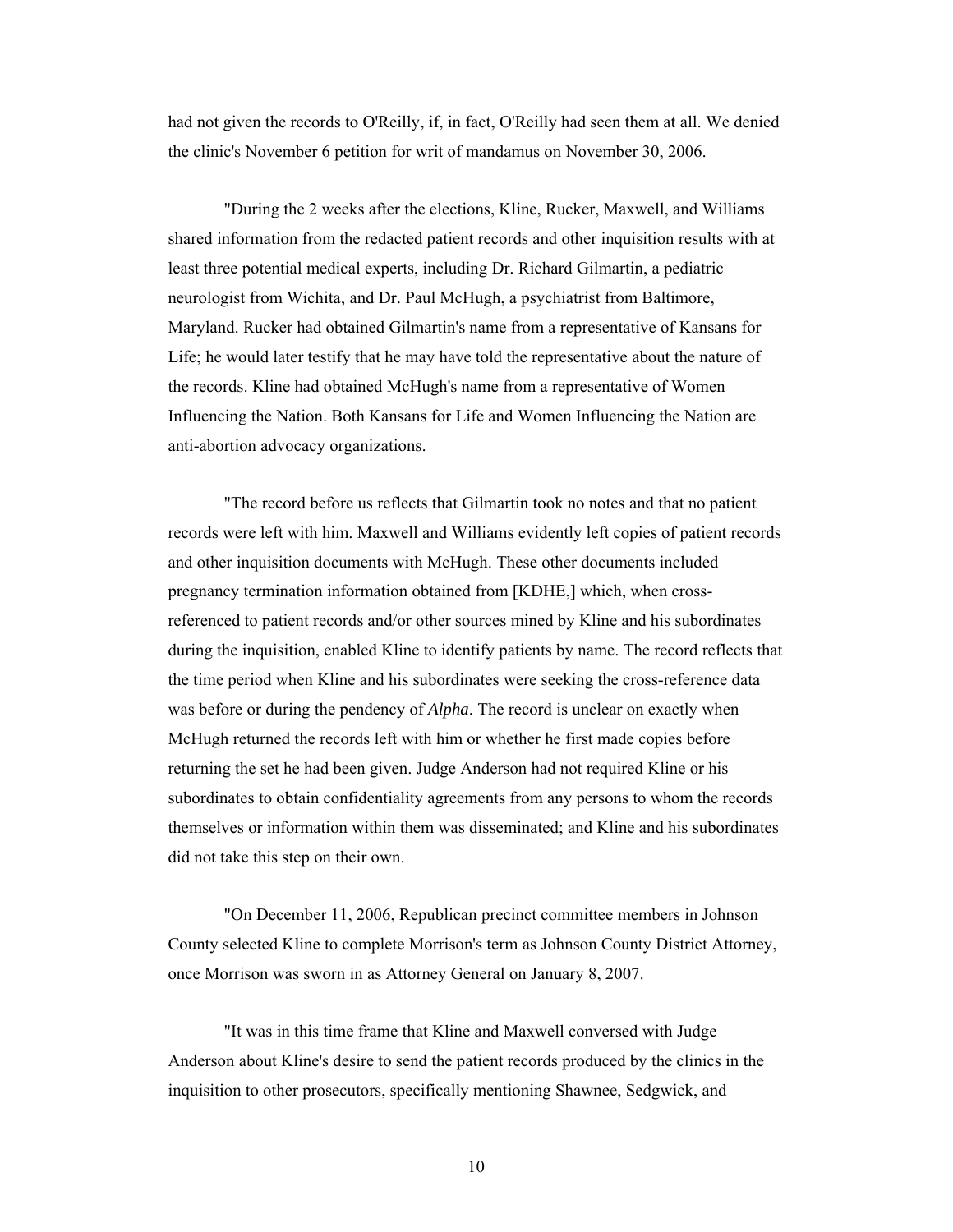Johnson Counties. According to Judge Anderson, Kline and Maxwell did not tell him how this would be accomplished; they did not tell him that the records would not be received in Johnson County until Kline had taken office there; they did not tell him that they also would send the records from WHCS, a clinic in Sedgwick County, to Johnson County. Kline did tell Judge Anderson that the transformation of his Attorney General inquisition into a Johnson County District Attorney investigation would be 'seamless.' Judge Anderson would eventually testify that, during one of his conversations with Maxwell about the movement of patient records to Johnson County, he told Maxwell, 'Just be sure that you do that in a very orderly and regular sort of way.'

 "Shortly before leaving the Attorney General's office, on December 20, 2006, Kline filed charges in Sedgwick County against Dr. George Tiller of [Women's Health Care Services of Wichita, P.A. (WHCS)]. Kline supported the charges with an affidavit from McHugh, an affidavit from Williams, and information from the redacted patient records. The following day, District Judge Paul Clark dismissed the Sedgwick County charges at the request of Sedgwick County District Attorney Nola Foulston.

 "On December 27 or 28, 2006, Kline announced that, as Attorney General, he would appoint Wichita lawyer and anti-abortion activist Donald McKinney as a special prosecutor. The clinics filed a joint motion for a protective order with Judge Anderson, seeking to ensure that the patient records produced in the inquisition would remain with Judge Anderson and in the Attorney General's office on Kline's exit from that office. The record reflects that Judge Anderson received this motion on Wednesday, January 3, 2007, but he did not rule on it immediately. Judge Anderson did, however, tell Maxwell that he wanted a full and accurate written report on where all copies of the patient records were as of the time of the transition between Kline and Morrison at the Attorney General's office.

 "Although Kline later testified that he directed Rucker to transport the records from the Attorney General's office to Johnson County in mid-December 2006, the actual physical movement of the records did not begin until the Friday before Morrison was sworn in as Attorney General, January 5, 2007, and did not end until Kline had been in office as the Johnson County District Attorney for several weeks. In the intervening time, the patient records were stored in more than one automobile; in Maxwell's residence; and,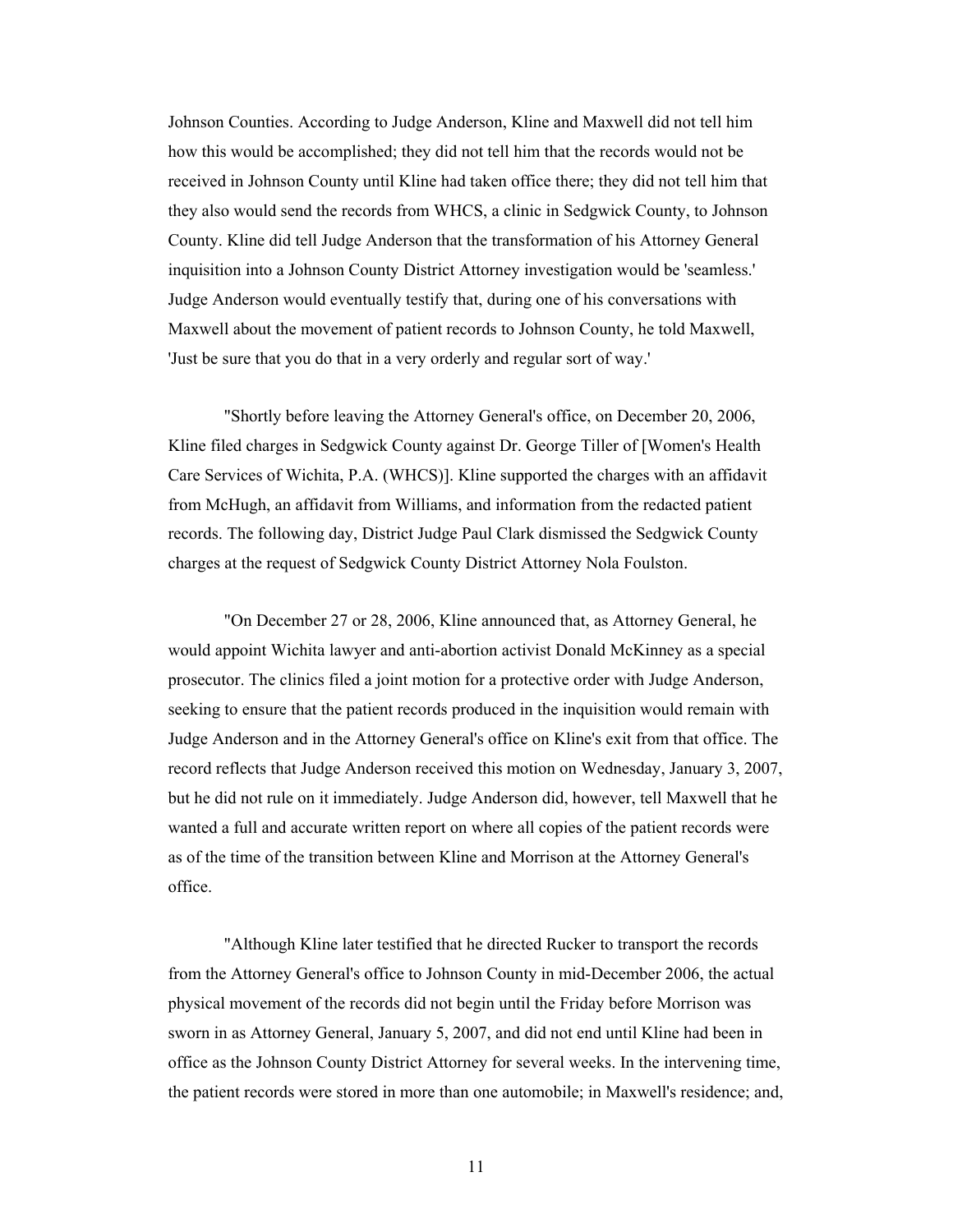from January 8, 2007, until mid-February 2007, in the dining room of an apartment of another investigator, Jared Reed. The several weeks that the records sat in Reed's dining room included the day that elapsed between the point when Reed's employment with Kline's Attorney General's office ended and the point when his employment by Kline's Johnson County District Attorney's office began.

 "On Friday, January 5, 2007, the same day that Rucker signed a 6-month contract with McKinney, McKinney's fees to be funded by up to \$25,000, apparently from the budget of the Attorney General's office, Williams removed all of the patient records obtained through the inquisition from the Attorney General's office, along with additional investigation materials and records obtained from other agencies, and placed them in a state-owned vehicle. This Friday was to be Maxwell's last day of work for the Attorney General's office. The following day, Saturday, January 6, Williams delivered the records and other materials to Maxwell's residence.

 "At Maxwell's residence that day, Maxwell and Williams sorted the records for distribution to various places. At some point that day, Williams contacted Reed, who came to Maxwell's residence and witnessed this process. Maxwell also was preparing a Status and Disposition Report, the written report Judge Anderson requested. The patient records and other materials were then locked in the trunk of a state-owned vehicle Williams was driving. Williams returned a set of materials to the Attorney General's office, not including any CHPP or WHCS patient records, and left the rest of the materials sorted earlier at Maxwell's house in the vehicle. The vehicle spent the rest of that weekend parked in a secure state parking lot.

 "Shortly after 8 a.m. on Monday, January 8, 2007, the day Morrison was to be sworn in as Attorney General and Kline sworn in as Johnson County District Attorney, Williams and Reed met at the Shawnee County courthouse. They left five boxes of investigation materials at Judge Anderson's chambers, as well as a copy of the Status and Disposition Report. Williams and Reed also left several boxes of materials, including patient records, at Shawnee County District Attorney Robert D. Hecht's office.

 "After these two distributions had been accomplished, Williams received a telephone call from Rucker, who had spoken to Kline that morning before Kline was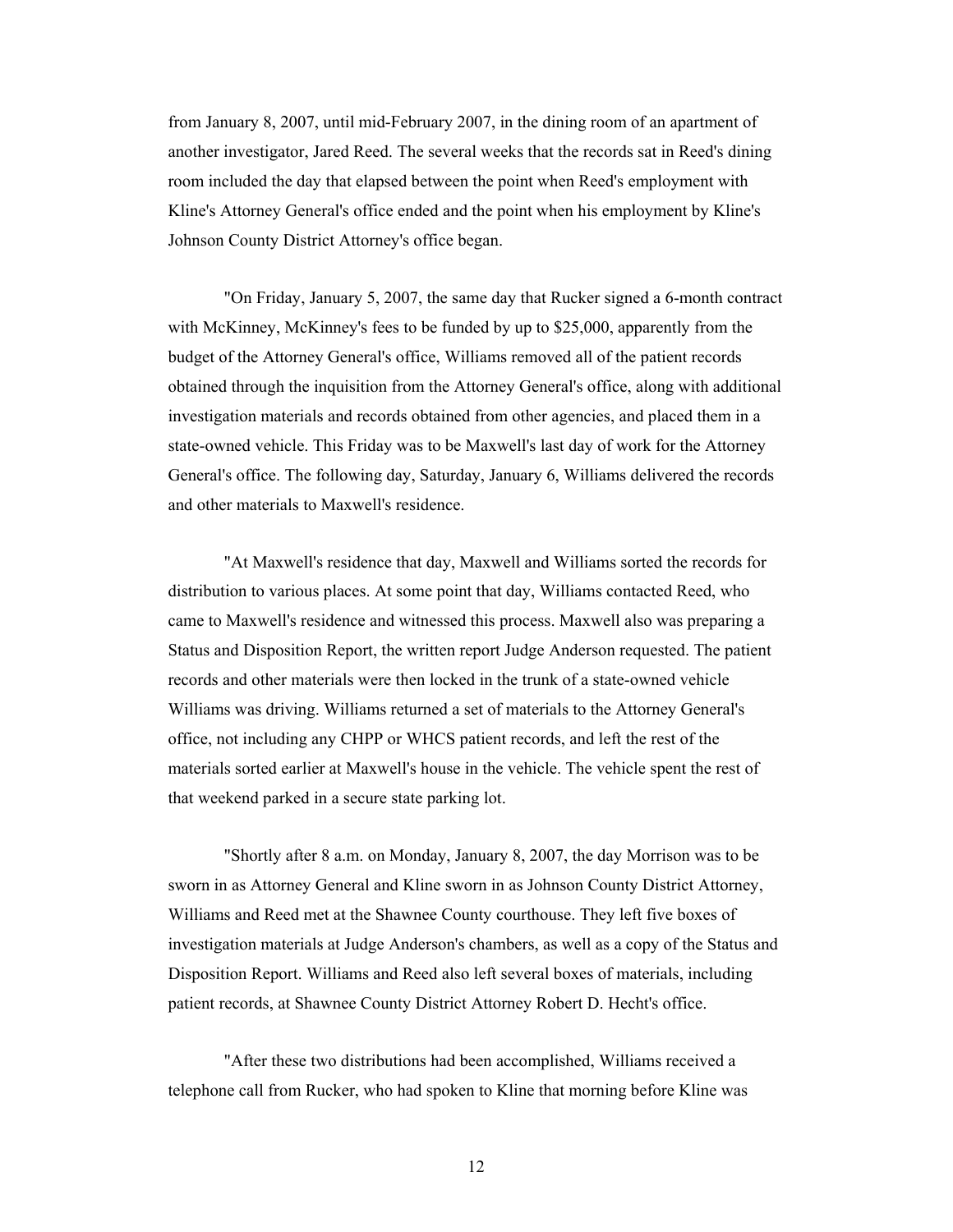sworn in as Johnson County District Attorney. Kline had called Rucker to make sure that the patient records would be available in Johnson County and told Rucker for the first time that the materials going there needed to include records from WHCS as well as from CHPP. Kline indicated to Rucker that Judge Anderson had given permission for this to occur. Rucker, in turn, told Williams that the records headed for Johnson County needed to include the records from WHCS as well as CHPP. Williams expressed surprise and displeasure with what he apparently viewed as a last-minute change in his instructions and because the Status and Disposition Report produced and signed by Maxwell and left earlier that morning with Judge Anderson did not state that the WHCS records would go to the Johnson County District Attorney's office. According to Williams, Rucker told him that Kline had nevertheless ordered this action and that Kline had spoken to Judge Anderson about it. Williams asked for written confirmation of this order.

 "After the call from Rucker, Williams and Reed had to retrieve the patient records that had already been left at Hecht's office. On Rucker's instruction, they then took the records to a downtown Topeka photocopy store. Although Reed's and Williams' recollections vary slightly, apparently Reed began making copies of the WHCS records for use by Kline as Johnson County District Attorney (at the expense of the Attorney General's office) while Williams returned the state automobile they had been using. After the copying was completed, Williams and Reed returned the set meant for Hecht to his office. All of the material intended for the Johnson County District Attorney's office was then transported in Reed's personal automobile and delivered to Reed's apartment, where it was placed in his dining room.

 "According to the record, at 3:43 that afternoon, several hours after all of the distribution steps were completed and Morrison had been sworn in as Attorney General, in apparent compliance with Williams' request for written confirmation of the earlier order, Rucker sent an electronic mail to Williams. It stated: 'Per the direction of AG Kline, I am directing you to copy all medical files and AG Kline is directing the copies be delivered . . . to the District Attorney for the 10th Judicial District before noon . . . K. Rucker Chief Deputy Attorney General (sent at 9:30 am)[.]'

 "Although Kline's subordinates had placed at least three boxes of materials connected to the inquisition at the Attorney General's office before they left it, the precise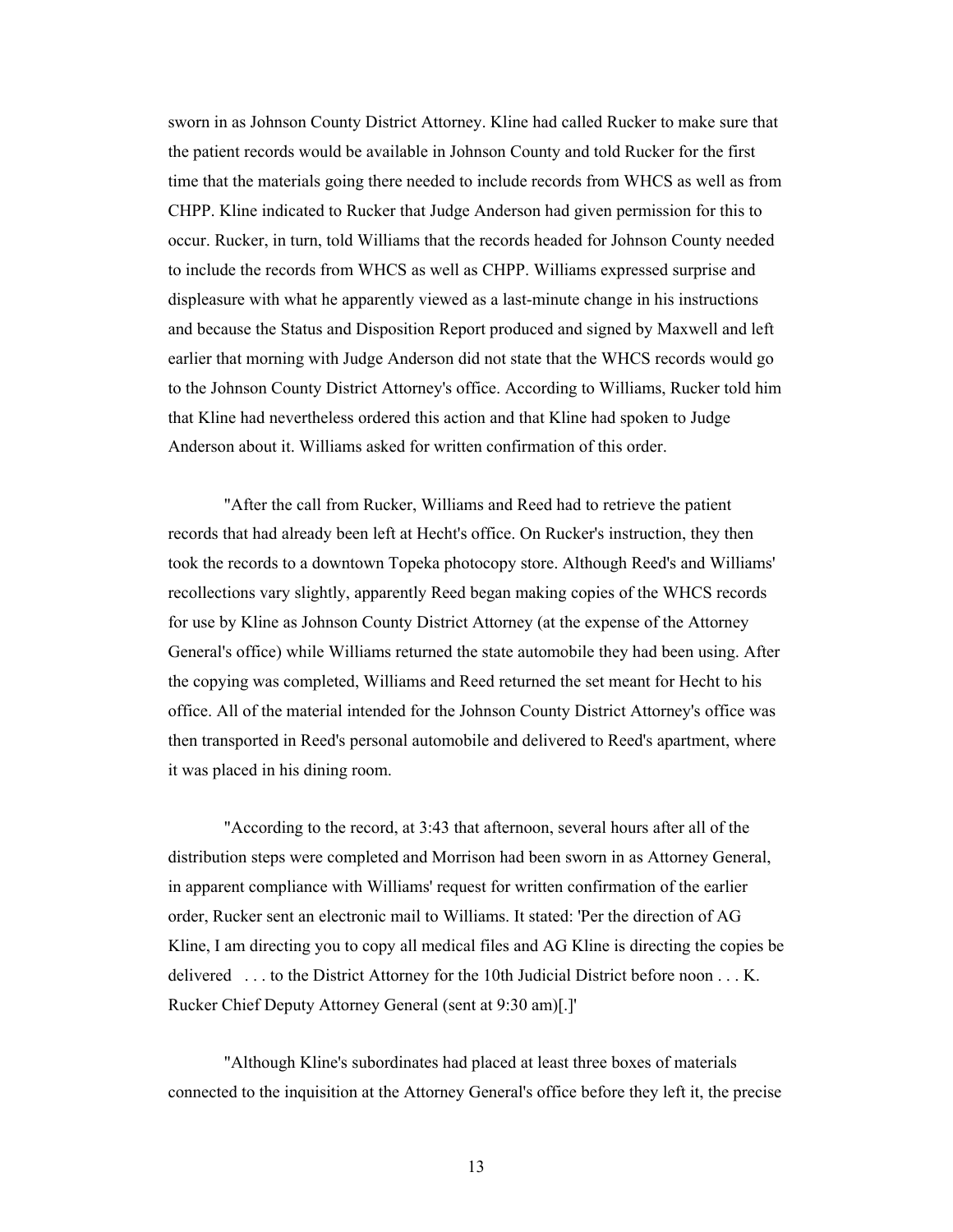content of these boxes cannot be determined at this stage because no specific inventory of them was created at the time. We understand, however, as mentioned above, that the boxes contained no copies of the patient records obtained from CHPP or WHCS." 287 Kan. at 378-84.

Judge Anderson's Response filed in the publicity mandamus action in this court included expressions of his views on the validity of Kline's legal theories regarding inadequate record-keeping and reporting by CHPP. These opinions apparently arose out of the judge's observations regarding the redacted patient records as produced. Per *Alpha*, Judge Anderson had appointed Topeka lawyer Stephen W. Cavanaugh as special counsel for adult patients and guardian ad litem for minor patients whose records were sought in the Inquisition to "protect against release of sensitive, confidential, and privileged information which is not relevant to the medical procedure and/or the criminal investigation" and to "supervise the reproduction and release of copies of all medical records." The attachments to Judge Anderson's response in the publicity mandamus action included three pieces of June and July 2006 correspondence between Cavanaugh and CHPP counsel concerning the types of information that could be redacted from patient records. Judge Anderson also attached a November 8, 2006, Cavanaugh affidavit regarding the redaction of the patient records.

# *Further Proceedings Before Judge Anderson and This Court*

Before and after Kline and Morrison effectively traded prosecutorial offices on January 8, 2007, cooperation between their offices on the Inquisition and the evidence it had uncovered can be fairly described as nil. For example, Kline alleged that Morrison prevented Kline from having secure access and storage to the district attorney's office in Johnson County. In addition, on March 27, 2006, it was necessary for Judge Anderson to permit Morrison's office to make copies of the CHPP patient records in the Inquisition files in Judge Anderson's possession because Kline had left no copies behind in the Attorney General's office.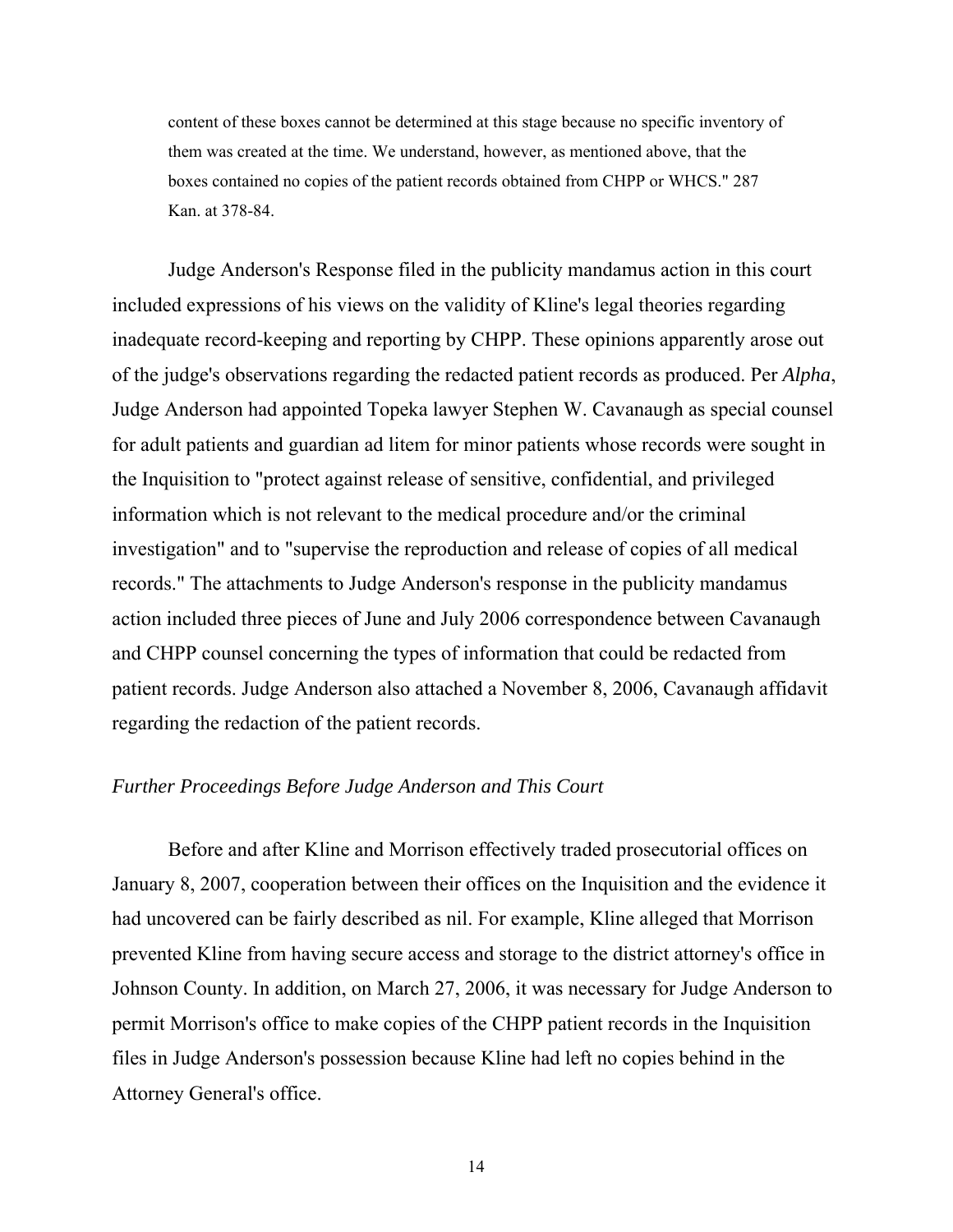By April 10, 2007, Judge Anderson summoned Veronica Dersch, one of the attorneys in Morrison's Attorney General's office, to a closed Inquisition conference on the record. He told her, among other things, that Kline and Maxwell had contacted him about obtaining additional information regarding CHPP in the Inquisition. He again expressed his opinion of Kline's evidence, this time on the need for a prosecutorial evaluation of its merit. He also said that he wanted to deal with only one prosecutorial office on the Inquisition.

The next day, when Kline and several other representatives of the Johnson County District Attorney's office and several representatives of Morrison's Attorney General's office appeared before Judge Anderson for another closed Inquisition hearing, Judge Anderson again offered his opinion on Kline's legal theories. Despite his compliments to Kline, however, Judge Anderson stated that Morrison's office would control the Inquisition from that day on. He said to Kline:

 "Let's make sure that we have an understanding from this point forward. I do not consider the inquisition to be owned by you. When you lost the election and there was a new administration that came on, my interpretation is that Attorney General Paul Morrison and his assistants are in control of the investigation. . . .

. . . .

"They own the investigation now as the Kansas Attorney General."

 Judge Anderson nevertheless deferred ruling on a Morrison request to order Kline to return copies of CHPP patient records. Judge Anderson noted that Kline was free to launch a new inquisition in Johnson County, "[b]ut that does not seem to be in the interests of justice to slow an investigation, to impair the ability to prosecute crimes."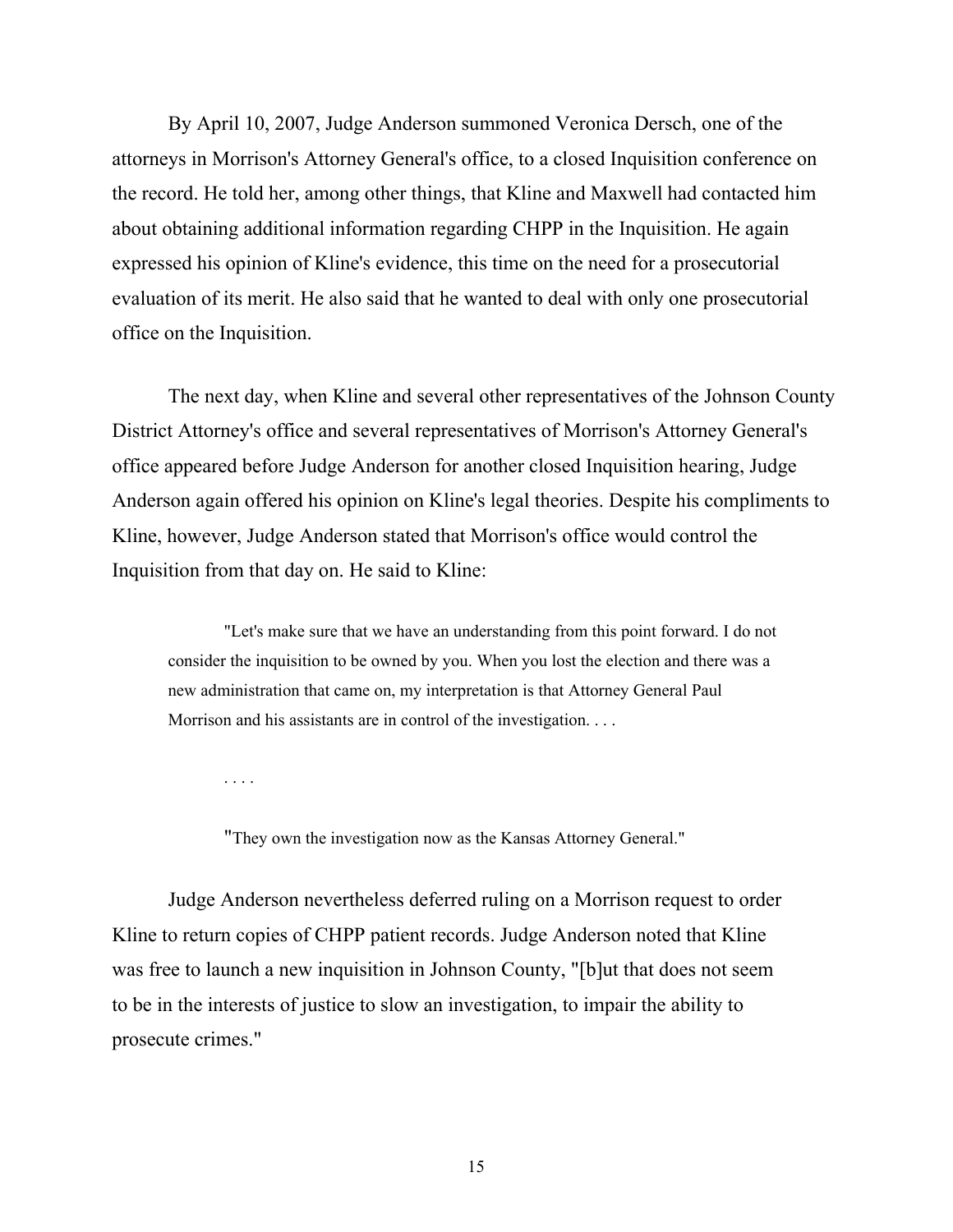When Judge Anderson issued a formal ruling rejecting Morrison's request for return of Kline's copies of the CHPP patient records and other original investigative materials on April 18, 2007, he repeated his statements from the April 11 hearing. Given Kline's assertion that he had evidence to support his belief that crimes had been committed, Judge Anderson's Memorandum Decision said: "The public interest would not be reasonably advanced and could even be impaired by ordering the return of medical records."

Judge Anderson also rejected a similar request from CHPP on May 15, 2007, refusing to order Kline to return his copies of patient records to the clinic. CHPP then filed its sealed *Comprehensive Health* petition for writ of mandamus in this court against Kline on June 6, 2007. It was this mandamus action that focused on the irregularity of Kline's transfer of clinic patient records and other Inquisition files from himself as Attorney General to himself as Johnson County District Attorney. Large portions of the file in *Comprehensive Health* were eventually unsealed by this court by order dated May 2, 2008.

Meanwhile, Morrison sent a clearance letter to CHPP counsel on June 25, 2007, stating that he had decided not to file charges against the clinic and that he was closing the Inquisition Kline had pursued. On July 9, 2007, Morrison filed a motion with Judge Anderson, seeking return of all Inquisition files in Judge Anderson's possession; and, on July 10, 2007, Morrison wrote to Judge Anderson, informing the judge that he was closing the Inquisition.

Two days later, CHPP counsel Pedro Irigonegaray appeared unannounced at Judge Anderson's chambers, seeking surrender of the CHPP patient records in Judge Anderson's custody. Judge Anderson refused counsel's request.

Judge Anderson then sent a letter to Morrison and Kline, dating it July 13, 2007. The letter formalized Judge Anderson's refusal to turn CHPP patient records over to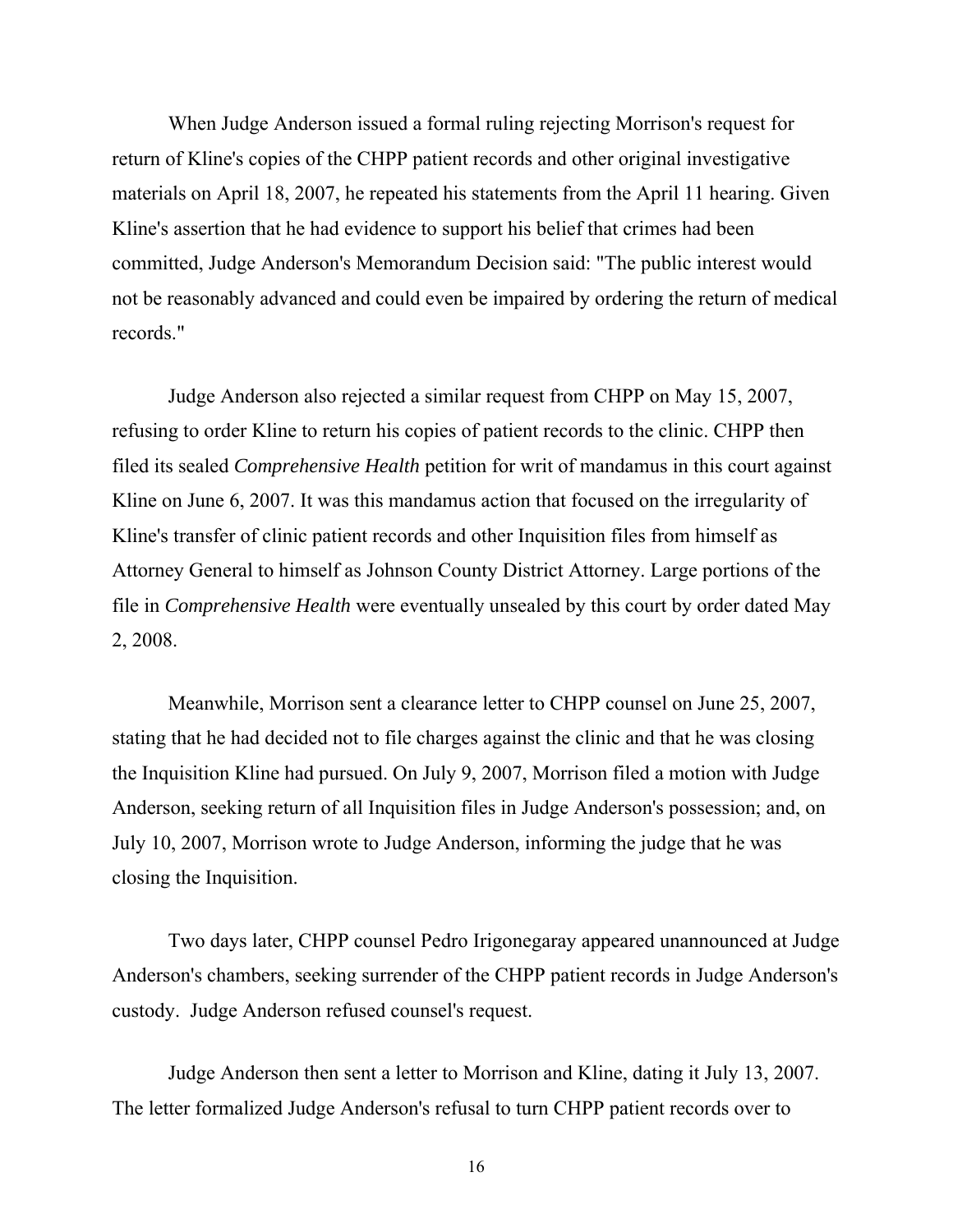CHPP counsel and his ruling against Morrison on the motion for return of patient records and other Inquisition files in the custody of Judge Anderson. The judge emphasized that any patient records in his possession were redacted and secure. He also said that "collateral investigations" regarding the management of the records were yet to be resolved. He apparently was referring to *Comprehensive Health* in this court and at least one investigation that had been initiated by the Disciplinary Administrator. Judge Anderson further stated that Kline had informed him that the investigation of CHPP continued in Johnson County, based on Kline's allegations that CHPP improperly redacted information from the patient records produced and that some records "may have been fabricated." Judge Anderson said he had resisted opening a second inquisition for Kline in Shawnee County and had told Kline any allegations "could be explained to another judge" in Johnson County. Regardless, Judge Anderson wrote, he believed "the records as originally produced by [CHPP] should be maintained by this Court until transferred to another Court having jurisdiction over any investigation and charges and/or until all collateral disputes and investigations have been resolved." In a second letter sent the same day to Morrison only, Judge Anderson also refused to surrender patient records from WHCS that were produced in the Inquisition.

Five days later, Morrison filed a motion to intervene in *Comprehensive Health* in this court; his motion ultimately was granted.

Morrison also filed his own sealed mandamus action against Judge Anderson in this court, *Morrison v. Anderson*, on August 2, 2007. Morrison argued that, given the Inquisition's closed status, Judge Anderson no longer had jurisdiction nor a reason to maintain court custody of documents the Inquisition had generated. (Large portions of the file in this case were eventually unsealed by this court by order dated May 2, 2008.)

On September 25, 2007, after Morrison had been permitted to intervene in *Comprehensive Health*, Morrison filed a sealed Memorandum in Support of CHPP's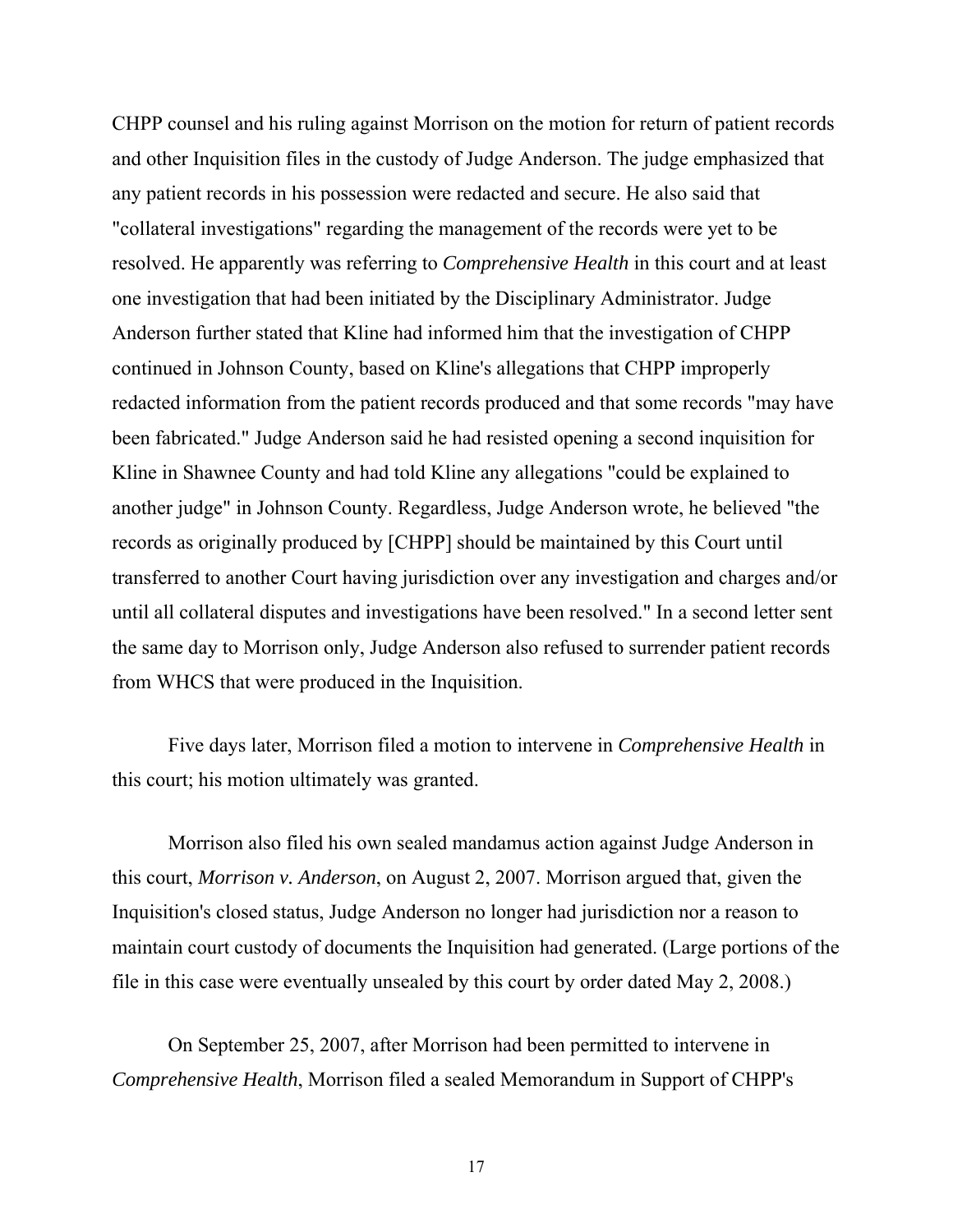petition accusing Kline of engaging in improprieties in the transfer of patient records from the Attorney General's office to the Johnson County District Attorney's office. The Appendix to the Memorandum included, among other items, a copy of Maxwell's Status and Disposition Report; transcripts of the April 10, 2007, Inquisition conference between Judge Anderson and Dersch as well as the April 11, 2007, Inquisition conference; Judge Anderson's April 18, 2007, Memorandum Decision; Judge Anderson's July 13, 2007, letter to Kline and Morrison; Judge Anderson's July 13, 2007, letter to Morrison alone; and a transcript of a deposition of Reed, which described Kline's transfer of clinic patient records to Johnson County. The filing of this Memorandum and Appendix led to this court's October 5, 2007, order in *Comprehensive Health*, providing that no further copying and/or dissemination of records obtained through subpoenas to the clinics during the time Kline had served as Attorney General could be effected without further order of this court. An exception was set forth for copying or dissemination "as required for the pursuit of a law enforcement investigation or court proceeding."

# *Beginning of This Criminal Prosecution and Continuing Mandamus Actions*

As Johnson County District Attorney, Kline filed this action against CHPP on October 17, 2007. District Judge James F. Vano ordered the complaint and any documents filed with it to be placed under seal. Counts 1 through 23 of the complaint allege felony violation of K.S.A. 21- 3711 through making of a false information. Counts 24 through 49 allege misdemeanor failure to maintain a record required to be kept by an abortion provider under K.S.A. 65-6703(b)(5). Counts 50 through 78 allege misdemeanor failure to determine fetal viability before performance of late-term abortions under K.S.A. 65-6703. Counts 79 through 107 allege misdemeanor unlawful performance of late-term abortions in violation of K.S.A. 65-6703. All of the counts in each group are identical from count to count except as to document numbers and patient numbers designed to identify the particular abortion that is the focus of each.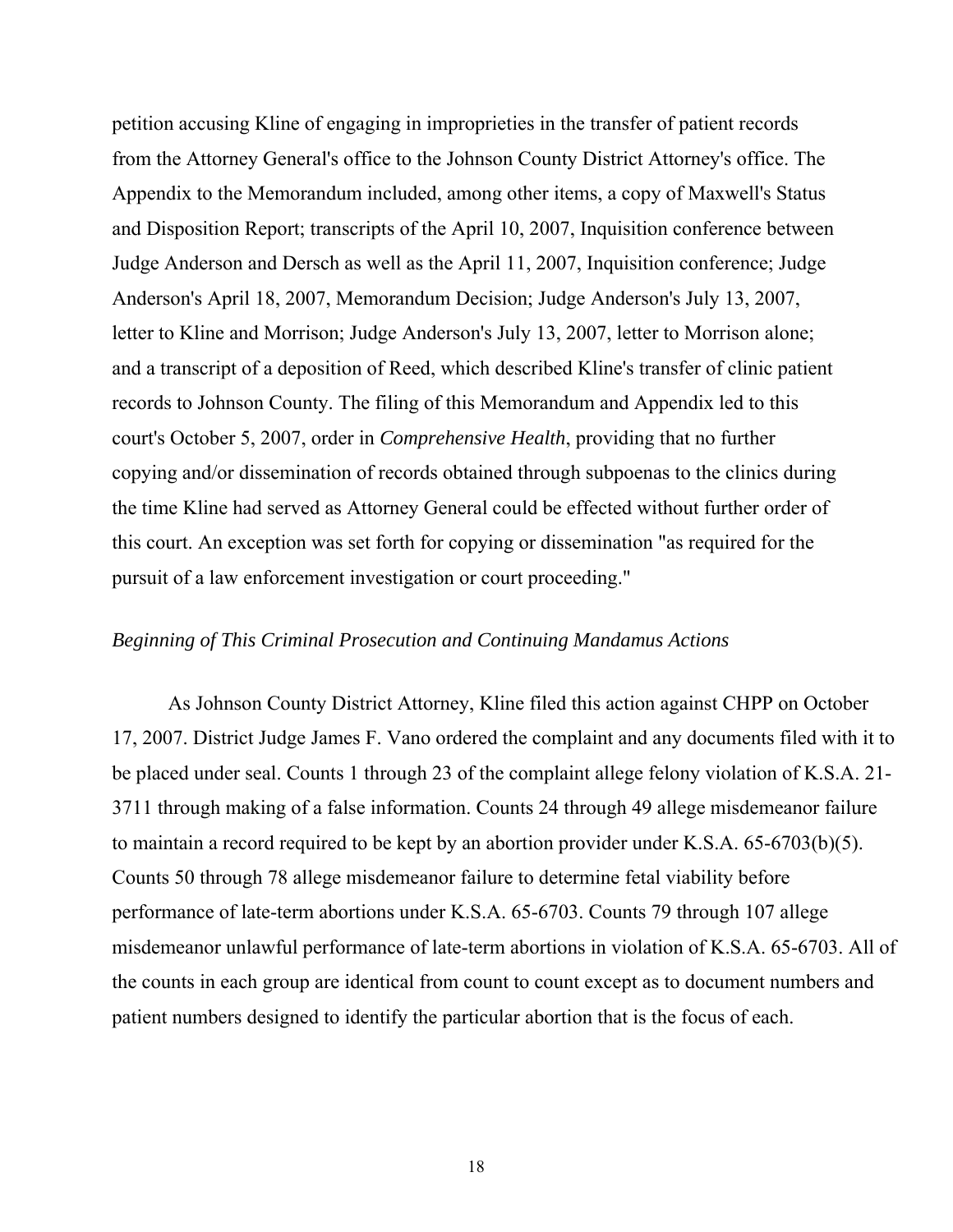On October 19, 2007, Judge Anderson filed his sealed response to the *Morrison v. Anderson* petition. To justify his refusal to release Inquisition patient records to the Attorney General's office, Judge Anderson described his observations of the patient medical records produced by the two clinics, saying "returning evidence to CHPP and WHCS at this point in time would unacceptably increase the risk that the evidence could be lost, destroyed or compromised while active investigations and prosecutions are [ongoing]." He further stated that it appeared "KDHE reports [received from CHPP], which are required by law to be filed and maintained for five years, do not match copies obtained from KDHE." Moreover, he said that he had permitted Kline to keep copies of the CHPP patient records because they raised

"substantial factual and legal issues about CHPP compliance with the law . . . . The recent disclosures of possible false writings, which in context could mean that somebody may have committed a felony in an attempt to cover up a misdemeanor, convinces the District Court that no hasty decision should be made about management of the files which would risk loss or destruction of the as-filed redacted medical files of CHPP."

On October 24, 2007, this court appointed Chief District Judge David J. King of the First Judicial District to conduct an evidentiary hearing and produce a report containing recommended findings of fact for *Comprehensive Health*, the mandamus action focused on Kline's transfer of records. Specifically, Judge King was directed to obtain responses to 17 questions concerning Kline's handling of patient records. Judge King conducted a 5-day evidentiary hearing in November and December 2007. When given notice by Judge Anderson that he had been subpoenaed to testify in the Judge King proceeding, this court did not intervene to prevent or limit Judge Anderson's participation. In addition to Judge Anderson, witnesses at the hearing included Kline and certain of his subordinates. Judge King filed his report in *Comprehensive Health* on January 10, 2008.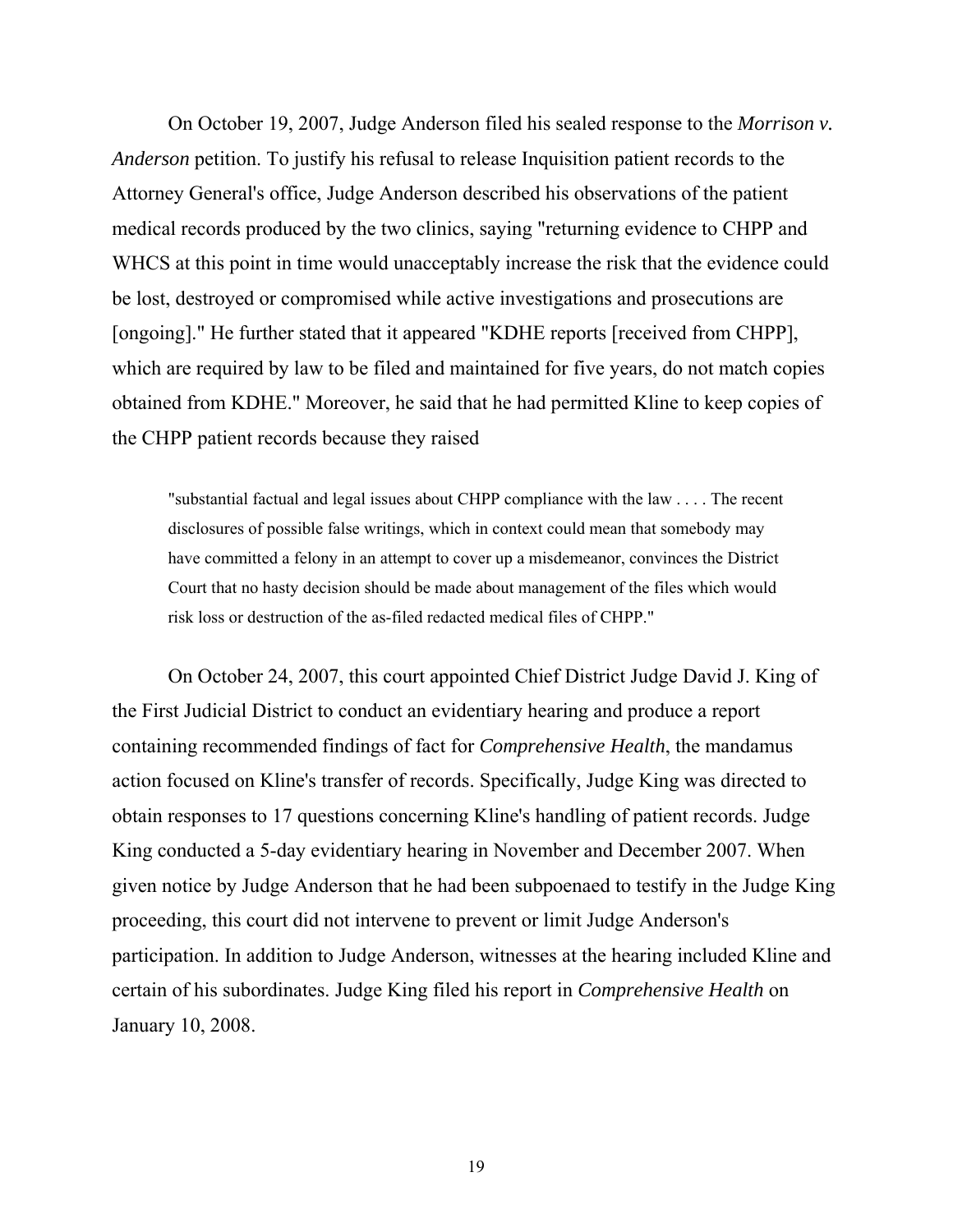# *Hearing on Motion to Disqualify CHPP Counsel*

In this criminal prosecution, on January 16, 2008, then Chief Judge Stephen R. Tatum in Johnson County heard District Attorney Kline's motion to disqualify defense counsel Irigonegaray and Robert V. Eye. Although the motion is not in the record before us, a sealed transcript of the hearing is. Despite the sealing of the transcript, it is clear that the hearing was open to the public. For example, at one point Judge Tatum admonished Kline not to show an enlargement of a previously sealed document to members of the public in the gallery, including a person focusing a television camera. Kline called both Judge Anderson and Cavanaugh to testify at the hearing on the motion to disqualify.

The subpoena duces tecum directed to Judge Anderson to secure his testimony and the availability of certain documents at the hearing also is not in the record before us. But the hearing transcript again can be relied upon to identify at least some of the documents Judge Anderson brought to court that day. Among them were copies of KDHE reports produced by the agency in the Inquisition. Judge Anderson testified that these KDHE reports remained in the same form as when they were produced by the agency.

In addition, Judge Anderson brought copies of the patient records produced by CHPP in the Inquisition after our *Alpha* decision. He testified that there were particular pages within each record that CHPP represented to be copies of reports it submitted to KDHE on the patients' abortions. These pages were added to the redacted patient records after CHPP's initial document production in the Inquisition because special counsel Cavanaugh inquired about missing written determinations of fetal viability.

Kline attempted to introduce both the KDHE reports and the CHPP patient records into evidence during Judge Anderson's testimony, but CHPP objected to the documents becoming part of the public record of the case. Judge Tatum deferred ruling on the objection.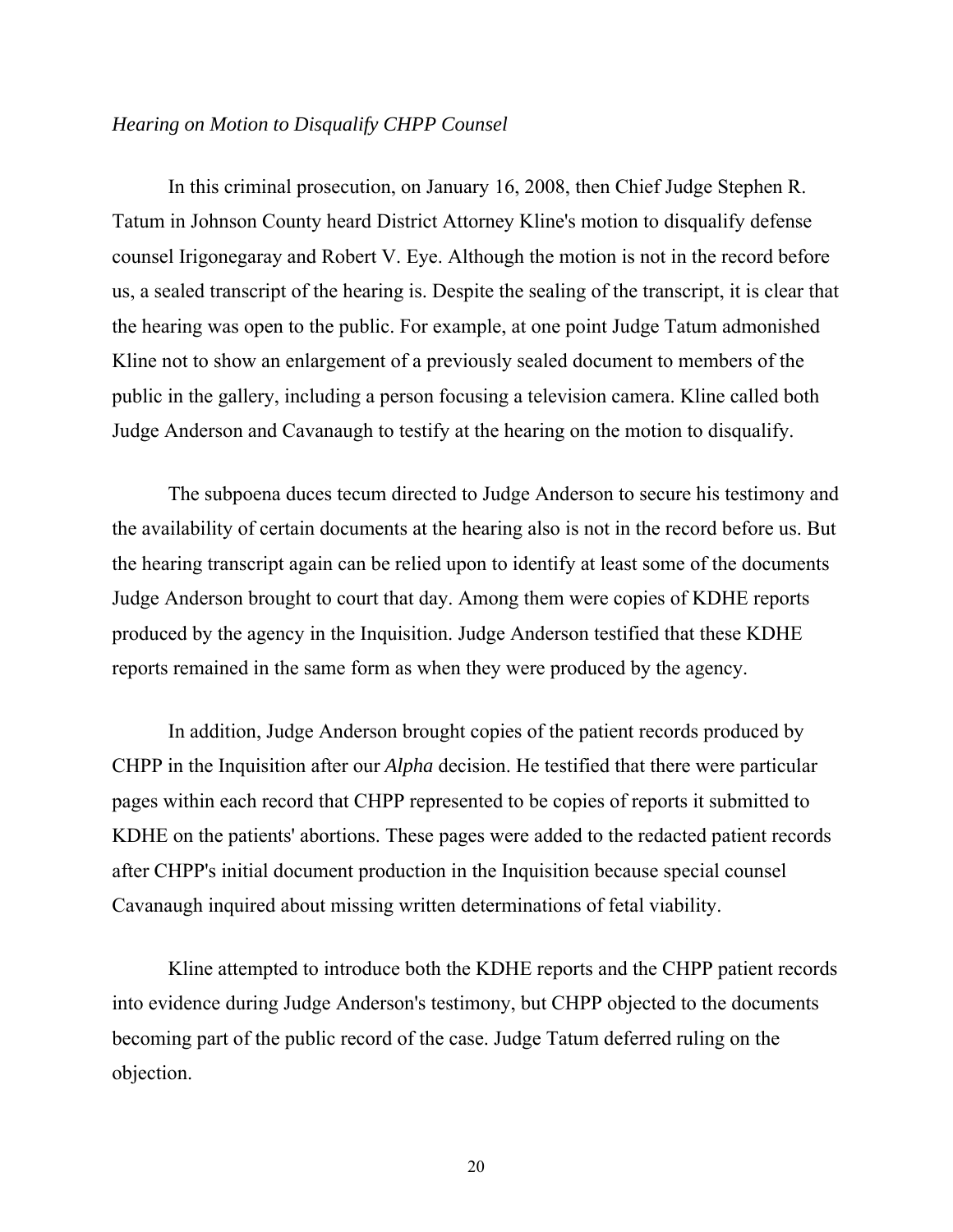While Judge Anderson was on the witness stand, Kline also attempted to elicit testimony about Judge Anderson's mental process in overseeing the Inquisition, *e.g*., why and how he had made probable cause determinations in anticipation of search warrants that were contemplated before the subpoenas were issued in the Inquisition. These lines of inquiry usually drew successful relevance objections from CHPP's lawyers. Judge Anderson testified without objection, however, that his contacts with Kline and his subordinates in the spring of 2007—*i.e.*, after Kline and Morrison traded positions but apparently before Judge Anderson told Kline and his subordinates that Judge Anderson would have no more interaction with the Johnson County District Attorney's office on the Inquisition—prompted Judge Anderson to make a comparison of the reports produced by KDHE and the CHPP-produced documents that had been described as copies of the KDHE reports. Judge Anderson testified that Kline had expressed concerns about what Kline viewed as over-redaction and possible manufacturing of documents that were then represented as authentic. Judge Anderson then told Kline from the witness stand: "When you raised that issue, it was perceived by me as a very serious issue and I sought an independent evaluation of a part of the records to confirm whether there was a question that represented a real problem or not."

On further questioning by Kline, Judge Anderson reviewed particular pages of the CHPP patient records. He also reviewed an August 21, 2006, letter from Irigonegaray to Cavanaugh that described the particular pages as copies of KDHE reports earlier submitted to the agency by CHPP. It was this description as copies upon which Kline focused, apparently wishing to rely upon differences between the pages and the reports produced in the Inquisition by KDHE to support the felony charges in this criminal prosecution.

On cross-examination by CHPP counsel Eye, Judge Anderson testified that, despite the redactions in the CHPP patient records, an individual patient and her family members could still use the records to discern the identity of the patient. He also said that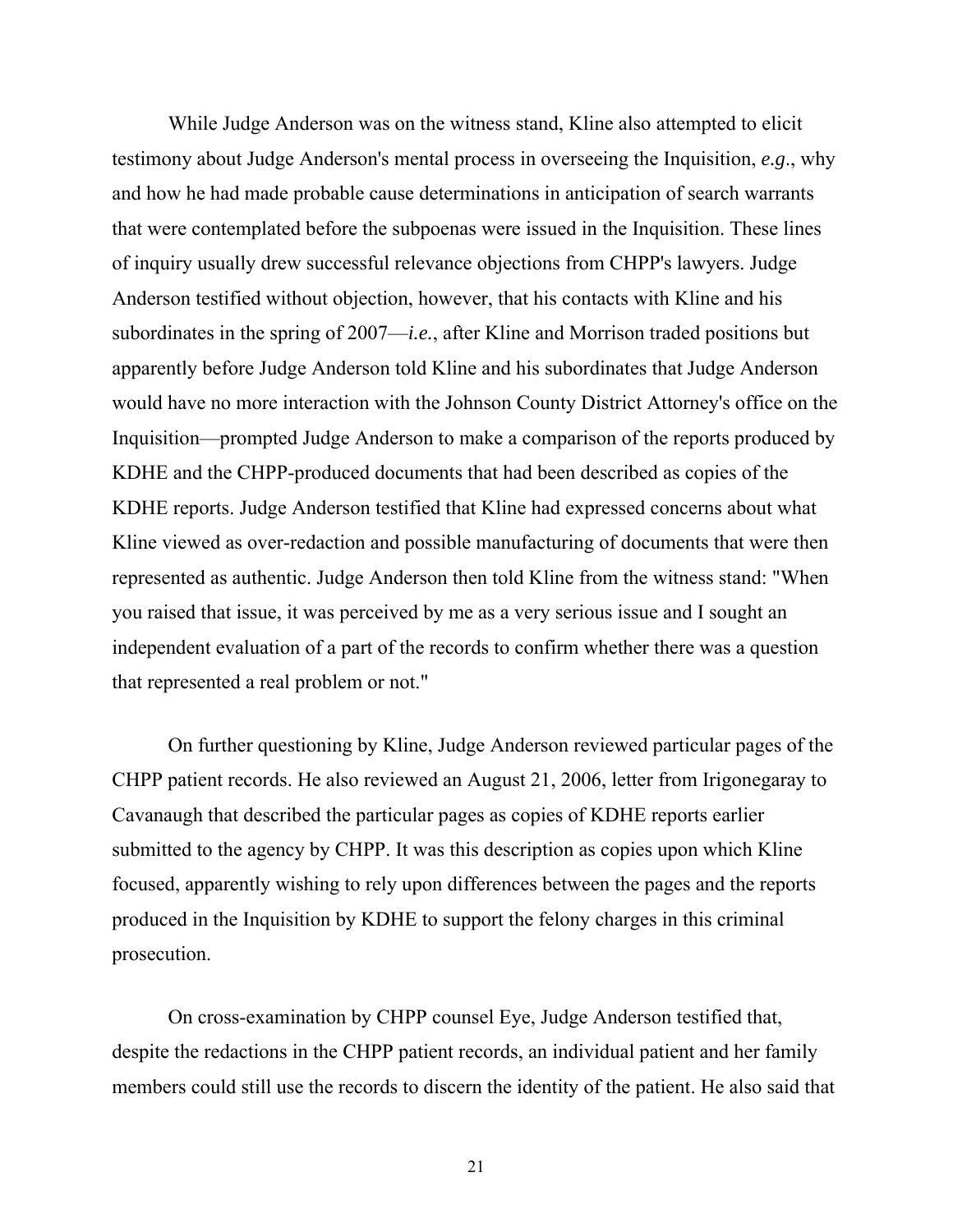he had made no determination whether any alleged discrepancies in the records were the result of something counsel had done. Judge Anderson then elaborated on his earlier reference to his own independent investigation:

"[B]ecause of how [Kline and Morrison] were treating one another and all of the controversy surrounding this matter, I took it on myself to ask a detective from the police department in Topeka to do a windshield of . . . records . . . and give me an opinion as to whether the documents appeared to be photo copies [*sic*] of one another. She confirmed that there was a question about the records and that it was – appeared to be a photocopy of one another. So at that point in time, I just did nothing more because the two prosecutors had the information.

"What happened next in time was I had an opportunity to have a conversation with Veronica Dersch from Paul Morrison's office. She confirmed that she was aware of the questioned record issue. This was a conversation that I had down in Wichita during our judicial conference.

"Very quickly after that, Mr. Morrison declared that he was not going to do any further investigation of [CHPP], closed the investigation and represented publicly that there was no evidence of wrong doing [*sic*]. A few days after that he filed a motion to return the records of [CHPP] to [CHPP].

"Before I had an opportunity to even rule on that,  $I - Mr$ . Irigonegaray came to my office, expecting to pick up the records. I said, 'Well, there's a problem with the record.' And he looked confused. And I said, 'Let me show you.' And I showed three records and I said, 'These look like they are the same record and until this gets cleared up I am just going to sit tight on the records.' Mr. Irigonegaray left the office without the records. And then in a few days, it was probably two or three weeks later, Attorney General Morrison filed a mandamus action against me to try to disgorge me of the records.

"I had notified everyone that there was a questioned record. I had written a letter and . . . distributed it to Mr. Kline, Mr. Morrison, the disciplinary administrator, the Supreme Court Chief Justice and said there's a problem with these records[.] I am going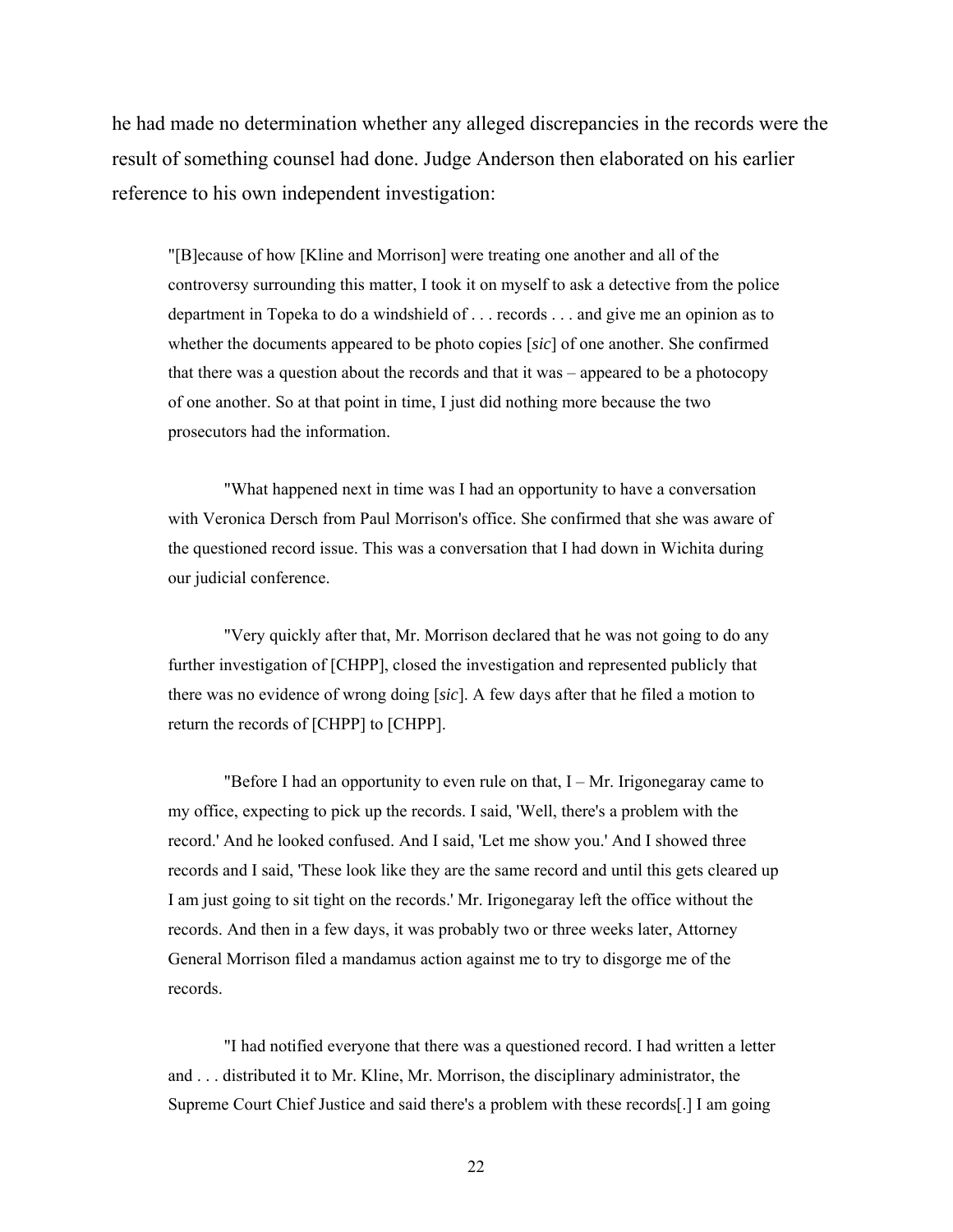to sit tight. And I sat down like an old mule and just was going to sit on that until everything was cleared up. And that's where we have been during the pendency of the mandamus. So I have made no determination that anybody did anything wrong.

"I have had a chance to review the records themselves and compare them with the records that were produced by the Kansas Department of Health and Environment, originally. These records that were produced by the Attorney General's office, or with the subpoenaed 609 records for the court's retention, do not match the records that are represented to be the KDHE reports that have been attached to the medical file that was reviewed by the physicians and used and relied on in their report to the court. That is the transaction as I recall it.

. . . .

"When I spoke to Mr. Irigonegaray, I pointed out there was a problem. And, you know, I have described this as he looked at me like my golden retriever does when he doesn't understand. He looked surprised. And I have known him for 25 years and truly he was surprised. He said, 'You're unpredictable.' And as a judge, you don't like to be called unpredictable because you like to be very deliberate about your rulings.

"I have known him for so long, I did what I probably should not have done, but for the relationship, I pulled these records from the file and I said, 'Pedro, look at these records. There is a problem.' And I said, Mr. Morrison probably shouldn't have written that clearance letter like he did.' Mr. Irigonegaray said, 'It looks like this is going to last for a while.' And I said, 'Yeah.' And that was the end of the conversation.

"I have not tried to make a determination as to whether the lawyers cooked the books. I've known you too long. You wouldn't do that. I don't know what happened in this production. But I do know that these records and the records that were produced with the medical record are not the same."

Kline called special counsel Cavanaugh as his next witness in the hearing on the motion to disqualify defense counsel in this criminal prosecution. Cavanaugh described his role in the Inquisition and said that, once CHPP had made agreed-upon redactions in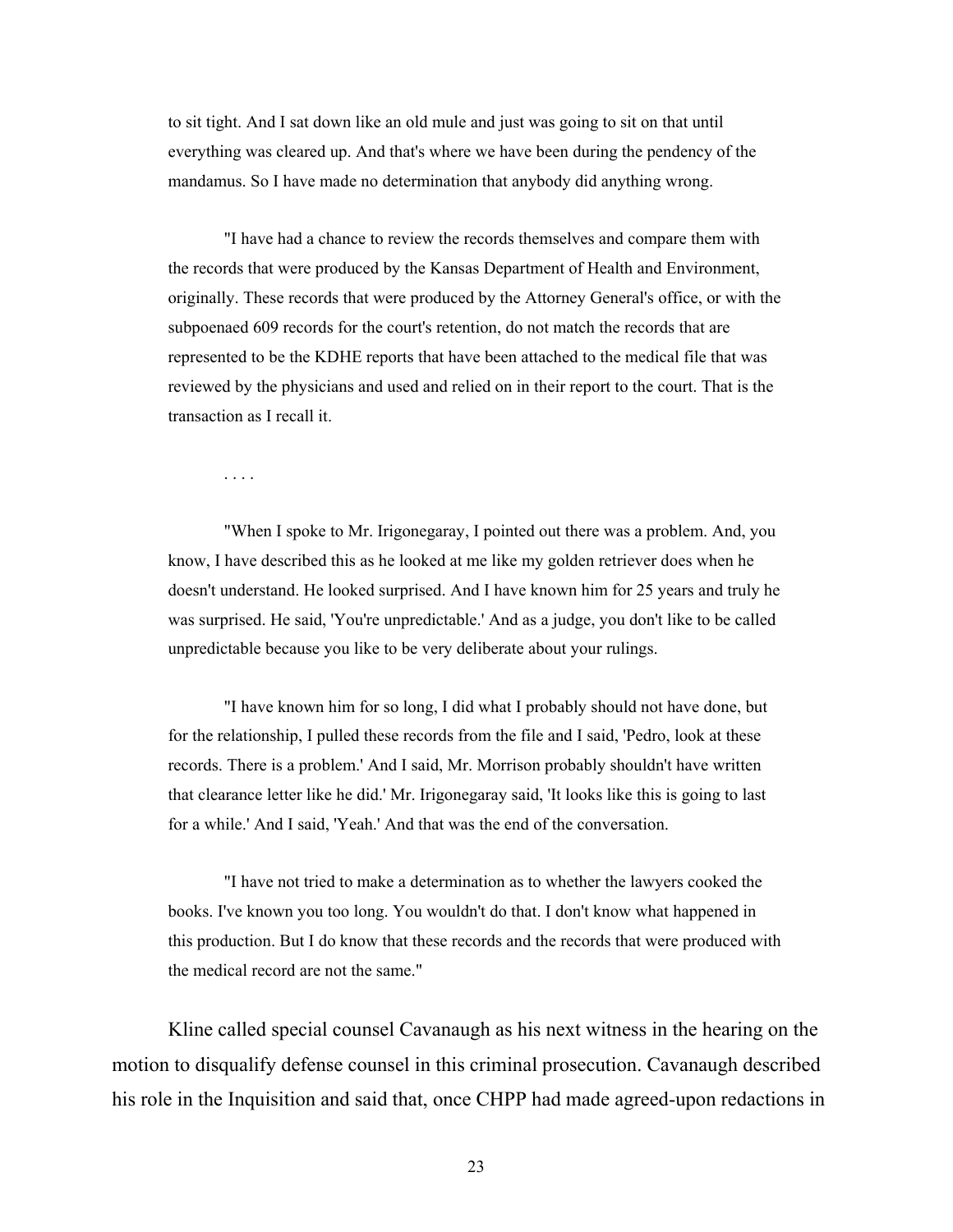its patient records pursuant to *Alpha*, it produced the records to the district court in June 2006. Judge Anderson then placed the records in the custody of Cavanaugh, who reviewed them with two physicians appointed by Judge Anderson. This review resulted in Cavanaugh's August 2006 contacts with CHPP counsel to inquire about missing written findings on fetal viability in certain records. Cavanaugh testified about these contacts and the correspondence evidencing the exchange, including statements to him by CHPP counsel Eye that such findings were documented on the KDHE reports submitted to the agency by CHPP. According to Cavanaugh, Eye also told him that the reports were kept separate from patient records in a secure file, and he and Eye agreed that CHPP would send copies of them to Cavanaugh. Once that was done via the August 21, 2006, letter from Irigonegaray to Cavanaugh, Cavanaugh ensured that the new pages were inserted into the patient records by matching patient numbers.

This testimony was followed by a flurry of objections related to Kline's alleged use of the hearing to create premature publicity on his theories of prosecution. In response, Kline asserted that he was trying to demonstrate that the representations made by Eye and Irigonegaray went to the heart of the State's case on missing written documentation of fetal viability determinations and on whether CHPP had engaged in felony making of false writings by manufacturing "copies" of KDHE reports in response to Cavanaugh's questions. Kline argued that Irigonegaray's letter enclosing the additional pages from CHPP was not a mere transmittal letter:

"It doesn't say here are the documents you requested. It says here are documents that are copies of original filings with the Kansas Department of Health and Environment. And that is not the case. It also claims that these documents are needed as a demonstration of non-viability. That goes to the crux of this State's case in the entirety of its complaint against [CHPP]. We allege that those documents are false information. There are specific references to the nature and how these documents were prepared and maintained by counsel. Certainly, stipulations are available. But the State has the right to pursue this evidence."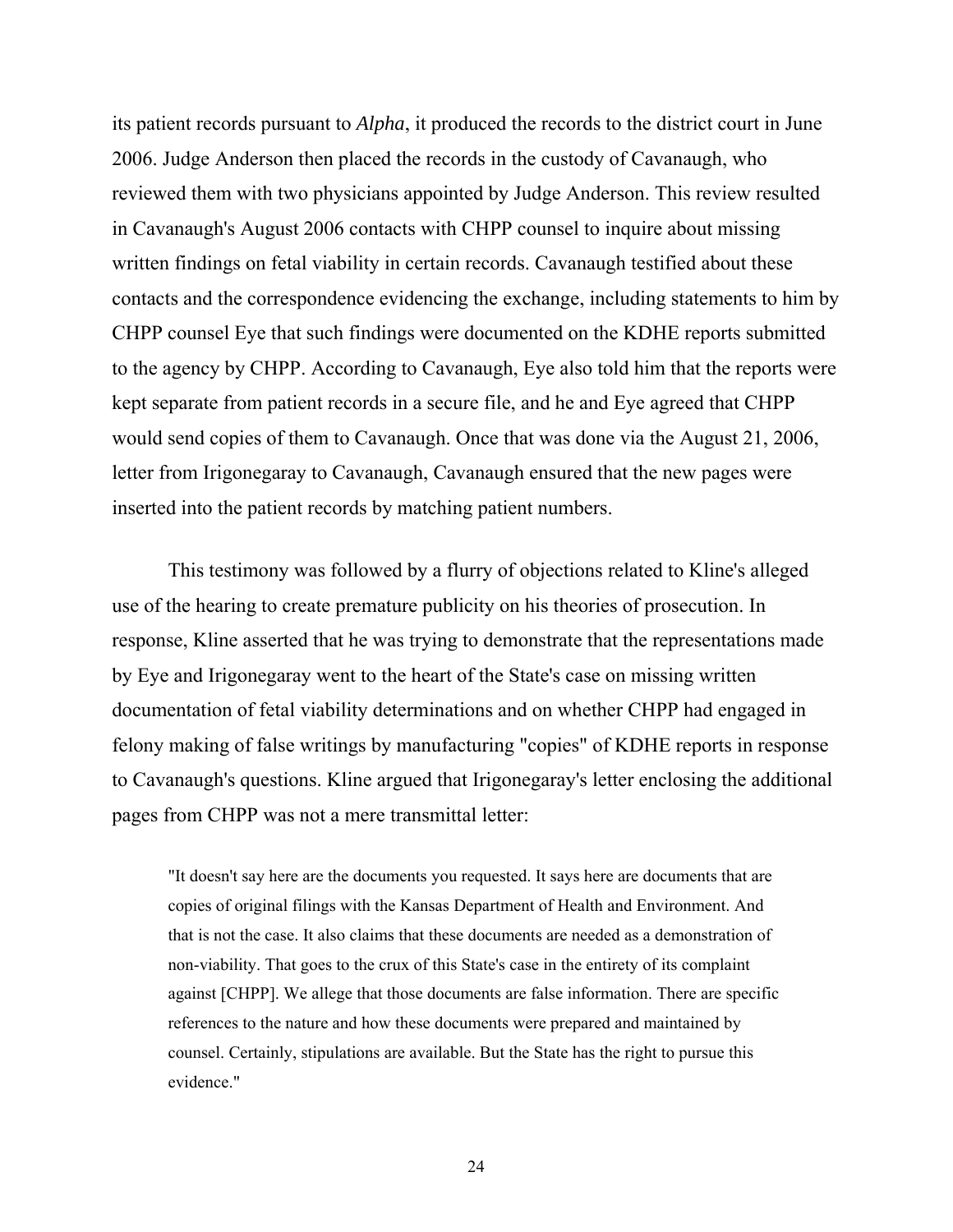In addition to identifying the series of August 2006 letters between himself and CHPP counsel, Cavanaugh testified about the contents of a September 10, 2007, affidavit executed by him, which described CHPP's production of patient records. The affidavit included the statement that the patient records originally produced "did not have a documented referral from a physician nor a finding that the fetus was not viable." After CHPP counsel were permitted to gather the additional reports from their client and convey them to Cavanaugh, the omissions were cured, Cavanaugh said, and it was his "understanding and that of the physicians reviewing the records . . . the copies of pages . . . provided to us by . . . Irigonegaray were in fact photocopies of the page[s] from the actual report[s] filed with the Kansas Department of Health and Environment for each respective file."

As with Judge Anderson, the record before us does not contain a copy of the subpoena duces tecum directed at Cavanaugh to secure his testimony and certain documents at the hearing on the motion to disqualify defense counsel. However, it is apparent from the transcript that he had brought copies of his August 2006 correspondence with CHPP counsel and his September 10, 2007, affidavit with him when he came to court.

At the conclusion of Cavanaugh's direct examination, Kline again offered for admission the State's exhibits that had been reviewed with Judge Anderson and Cavanaugh. On defense objection, Judge Tatum again deferred his ruling.

When CHPP counsel declined to cross-examine Cavanaugh, Kline announced that he had no further witnesses on the motion, and counsel were permitted to make their arguments.

Kline again repeated the State's theory of prosecution on the 23 felony counts in the complaint, as well as his reasons for believing that CHPP counsel Eye and Irigonegaray would be State witnesses: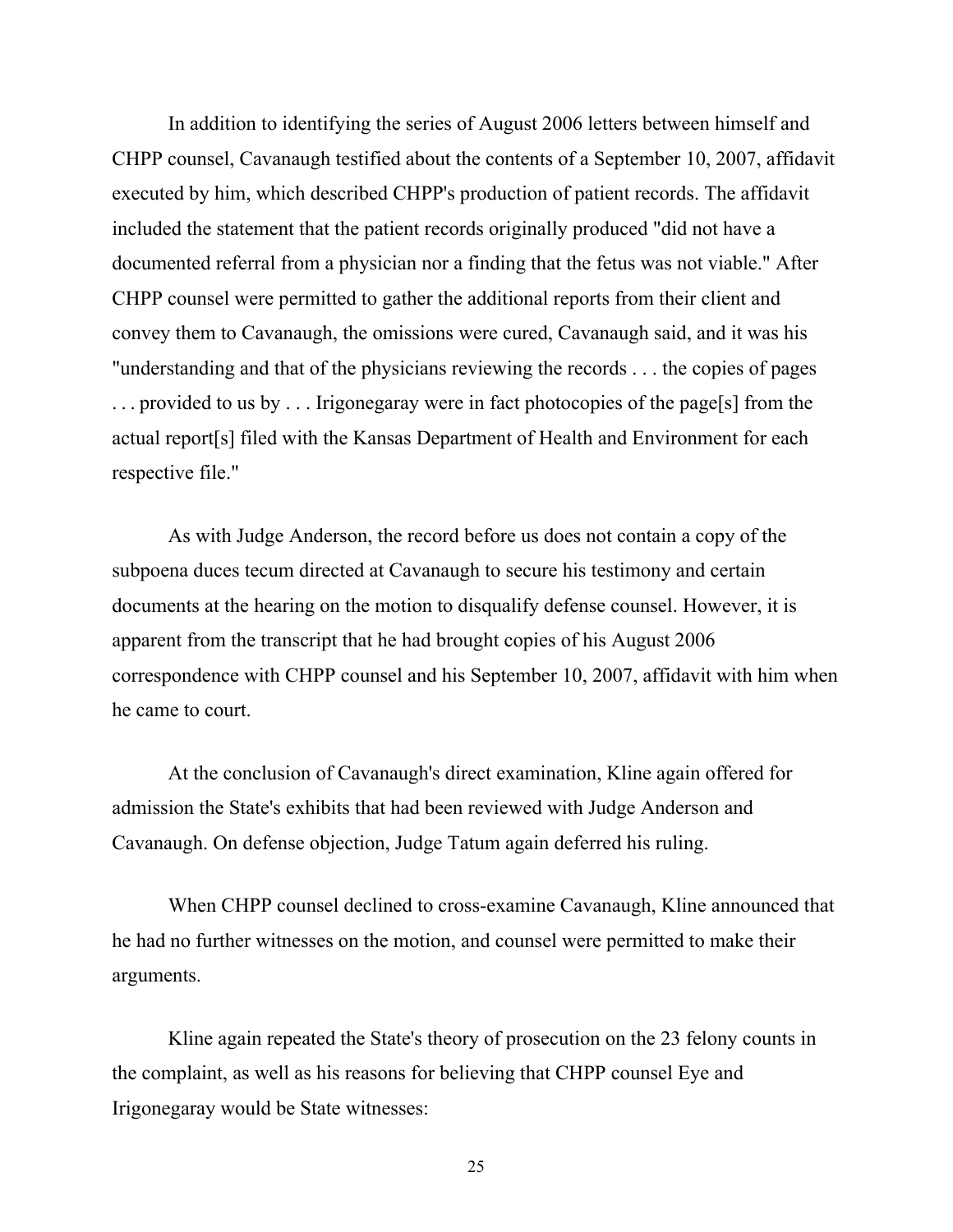"[CHPP] provided documents pursuant to subpoena and represented them to be copies of original documents filed with the Kansas Department of Health and Environment . . . and . . . those documents are not, in fact, actual copies of the original files but were manufactured pursuant to that subpoena.

. . . .

 "[T]he State will provide evidence at trial that the records produced pursuant to subpoena are copies of the very same document over and over.

. . . .

 ". . . But the State does not want a motion after trial claiming a conflict [between CHPP and its counsel] when the State intends to call their counsel as witnesses. So a waiver on the record with full knowledge is important.

"[T]hey are material witnesses to a largely disputed fact. You heard the dispute here today."

Judge Tatum denied Kline's motion to disqualify. Most important for purposes of this appeal, the judge also ordered that all of the exhibits marked and/or offered by Kline be returned to the person who brought them to court for the hearing. Thus none of the documents referenced by Judge Anderson and Cavanaugh during their testimony became a part of the public record of this criminal prosecution at that time. Judge Tatum emphasized that, at the conclusion of the hearing, Judge Vano's seal order remained in place.

Two weeks later, on January 31, 2008, Steve Six was sworn in as Morrison's successor in the Attorney General's office.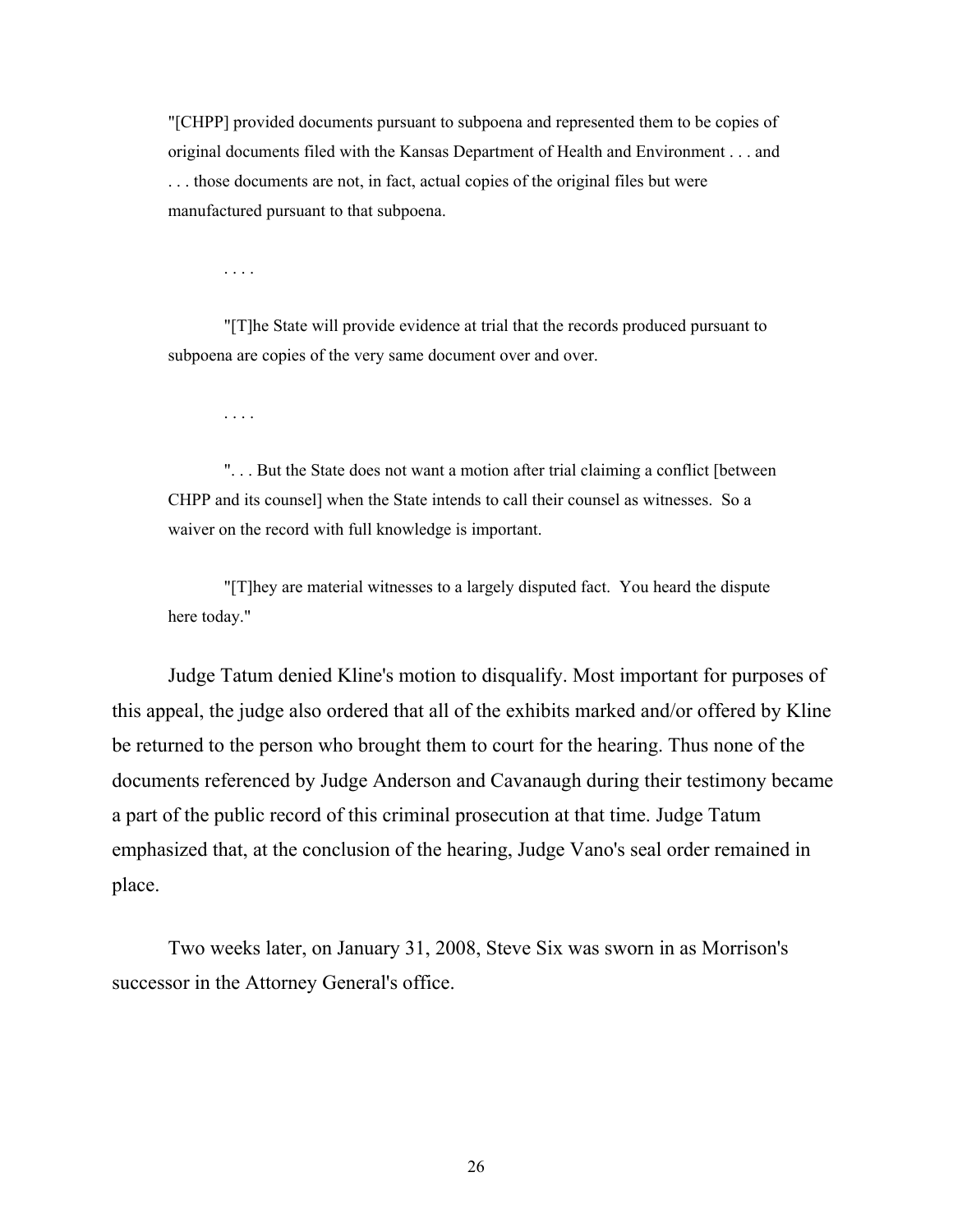#### *Preliminary Hearing Subpoenas and This Court's Protective Order*

As an April 7 and 8, 2008, setting for the preliminary hearing in this criminal prosecution approached, Kline issued another subpoena duces tecum to Judge Anderson. The subpoena required Judge Anderson to bring with him all KDHE reports produced in the Inquisition; 29 CHPP patient records produced in the Inquisition; a Cavanaugh affidavit for which no date was given; eight pieces of correspondence between Cavanaugh and CHPP lawyers from May, June, and August 2006; Judge Anderson's Memorandum Decision dated April 18, 2007; and one of his July 13, 2007 letters, presumably the one written to Kline and Morrison that dealt with CHPP's patient records.

On March 24, 2008, also in preparation for the preliminary hearing, Kline issued a subpoena duces tecum to Dr. Elizabeth Saadi, KDHE's Interim Director for the Center for Health and Environmental Statistics. It called for her testimony and required her to bring to court certified copies of KDHE reports filed with the agency by CHPP regarding 23 of the 29 abortion patients whose records had been obtained from CHPP. KDHE filed an objection and motion to quash the subpoena 4 days later, arguing that it was prevented from producing the reports filed with it by CHPP because K.S.A. 65-445 forbade disclosure to the Johnson County District Attorney.

On April 2, 2008, the eve of the hearing on KDHE's motion, Kline faxed two additional subpoenas to KDHE. Each was titled "duces tecum" but did not list any documents to be brought to the preliminary hearing by the witness. One was directed to KDHE's records custodian and one to KDHE Chief of Vital Statistics Data Analysis Gregory Crawford.

The record before us contains an unsealed transcript of the April 3, 2008, hearing on KDHE's motion to quash before Judge Tatum. KDHE, Kline, and CHPP agreed at the hearing's outset that Judge Tatum and the parties also could take up the two later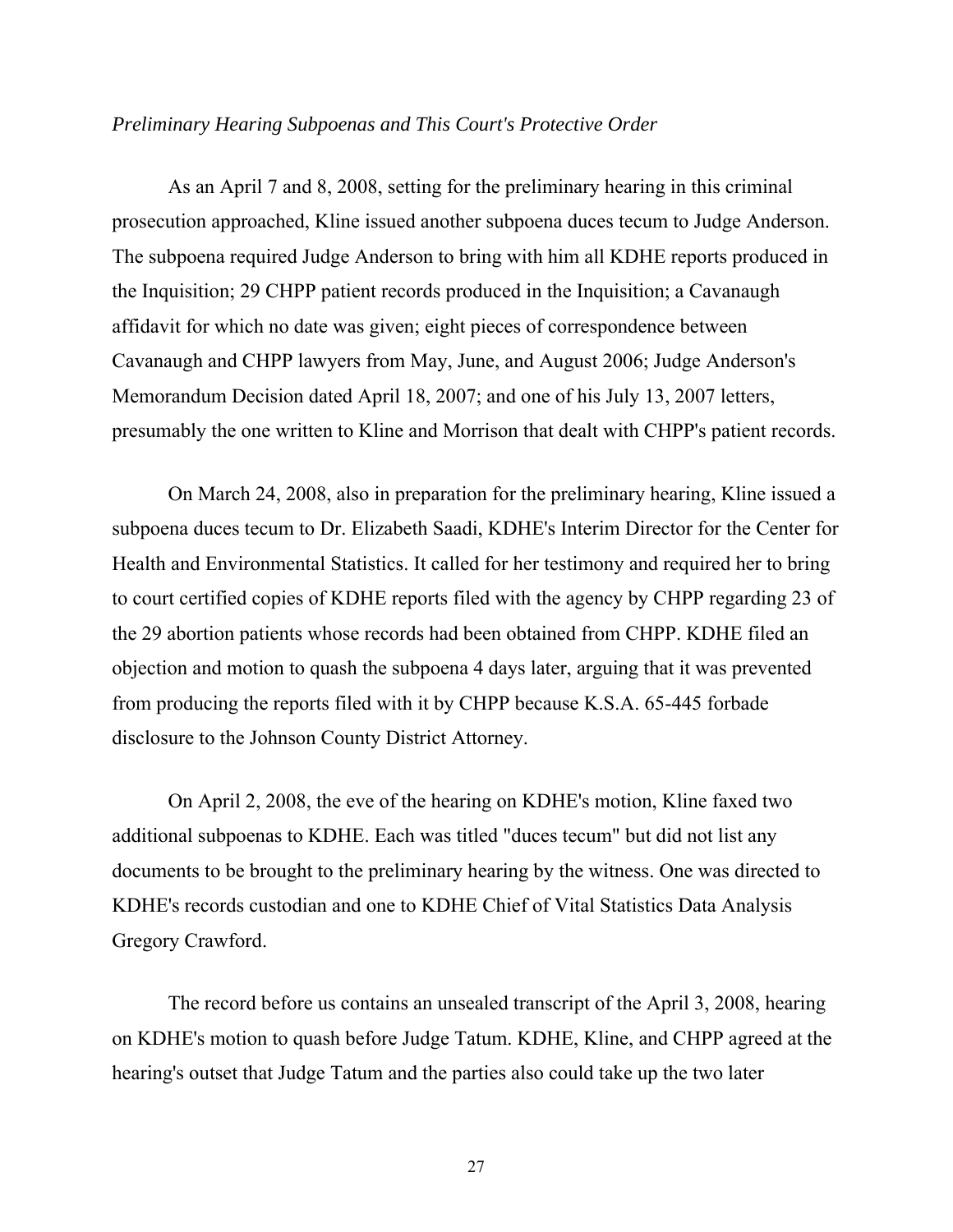subpoenas faxed to KDHE as part of the motion hearing. Kline clarified that the two later subpoenas were intended to call for testimony only, despite their duces tecum labels.

At the hearing, the lawyer for the KDHE said that no witness from the agency could authenticate the KDHE reports produced by the agency in the Inquisition as true and correct copies of the reports submitted to the agency by CHPP without doing a comparison of the two sets of documents. The agency was unwilling to do such a comparison unless ordered to do so because of the limitations of K.S.A. 65-445.

For his part, Kline asserted during the hearing that he had no need for the documents listed in the Saadi subpoena because he already had them; rather, he only needed Saadi to authenticate his set as true and correct copies of the reports submitted to the agency by CHPP. Kline represented that the two later subpoenas to the KDHE records custodian and Crawford were intended to obtain testimony that KDHE complied with his request for documents in the Inquisition. Kline argued that nothing prevented him from sharing the KDHE reports he had gathered under K.S.A. 65-445 as Attorney General with other law enforcement agents or prosecutors, including himself as Johnson County District Attorney. He also argued that he could put the produced documents into evidence in this criminal prosecution through an investigator or Judge Anderson.

Judge Tatum took the KDHE motion to quash under advisement. He also continued the preliminary hearing previously set for April 7 and 8 until May 27 and 28, 2008.

Meanwhile, on the same day as the motion to quash hearing before Judge Tatum, Judge Anderson filed a Notice of Collateral Proceedings and Receipt of Subpoena for Records in *Morrison v. Anderson*, the case in this court seeking Judge Anderson's surrender of Inquisition documents. Judge Anderson attached a copy of the subpoena issued by Kline for the April 7 and 8 preliminary hearing. The same day, Six learned of the preliminary hearing subpoena and filed an emergency motion for protective order in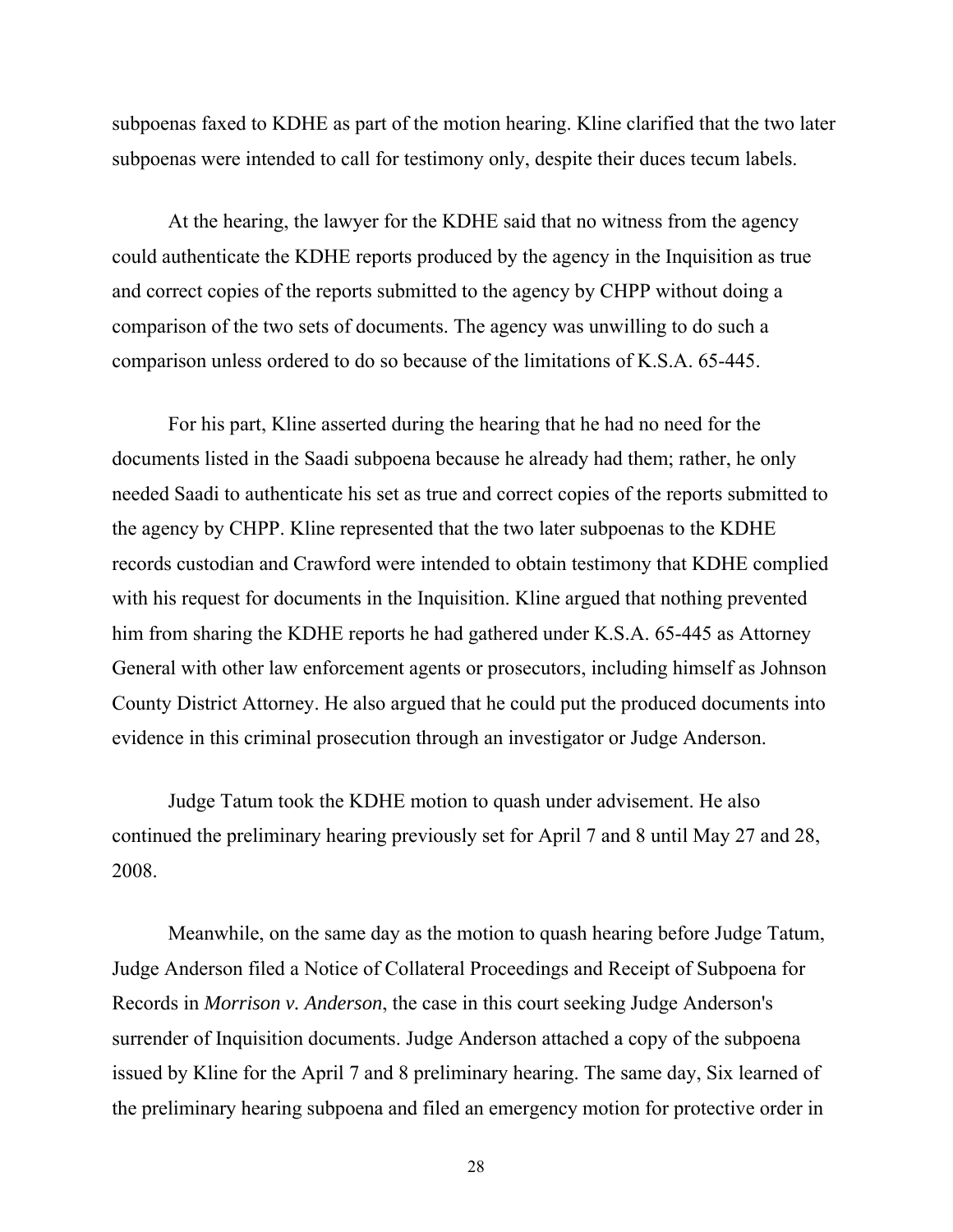*Morrison v. Anderson*. Six sought further court control of records but did not ask this court to stop Judge Anderson from testifying at the preliminary hearing in this criminal prosecution.

On April 4, 2008, unaware of Judge Anderson's and Cavanaugh's January 2008 testimony in the hearing on the motion to disqualify CHPP counsel, and unaware that the January 7-8 preliminary hearing had been continued the previous day by Judge Tatum, this court issued a protective order in *Morrison v. Anderson*. We directed Judge Anderson to safeguard exclusive possession of "inquisition records maintained by him" and not to appear as a witness in this criminal prosecution "until further order of this court."

On April 18, 2008, after Judge Anderson had received our April 4 protective order in *Morrison v. Anderson*, he issued a similar protective order under the Inquisition case number so that Cavanaugh would not be forced to testify or produce documents for the preliminary hearing in this criminal prosecution. We have neither information in the record before us nor statements or arguments from counsel concerning how Judge Anderson had continuing jurisdiction in the Inquisition, which the Attorney General had purported to close the previous summer.

Also on April 18, 2008, Judge Anderson gave written notice via letter to Kline of our April 4, 2008, protective order in *Morrison v. Anderson*. On April 21, 2008, Kline nevertheless issued a new subpoena duces tecum to Judge Anderson to appear and produce documents at the continued preliminary hearing in this criminal prosecution on May 27 and 28, 2008. The subpoena commanded Judge Anderson to bring with him (1) copies of any and all KDHE report forms regarding the Inquisition; (2) copies of the 29 patient records from CHPP; (3) a copy of his April 18, 2007, Memorandum Decision; and (4) a copy of one of his July 13, 2007, letters, again apparently the one of the two dealing with CHPP.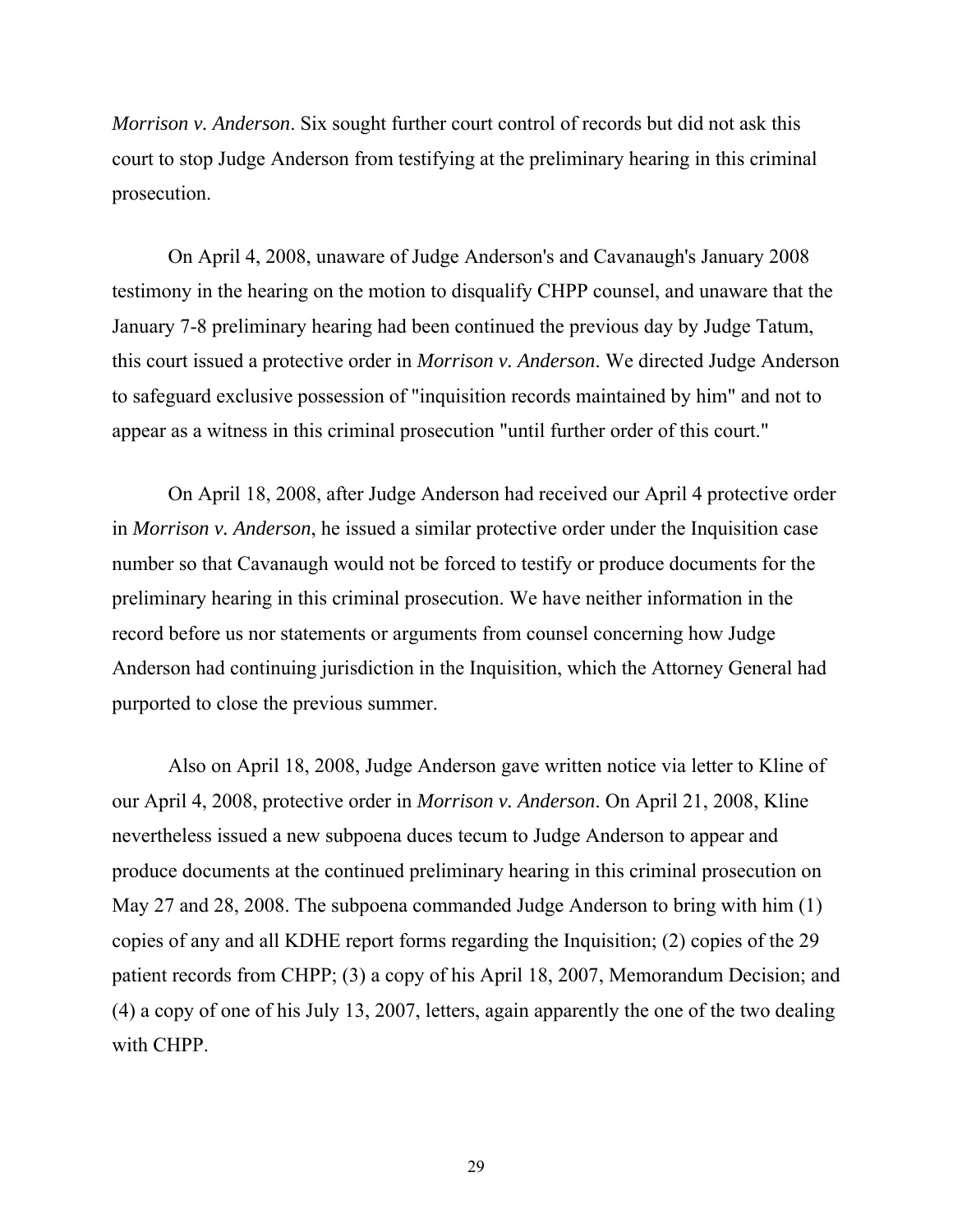Also on April 21, 2008, Kline filed in this criminal prosecution an unsealed and untimely Response to the KDHE motion to quash that had been heard on April 3; he did not serve the Response on the other parties, and there is no explanation on the record before us for this violation of Supreme Court and local court rules. Kline argued that K.S.A. 65-445 should not be construed to prevent him from getting the documents listed in the subpoena because the statute would then prevent exactly the enforcement of abortion regulation that the legislature intended to allow. He also asserted, apparently referring to Judge Anderson's and Cavanaugh's testimonies at the January 16 hearing on the State's motion to disqualify, that he had already demonstrated the relevance of the documents and the seriousness of the issue.

The next day, April 22, 2008, Kline issued a subpoena duces tecum to Cavanaugh. It commanded that Cavanaugh bring with him to the continued preliminary hearing on May 27 and 28, 2008, (1) his September 10, 2007, affidavit; (2) a copy of Eye's letter to him dated August 14, 2006; (3) a copy of his letter to Eye dated August 15, 2006; and (4) a copy of Irigonegaray's letter to him, dated August 21, 2006.

On April 24, 2008, Judge Tatum held another hearing in this criminal prosecution, this time on defendant CHPP's motions to strike, to have Kline held in contempt, and to dismiss. The motions were prompted by Kline's attachment of Judge Anderson's April 18, 2007, Memorandum Decision, which CHPP believed to be sealed in the Inquisition, to Kline's April 21 Response to KDHE's motion to quash, as well as the Kansas City newspaper's subsequent publication of information contained in the Memorandum Decision. Judge Tatum, had, during the April 3 hearing, declined Kline's invitation to review that Memorandum Decision and had placed the copy offered to him by Kline, unread, in a sealed envelope; Judge Tatum also had declined Kline's offer to contact Judge Anderson to check on the sealed or unsealed status of the Memorandum Decision. Judge Tatum denied CHPP's motions, instead reinforcing Judge Vano's seal order and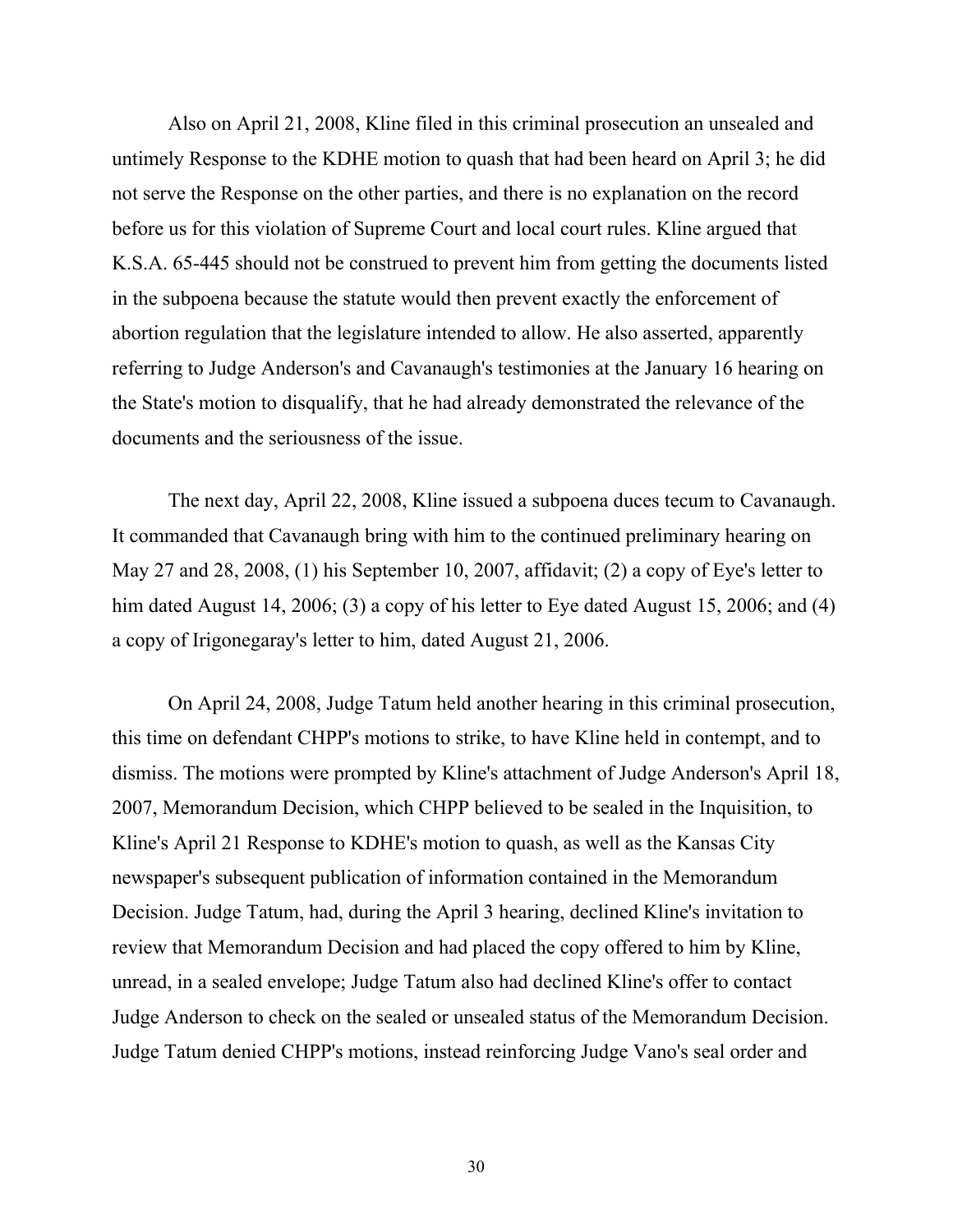directing the parties to deliver copies of anything to be filed in the clerk's office first to his chambers for review.

On April 28, 2008, Judge Tatum issued a written order quashing the March 24 preliminary hearing subpoena duces tecum to Saadi. Although the parties had agreed to take up the two later KDHE subpoenas, *i.e.*, those to the records custodian and Crawford, at the April 3 hearing on KDHE's motion to quash, Judge Tatum's order did not address either.

A little over one week later, on May 2, 2008, this court unsealed portions of the record and court file in *Comprehensive Health* and *Morrison v. Anderson*. Also, believing that Judge Anderson had given Attorney General Six and his subordinates access to the entire Inquisition file by then, this court issued an Order to Show Cause why *Morrison v. Anderson* should not be dismissed. Our May 2 order also continued our April 4 protective order in force, save an amendment to permit Six to respond to discovery requests in the Tiller case.

On May 8, 2008, KDHE filed a motion to clarify Judge Tatum's April 28 order in this criminal prosecution, seeking a ruling on whether the subpoenas to its records custodian and Crawford also had been quashed.

On May 16, 2008, Judge Anderson filed a motion for protective order in this criminal prosecution on behalf of himself and Cavanaugh.

Five days later, in this criminal prosecution, Kline filed a motion to reconsider and/or clarify Judge Tatum's order quashing Saadi's subpoena. He also filed a motion to intervene in *Morrison v. Anderson* in this court, arguing that his motion was timely because he had just become aware of the April 4 protective order when portions of the record in that case were unsealed. This statement was inconsistent with the date of Judge Anderson's letter to Kline. Kline's motion to intervene also inaccurately asserted that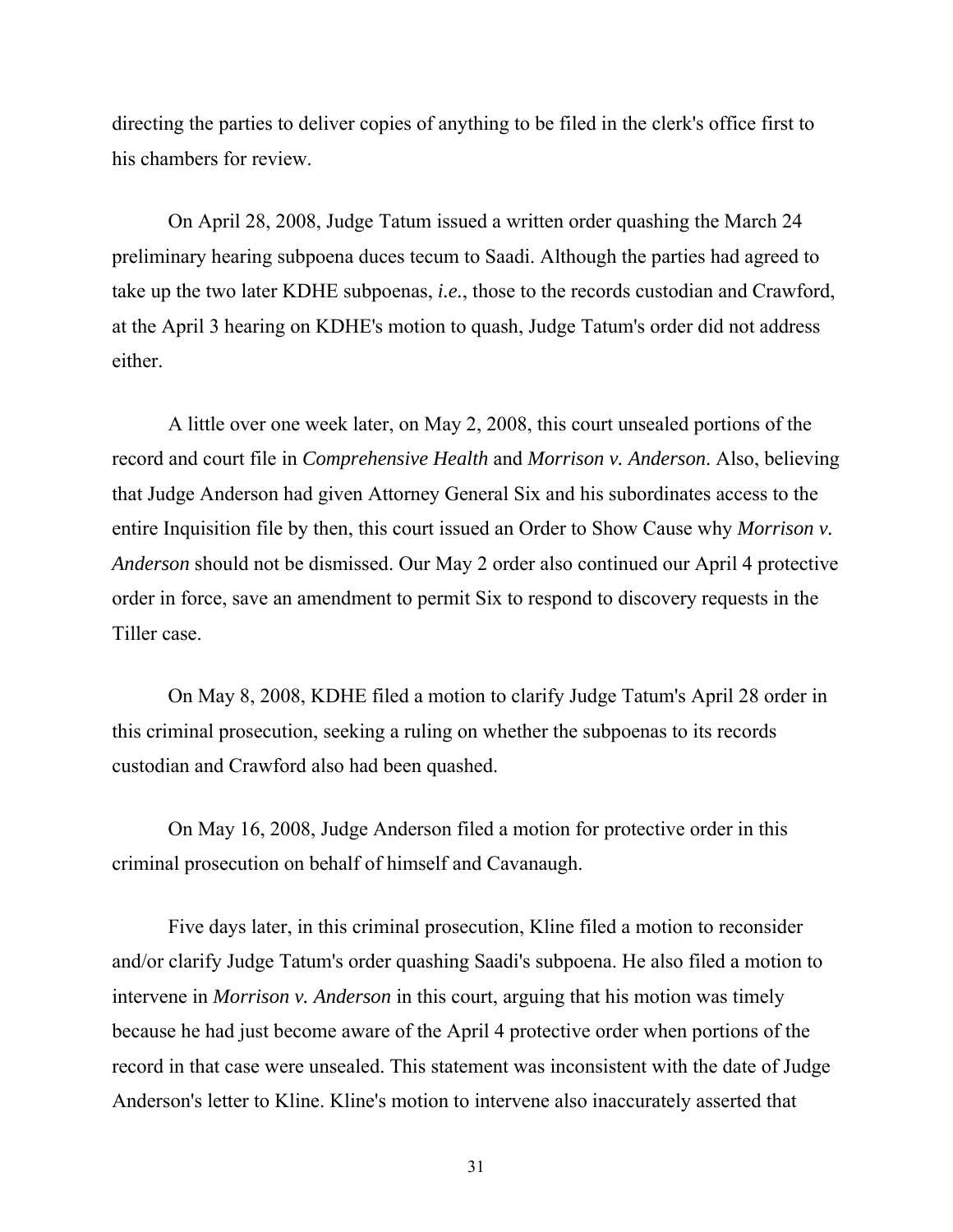before May 7, 2008, he had not been "previously noticed or made aware of the nature of any proceedings" in *Morrison v. Anderson*. Kline had actually been served with a motion to consolidate *Comprehensive Health* and *Morrison v. Anderson* in September 2007. As support for intervention, Kline also included arguments on the merits of this criminal prosecution, invoking Judge Anderson's earlier expressed opinions and Cavanaugh's September 10, 2007, affidavit. Kline also argued that our April 4 protective order conflicted with our October 5, 2007, protective order entered in *Comprehensive Health*, which made an exception to dissemination of clinic patient records for the pursuit of a law enforcement investigation or court proceeding.

Kline responded to Judge Anderson's motion for protective order in this criminal prosecution on May 27, 2008. He again based the bulk of his arguments on opinions Judge Anderson had expressed about the merits of the case against CHPP, as well as special counsel Cavanaugh's statements regarding missing viability determinations and reliance on CHPP counsel's description of the documents transmitted to Cavanaugh in late August 2006. As part of his effort to rely on Judge Anderson's expressions of opinion on the quality of Kline's evidence, Kline also mentioned that Judge Anderson had already testified at the January 16, 2008, motion to disqualify hearing and that Judge Anderson had shown the documents gathered by Kline to a Topeka police expert. Support for the Johnson County felony charges, Kline asserted, "simply" required "a comparison of the original [KDHE reports] and the . . . reports that criminal defendant claimed w[ere] kept 'in a separate secure file' and . . . were actual copies of the original report filed with KDHE." He further contended that the Johnson County misdemeanor charges were supported by the lack of viability determinations and emergency findings in the patient medical records produced by CHPP in the Inquisition.

Also on May 27, 2008, Judge Tatum heard KDHE's motion to clarify, Kline's motion for reconsideration, and Judge Anderson's motion for protective order in this criminal prosecution. The transcript of this hearing is unsealed in the record before us. A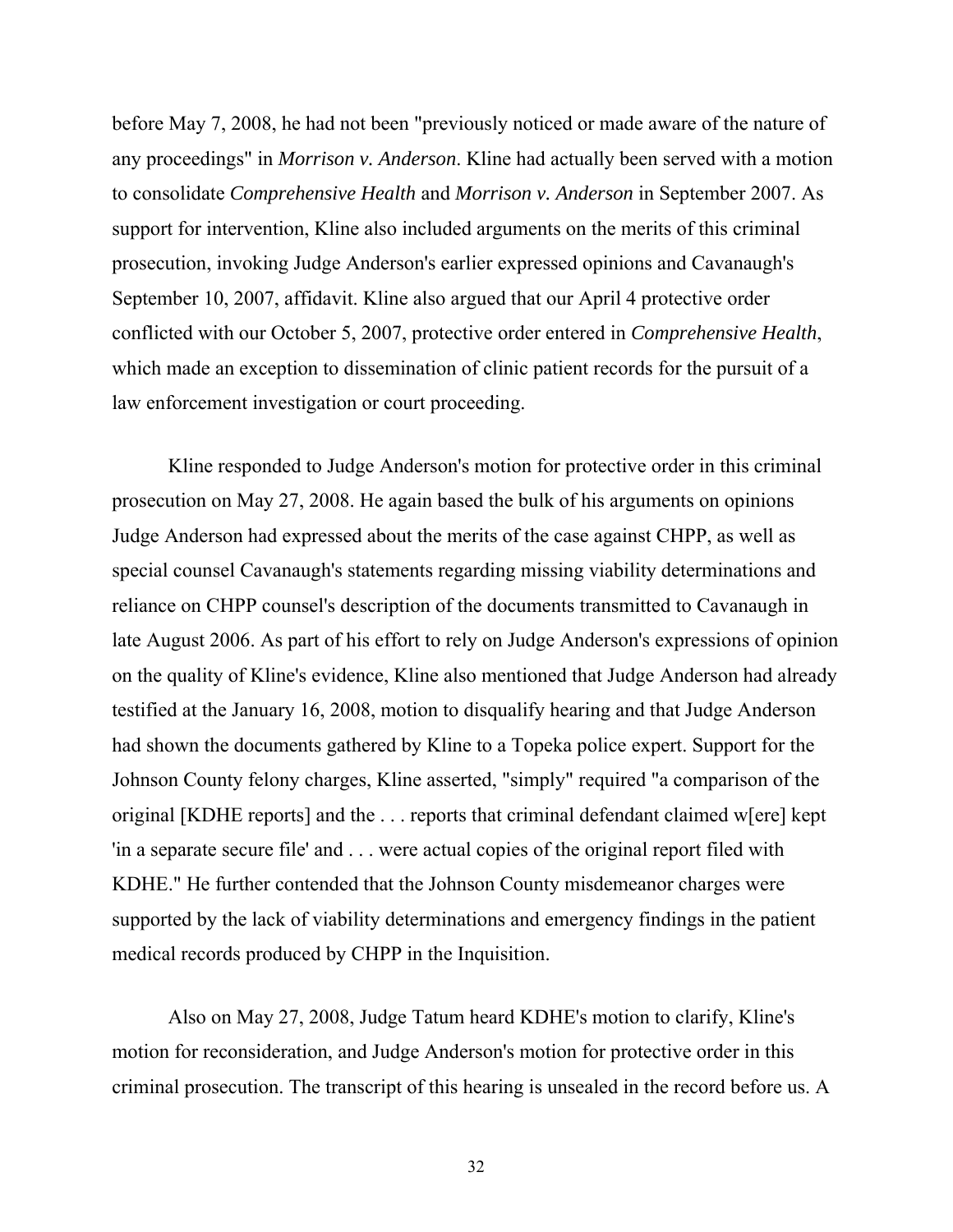Kline representative argued at the hearing that the subpoenas to the KDHE records custodian and Crawford were intended to bring witnesses to the preliminary hearing to testify generally about how KDHE reports are received and maintained and how the agency adds any markings to them. He said that the State also "theoretically" would have KDHE representatives compare the documents obtained from KDHE in the Inquisition and testify whether they are the same as the documents filed with KDHE by CHPP. Judge Tatum questioned whether KDHE personnel would be able to testify to that fact without having the originals of the reports in front of them and characterized a subpoena asking them to bring reports submitted by CHPP and KDHE for purposes of comparison as having a distinction without a difference from a subpoena asking them to bring such reports for admission into evidence.

Counsel for Judge Anderson, and, by extension, Cavanaugh, relied on this court's April 4, 2008, protective order. In response, Kline argued that the April 4 protective order should not control because testifying posed no undue burden and impaired no privilege. In addition, Kline said, Judge Anderson had already testified in the January hearing on the motion to disqualify CHPP's counsel and Judge Anderson's testimony on the KDHE reports was necessary because of the opinions he had expressed on that evidence. Counsel for CHPP objected that Judge Anderson could not serve as an expert witness on his client's culpability, a position with which counsel for Judge Anderson agreed. Judge Tatum asked Kline to explain Judge Anderson's role in the prosecution's case against CHPP. Kline responded that Judge Anderson would "not authenticate, necessarily." And he again, provoking repeated objections, recited Judge Anderson's previously expressed opinions on the quality of Kline's evidence. Finally, Judge Tatum heard the remainder of Kline's proffer on why Judge Anderson and Cavanaugh could provide relevant evidence in this criminal prosecution at the bench and on a sealed record not included in the transcript in the record on appeal.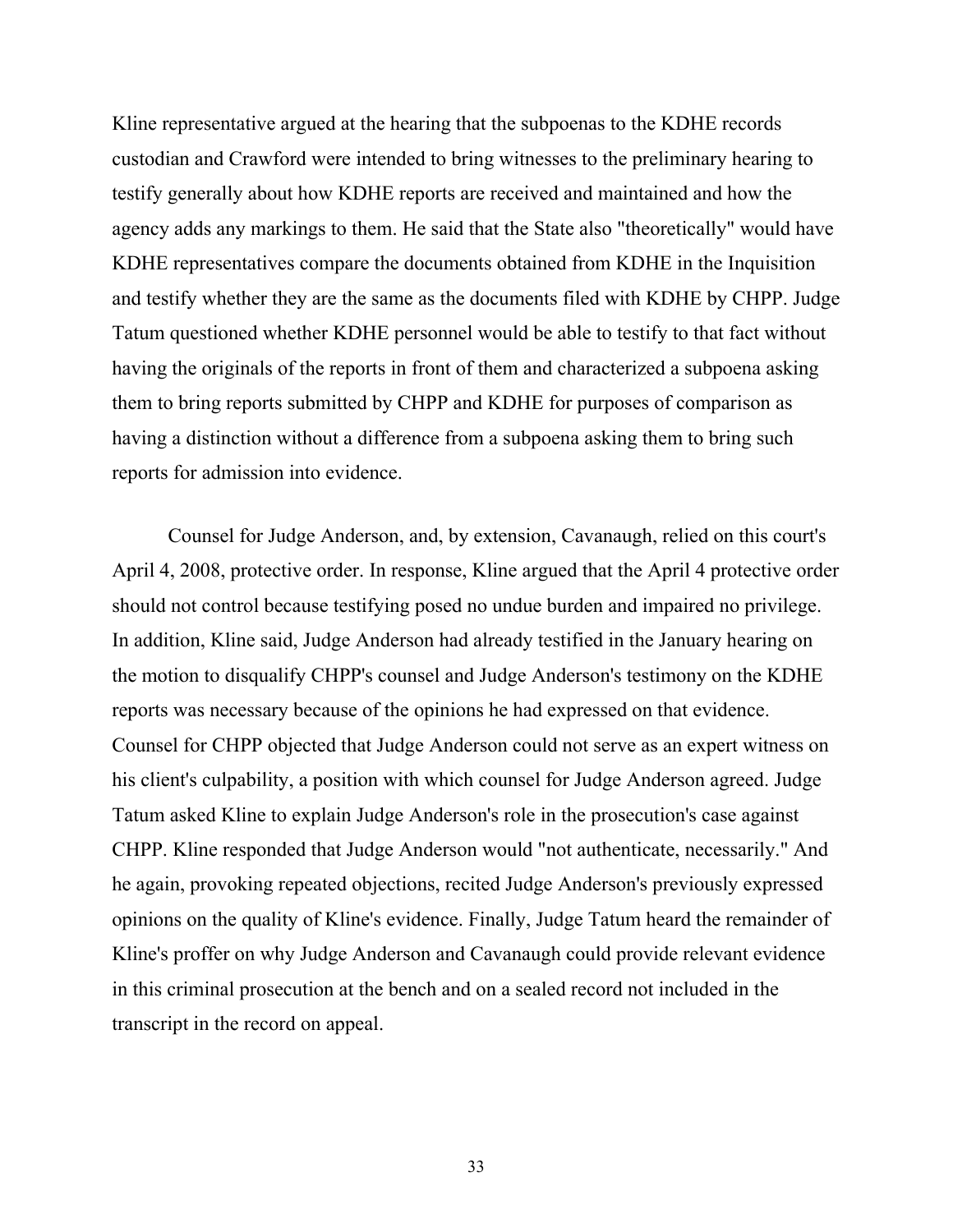At the conclusion of the hearing, Judge Tatum ruled that this court's April 4 protective order in *Morrison v. Anderson*

"does not say that Judge Anderson is never to be a witness over here. It says he is not to appear . . . until further order of the court. . . .

. . . .

 "[W]e have set the prelim hearing over. When we will get a ruling, a decision or when there's a further order of Supreme Court, I can't say. But we will wait for that.

" . . . I will follow that order. At this time I will quash the subpoenas for Judge Anderson and Mr. Cavanaugh . . . for the information requested and for their testimony as requested at this time. When we get further direction from the Supreme Court then we will proceed accordingly."

On June 2, 2008, Judge Tatum signed an order quashing the subpoenas to the KDHE records custodian and Crawford. He also denied Kline's motion for reconsideration of his earlier decision on the Saadi subpoena.

The next day, Six filed his Response opposing Kline's motion to intervene in this court's *Morrison v. Anderson* case. He pointed out several misstatements in Kline's motion, and argued that it was untimely. Six pointed out that his motion for protective order had not sought to prevent Judge Anderson's testimony in the preliminary hearing in this criminal prosecution, only to prevent further distribution of patient medical records by Kline. Six also argued that Kline's intervention motion was insufficient because of its failure to attach a pleading setting forth the claim or defense for which Kline sought to intervene. Judge Anderson endorsed Six' arguments against Kline's intervention through a Response filed June 6, 2008.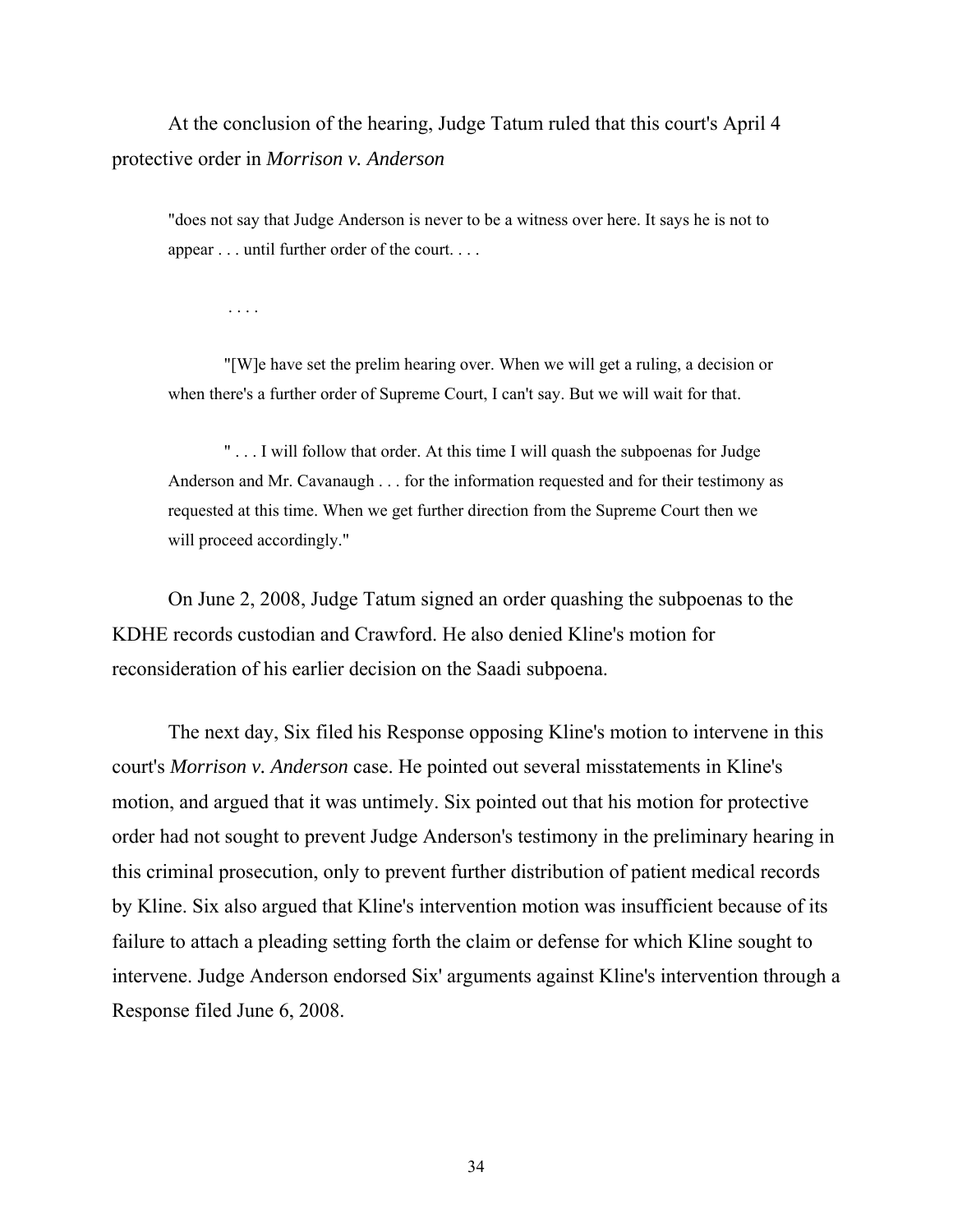Also on June 6, 2008, Kline filed his Notice of Interlocutory Appeal to the Court of Appeals in this criminal prosecution, challenging Judge Tatum's order "suppressing evidence and enjoining any person from the Kansas Department of Health and Environment from testifying about any topic entered on May 27, 2008."

This court denied Kline's motion to intervene in *Morrison v. Anderson* on July 3, 2008.

# *Court of Appeals Show Cause and Transfer to This Court*

Later in July, the Court of Appeals ruled after a show cause proceeding that its jurisdiction over the appeal in this criminal prosecution extended only to Judge Tatum's rulings arising from the May 27, 2008, hearing. At the time, the Court of Appeals understood this to mean it could review only the rulings on the two later KDHE subpoenas. At the Court of Appeals suggestion, on August 7, 2008, Kline's office filed a pleading demonstrating that Judge Tatum also had ruled on the subpoenas to Judge Anderson and Cavanaugh as part of the May 27, 2008, hearing. Kline did not, however, take issue with the Court of Appeals' decision that it lacked jurisdiction over the Saadi subpoena. The brief of appellant, filed in this criminal prosecution on September 9, 2008, also did not challenge this aspect of the appellate jurisdiction decision.

This court transferred this interlocutory appeal from the Court of Appeals on December 22, 2008.

On January 29, 2009, while this interlocutory appeal was awaiting a May 2009 oral argument, this court dismissed *Morrison v. Anderson*. The dismissal order was silent on the status of the April 4, 2008, protective order that had been entered in that case. At oral argument before this court, counsel from the Johnson County District Attorney's office, where Kline had been replaced by Stephen M. Howe, said he did not know whether the April 4 protective order remained in effect.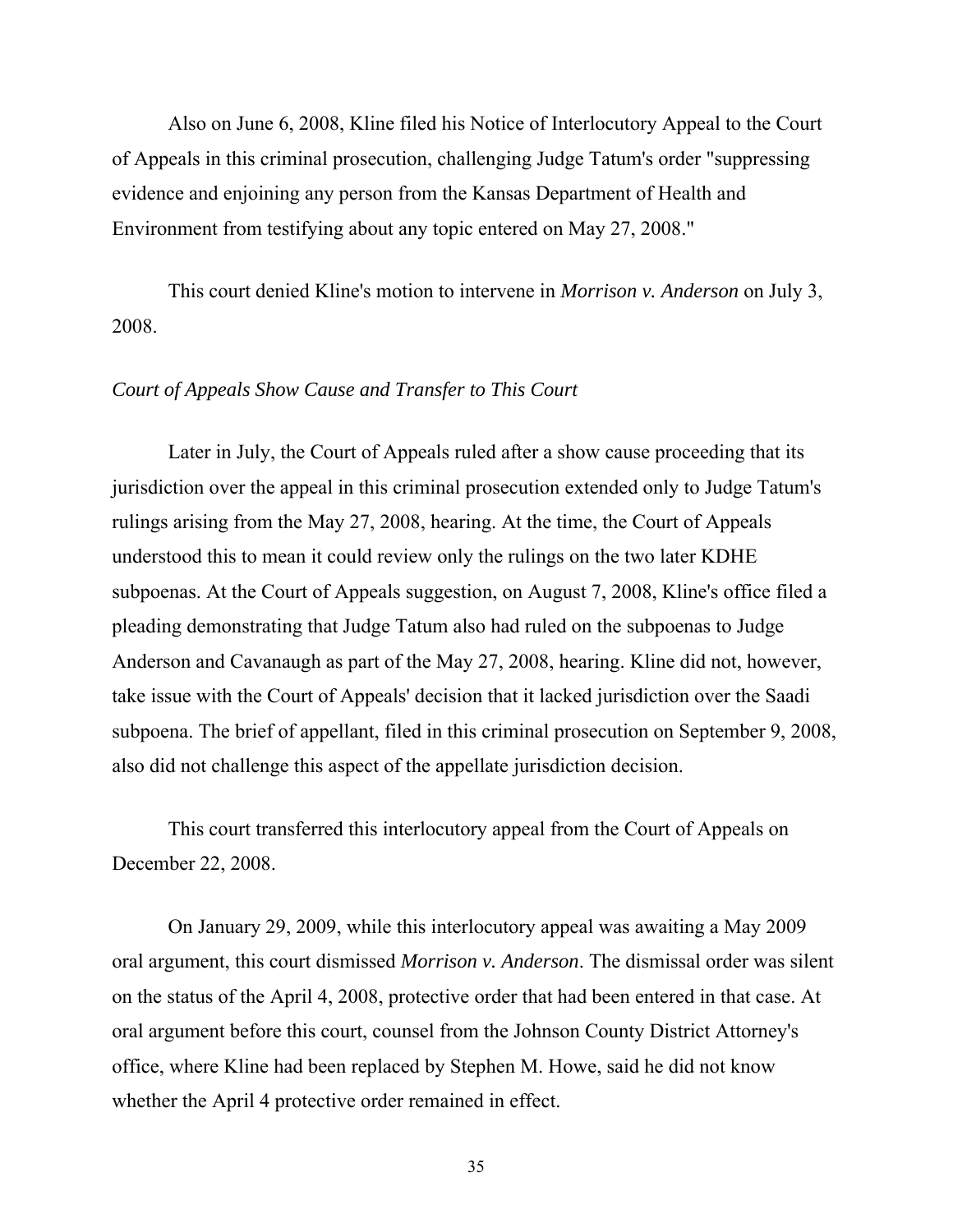#### **DISCUSSION**

In order to begin our analysis of Judge Tatum's rulings on the subpoenas for witnesses to appear and bring documents to the preliminary hearing in this criminal prosecution, we must first consider the felony charges brought by the State and the legal theories the State has advanced to support them.

For Counts 1 through 23, the only felony counts, the State appears to rely entirely on what Judge Anderson and Cavanaugh understood defense counsel Irigonegaray to say in his letter when producing documentation of CHPP's written determinations of fetal viability. The charges hinge on Irigonegaray's description of the items as copies of reports submitted previously by CHPP to KDHE. The State hopes to demonstrate that the documents are not in fact copies of the KDHE reports by comparing them to the reports in the KDHE's files, and it suggests that the "copies" produced by CHPP may have been created only after special counsel Cavanaugh raised an issue about their absence. For this reason, the State needs authenticated copies of the reports filed by CHPP as they exist in KDHE's files, which it will then compare to the items produced by CHPP to Cavanaugh.

It is also important to note, as an initial matter, that a typical inquisition does not lead to the supervising district judge becoming a custodian of documents produced in response to subpoenas. In the ordinary case, a district judge merely authorizes certain investigative tools, *e.g.*, subpoenas or search warrants; and any documents or other physical evidence gathered through use of those tools are deposited with the prosecutor or law enforcement agencies. Given the unique character of Kline's abortion-related inquiry, and possibly prompted in part by the safeguards put in place by this court in its *Alpha* decision, Judge Anderson did become the custodian of certain documents produced in the Inquisition leading to this criminal prosecution, including the redacted patient records produced by CHPP and, apparently, the reports submitted by CHPP to KDHE and then produced by KDHE. We note in passing that there appear to have been breaks in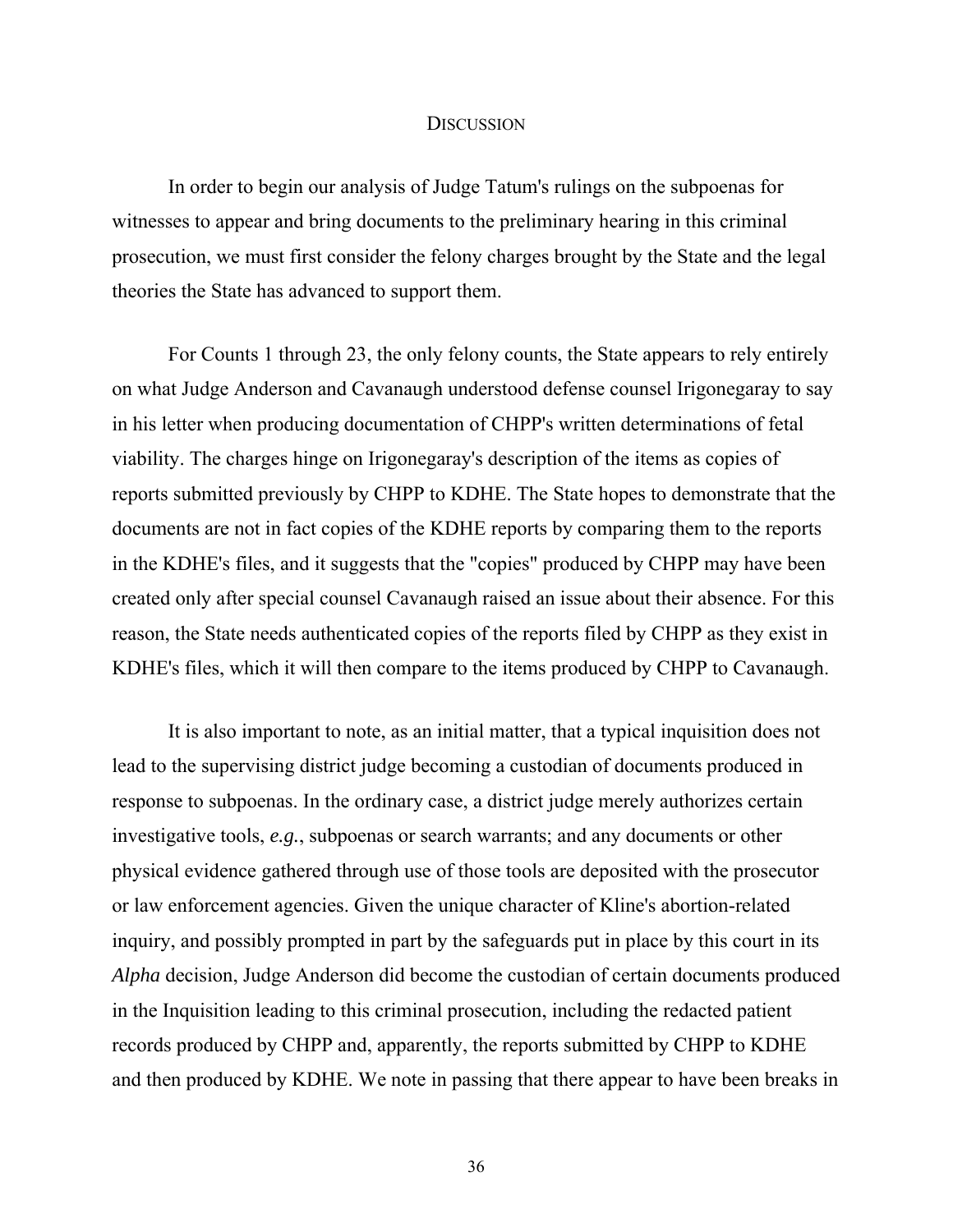Judge Anderson's custody. For example, on October 24, 2006, Kline's staff was permitted to take the clinic patients' redacted records from Judge Anderson and make copies. At another point, Morrison's staff was permitted to do likewise. But we are not asked to address the significance of those breaks in this appeal, and we do not do so.

### *Saadi Subpoena Duces Tecum*

 The Saadi subpoena duces tecum called for her testimony as well as the production of certified copies of 23 KDHE reports of induced pregnancy termination pertaining to the patients whose abortions are the subject of the felony counts in the complaint.

 Consideration of the subpoena duces tecum directed to Saadi requires us first to discuss the scope of our jurisdiction in this interlocutory appeal. Neither party discusses jurisdiction in its brief. However, it is the responsibility of this court to consider the issue *sua sponte*, if necessary. *State v. Gill*, 287 Kan. 289, 294, 196 P.3d 369 (2008).

 As the Court of Appeals observed before transfer, the Notice of Interlocutory Appeal in this criminal prosecution was insufficient to create appellate jurisdiction over the Saadi subpoena because it came too late. The State's pleading filed August 7, 2008, in response to the Court of Appeals' order to show cause was sufficient to demonstrate the existence of appellate jurisdiction over the subpoenas directed at Judge Anderson and Cavanaugh but not over that directed to Saadi. Thus, although counsel for both parties appeared to assume the existence of such jurisdiction at oral argument before this court, we do not reach the merits of either side's arguments on the Saadi subpoena duces tecum. Judge Tatum's ruling on that subpoena stands undisturbed.

#### *Crawford and KDHE Records Custodian Subpoenas*

These two later KDHE subpoenas require us to address three preliminary points.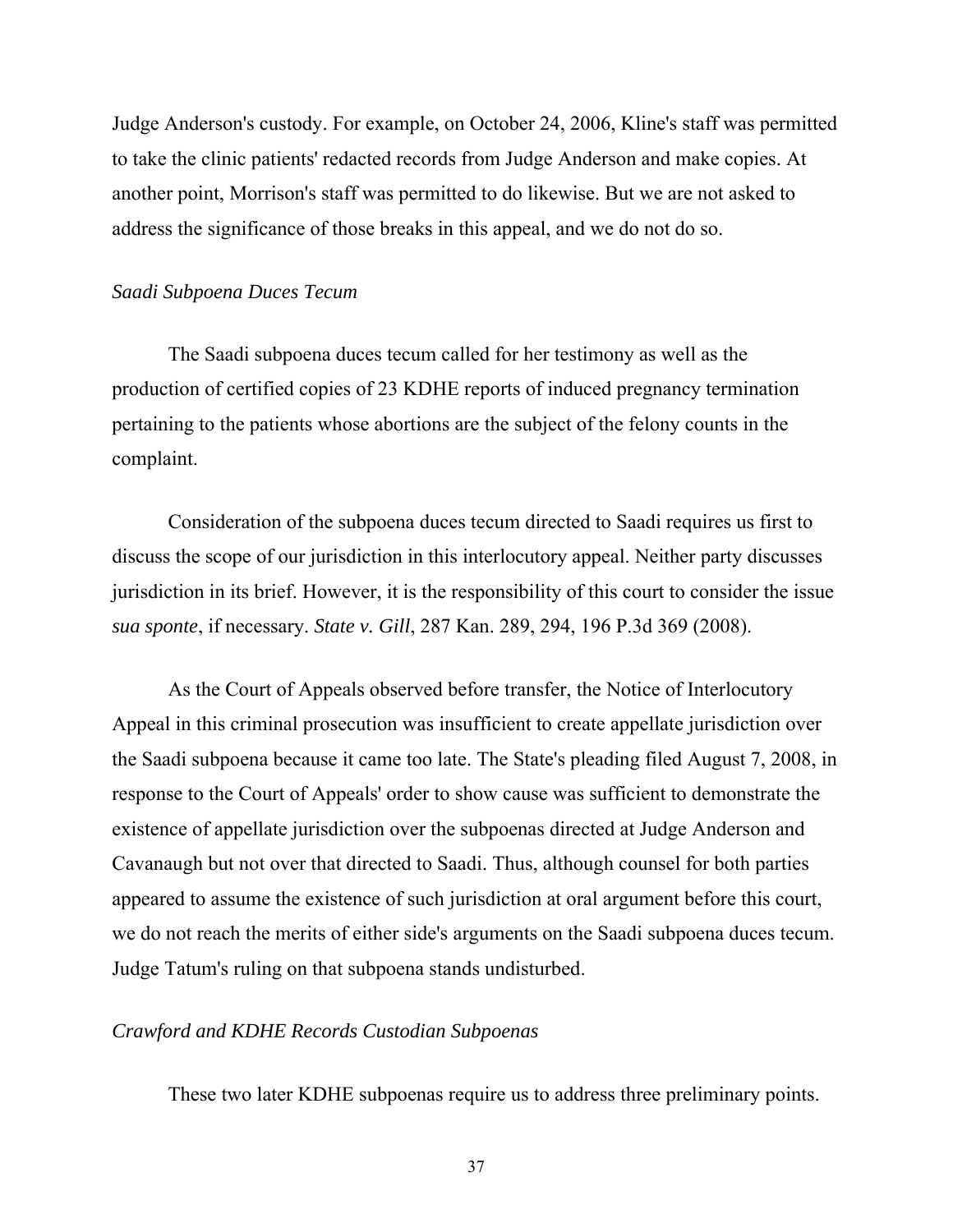First, the State's Notice of Interlocutory Appeal was timely and specific enough to create appellate jurisdiction over the Crawford and KDHE records custodian subpoenas. The State's Notice of Interlocutory Appeal was filed on June 6, 2008, within 10 days of the May 27, 2008, hearing before Judge Tatum and explicitly referenced that hearing.

 Second, as mentioned above, the subpoenas to Crawford and the KDHE records custodian were titled "Subpoena Duces Tecum" but listed no documents to be brought to court. In addition, Kline assured Judge Tatum that the titles of the subpoenas were in error and that they were not meant to command the production of documents by either witness.

Third, some of the topics on which Kline intended to have these witnesses testify are clear and some less so. It is clear that the State wished to call Crawford and the records custodian to testify generally to the agency's practices regarding reports submitted by abortion providers such as CHPP, presumably including the forms used and other information about means of submission and storage. Kline and one of the other attorneys from his District Attorney's office also represented that the State would put on evidence from these witnesses about any markings made on the reports by agency employees. Kline also wanted testimony from a KDHE witness to show that KDHE responded to the Inquisition during his term as Attorney General by producing copies of reports submitted by CHPP on the 23 abortions underlying the felony counts in the complaint.

 It is somewhat less clear from the record before us whether Kline also intended to use these two subpoenas to secure testimony comparing the reports as they currently exist in KDHE's files, *i.e.*, those called for in the Saadi subpoena, to those Kline obtained from KDHE in the Inquisition, *i.e.*, those called for in the subpoena to Judge Anderson. It is also somewhat less clear whether Kline also intended to use the two later KDHE subpoenas to obtain testimony on the comparison between one or both of the sets of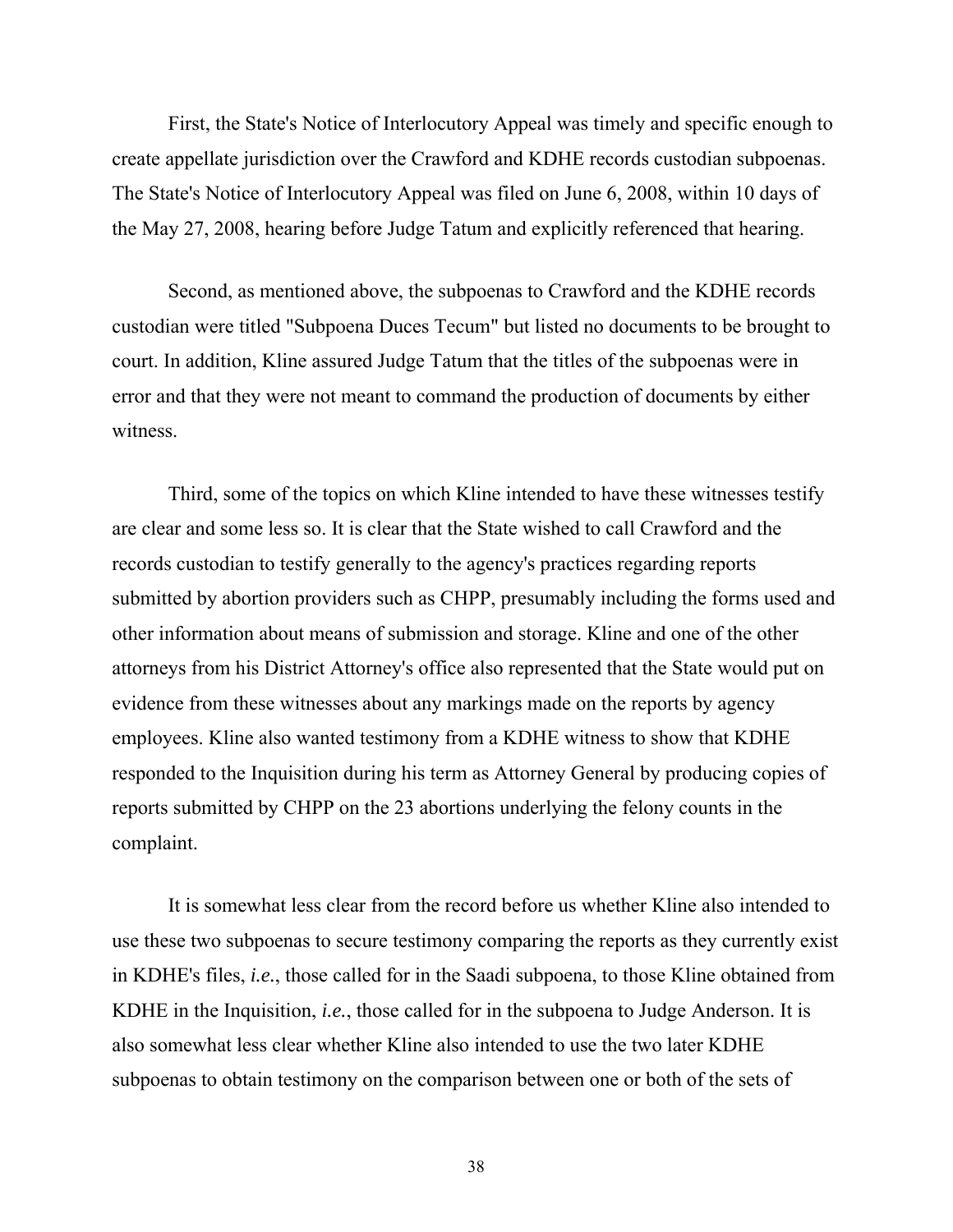reports from KDHE to the reports as produced in the Inquisition by CHPP, once Cavanaugh inquired about written determinations of fetal viability. From the record before us, it is certain Kline intended to get comparison testimony from Saadi. And it is evident that Judge Tatum believed this to be one of Kline's goals with the two other KDHE witnesses as well. In addition, at oral argument before this court, counsel for the State asserted that Saadi and a KDHE records custodian would serve the same evidentiary purposes for the State. In the discussion below, we therefore assume that Kline intended, and the State still intends, to use Crawford and/or the KDHE records custodian to compare sets of documents, one of which consists of CHPP reports as they currently exist in KDHE's files.

 The statute governing Judge Tatum's evaluation of the motion to quash filed by KDHE is K.S.A.  $60-245(c)(3)(A)$ , which reads in pertinent part: "On timely motion, the court by which a subpoena was issued shall quash or modify the subpoena if it: . . . (iii) requires disclosure of privileged or other protected matter and no exception or waiver applies."

 Neither KDHE nor CHPP has claimed that the reports as they currently exist in KDHE's files or their contents are privileged. However, both have argued that the reports and their contents are "other protected matter" because they are covered by K.S.A. 65- 445. That statute states in pertinent part:

"(a) Every medical care facility shall keep written records of all pregnancies which are lawfully terminated within such medical care facility and shall annually submit a written report thereon to the secretary of health and environment in the manner and form prescribed by the secretary. . . .

"(b) Each report required by this section shall include the number of pregnancies terminated during the period of time covered by the report, the type of medical facility in which the pregnancy was terminated, information required to be reported under K.S.A. 65-6703 and amendments thereto if applicable to the pregnancy terminated, and such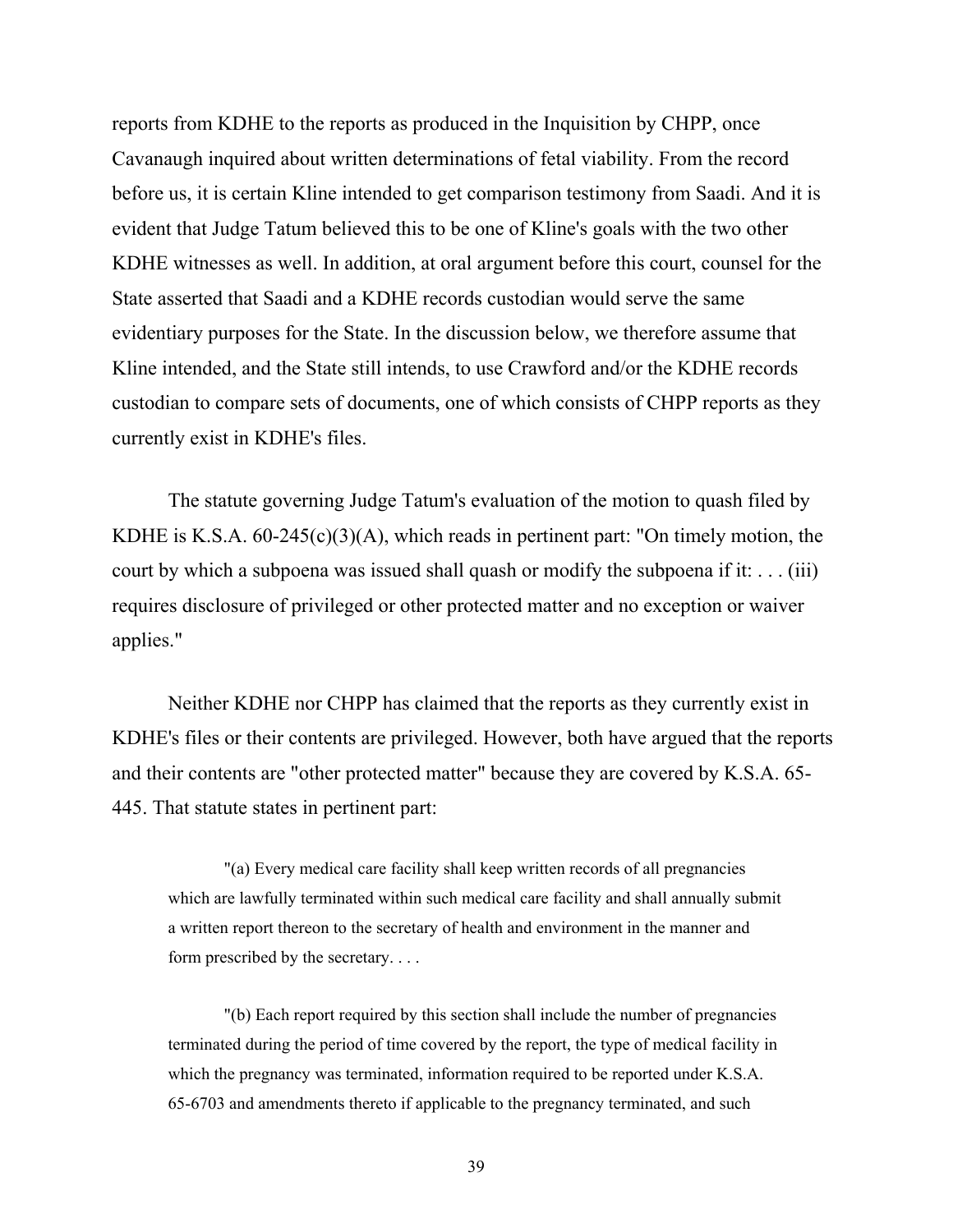other information as may be required by the secretary of health and environment, but the report shall not include the names of the persons whose pregnancies were so terminated.

"(c) Information obtained by the secretary of health and environment under this section shall be confidential and shall not be disclosed in a manner that would reveal the identity . . . of any medical care facility which submits a report to the secretary under this section, except that such information, including information identifying such persons and facilities may be disclosed to the state board of healing arts upon request of the board for disciplinary action conducted by the board and may be disclosed to the attorney general upon a showing that a reasonable cause exists to believe that a violation of this act has occurred. Any information disclosed to the state board of healing arts or the attorney general pursuant to the subsection shall be used solely for the purposes of a disciplinary action or criminal proceeding. Except as otherwise provided in this subsection, information obtained by the secretary under this section may be used only for statistical purposes and such information shall not be released in a manner which would identify any county or other area of this state in which the termination of the pregnancy occurred. A violation of this subsection (c) is a class A nonperson misdemeanor.

. . . .

"(e) For the purpose of maintaining confidentiality as provided by subsections (c) and (d), reports of terminations of pregnancies required by this section shall identify the . . . facility submitting such reports only by confidential code number assigned by the secretary of health and environment to such . . . facility and the department of health and environment shall maintain such reports only by such number."

K.S.A. 65-6703, referenced by K.S.A. 65-445(b), makes the performance of certain abortions illegal and outlines specific reporting and record-keeping obligations:

"(a) No person shall perform or induce an abortion when the fetus is viable unless such person is a physician and has a documented referral from another physician not legally or financially affiliated with the physician performing or inducing the abortion and both physicians determine that: (1) The abortion is necessary to preserve the life of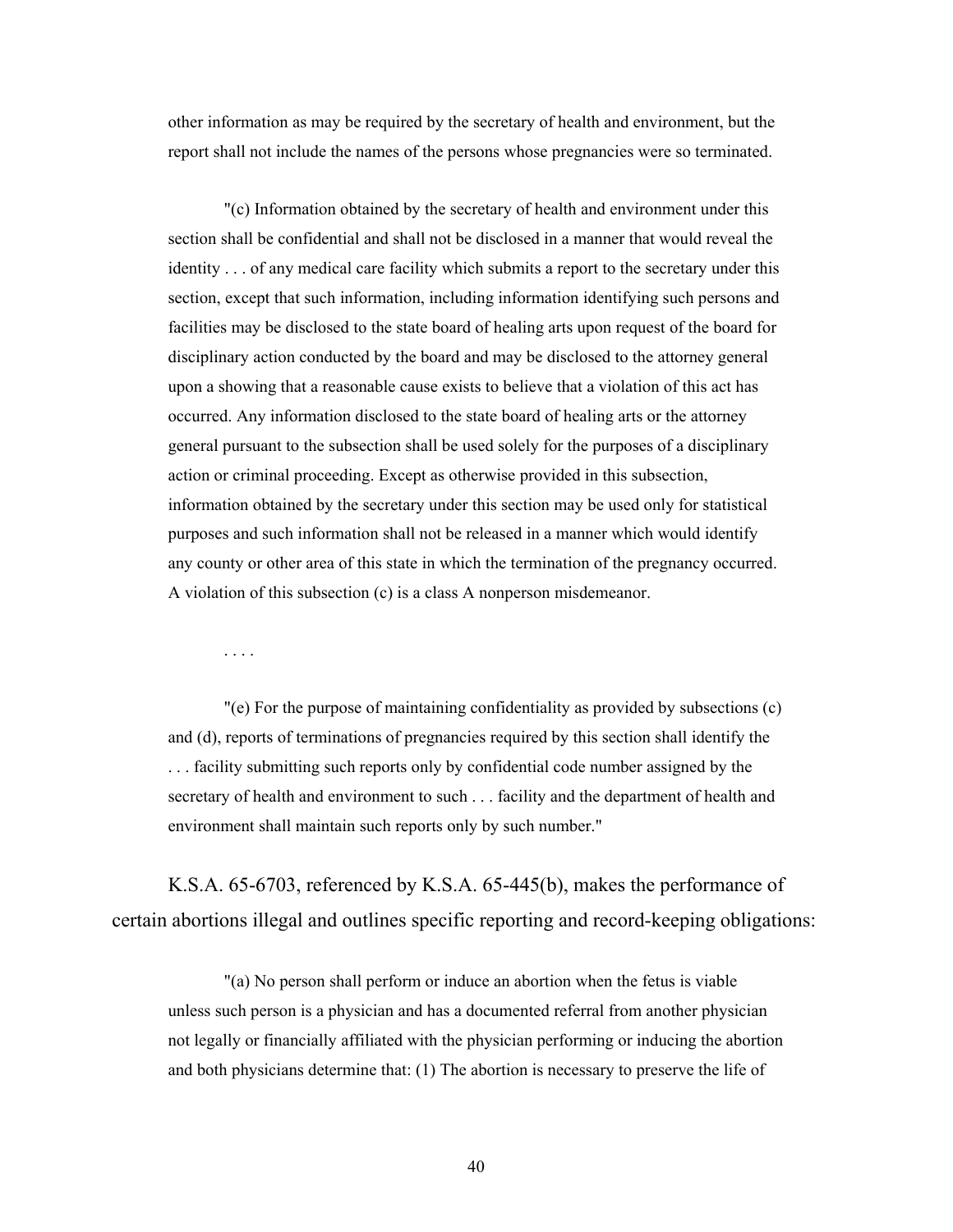the pregnant woman; or (2) a continuation of the pregnancy will cause a substantial and irreversible impairment of a major bodily function of the pregnant woman.

"(b)(1) Except in the case of a medical emergency, prior to performing an abortion upon a woman, the physician shall determine the gestational age of the fetus according to accepted obstetrical and neonatal practice and standards applied by physicians in the same or similar circumstances. If the physician determines the gestational age is less than 22 weeks, the physician shall document as part of the medical records of the woman the basis for the determination.

(2) If the physician determines the gestational age of the fetus is 22 or more weeks, prior to performing the abortion upon the woman the physician shall determine if the fetus is viable by using and exercising that degree of care, skill and proficiency commonly exercised by the ordinary skillful, careful and prudent physician in the same or similar circumstances. In making this determination of viability, the physician shall perform or cause to be performed such medical examinations and tests as are necessary to make a finding of the gestational age of the fetus and shall enter such findings and determinations of viability in the medical record of the woman.

(3) If the physician determines the gestational age of a fetus is 22 or more weeks, and determines that the fetus is not viable and performs an abortion on the woman, the physician shall report such determinations and the reasons for such determinations in writing to the medical care facility in which the abortion is performed for inclusion in the report of the medical care facility to the secretary of health and environment under K.S.A. 65-445 and amendments thereto or if the abortion is not performed in a medical care facility, the physician shall report such determinations and the reasons for such determinations in writing to the secretary of health and environment as part of the written report made by the physician to the secretary of health and environment under K.S.A. 65- 445 and amendments thereto.

(4) If the physician who is to perform the abortion determines the gestational age of a fetus is 22 or more weeks, and determines that the fetus is viable, both physicians under subsection (a) determine in accordance with the provisions of subsection (a) that an abortion is necessary to preserve the life of the pregnant woman or that a continuation of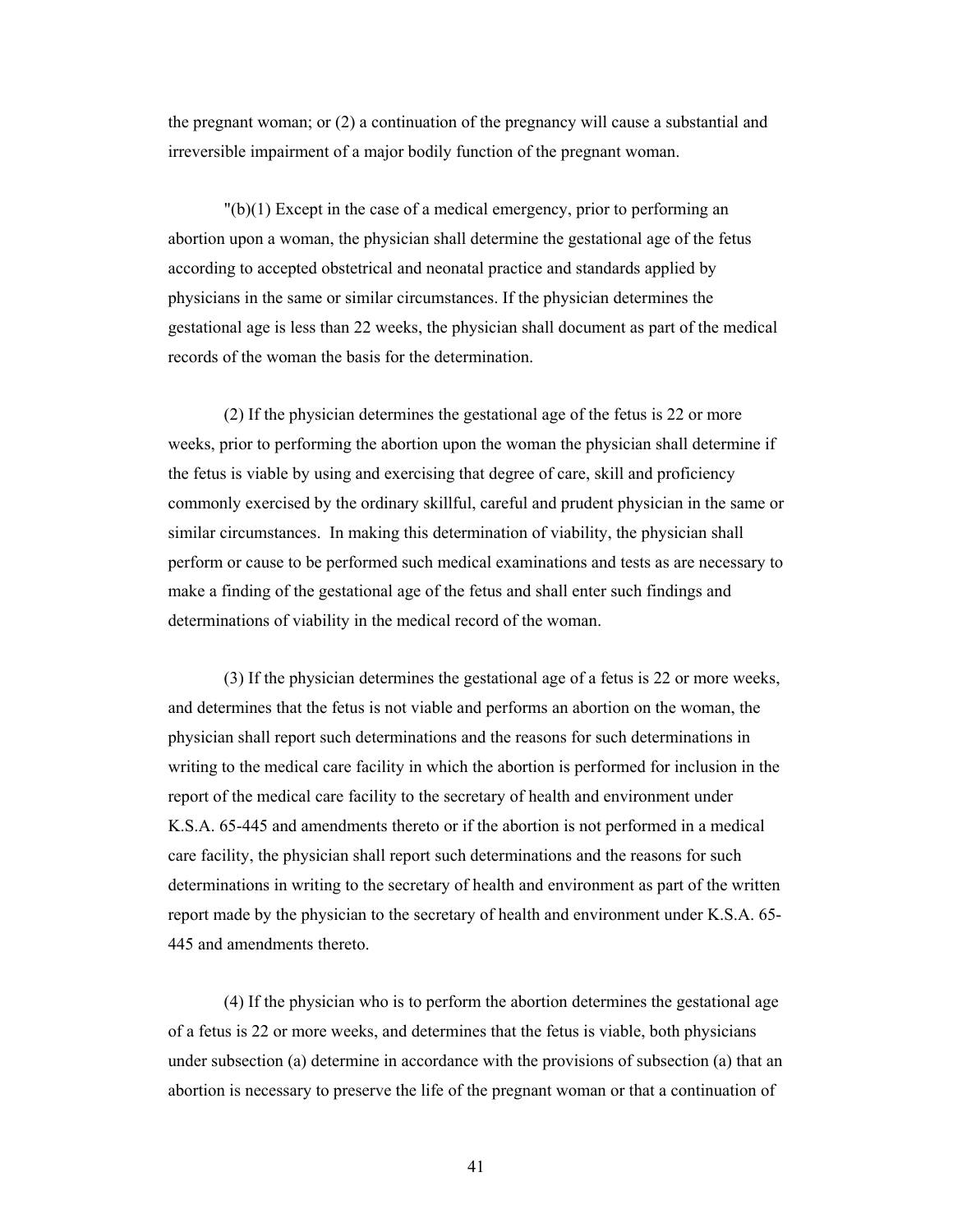the pregnancy will cause a substantial and irreversible impairment of a major bodily function of the pregnant woman and the physician performs an abortion on the woman, the physician who performs the abortion shall report such determinations, the reasons for such determinations and the basis for the determination that an abortion is necessary to preserve the life of the pregnant woman or that a continuation of the pregnancy will cause a substantial and irreversible impairment of a major bodily function of the pregnant woman in writing to the medical care facility in which the abortion is performed for inclusion in the report of the medical care facility to the secretary of health and environment under K.S.A. 65-445 and amendments thereto or if the abortion is not performed in a medical care facility, the physician who performs the abortion shall report such determinations, the reasons for such determinations and the basis for the determination that an abortion is necessary to preserve the life of the pregnant woman or that a continuation of the pregnancy will cause a substantial and irreversible impairment of a major bodily function of the pregnant woman in writing to the secretary of health and environment as part of the written report made by the physician to the secretary of health and environment under K.S.A. 65-445 and amendments thereto.

(5) The physician shall retain the medical records required to be kept under paragraphs (1) and (2) of this subsection (b) for not less than five years and shall retain a copy of the written reports required under paragraphs (3) and (4) of this subsection (b) for not less than five years.

. . . .

"(d) . . . Notwithstanding any provision of this section, a person shall not perform an abortion that is prohibited by law.

"(e) As used in this section, 'viable' means that stage of fetal development when it is the physician's judgment according to accepted obstetrical or neonatal standards of care and practice applied by physicians in the same or similar circumstances that there is a reasonable probability that the life of the child can be continued indefinitely outside the mother's womb with natural or artificial life-supportive measures.

. . . .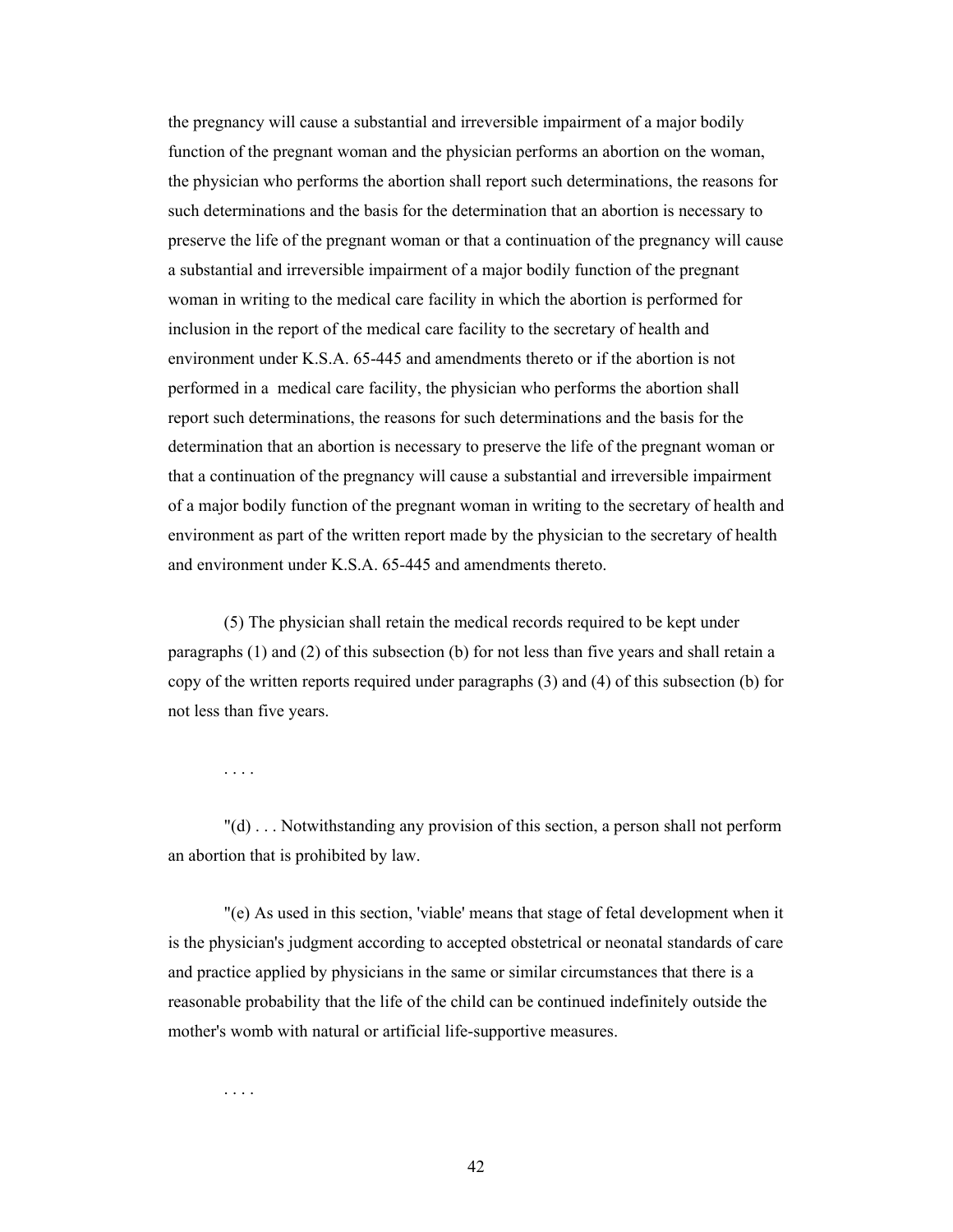"(g) Upon a first conviction of a violation of this section, a person shall be guilty of a class A nonperson misdemeanor. Upon a second or subsequent conviction of a violation of this section, a person shall be guilty of a severity level 10, nonperson felony."

 Interpretation of a statute is a question of law over which this court has unlimited review. *State v. Arnett*, 290 Kan. 41, 47, 223 P.3d 780 (2010). The most fundamental rule is that the intent of the legislature governs if that intent can be ascertained. *Arnett,* 290 Kan. at 47. An appellate court must first attempt to ascertain legislative intent through the statutory language enacted, giving common words their ordinary meanings. *State v. Raschke*, 289 Kan. 911, 914, 219 P.3d 481 (2009). When a statute is plain and unambiguous, an appellate court does not speculate as to the legislative intent behind it and will not read into the statute something not readily found in it. Where there is no ambiguity, the court need not resort to statutory construction. Only if the statute's language or text is unclear or ambiguous does the court use canons of construction or legislative history or other background considerations to construe the legislature's intent. *State v. Trautloff*, 289 Kan. 793, 796, 217 P.3d 15 (2009). This court cannot delete vital provisions or supply vital omissions in a statute. No matter what the legislature may have really intended to do, if it did not in fact do it, under any reasonable interpretation of the language used, the defect is one that the legislature alone can correct. See *State v. Johnson*, 289 Kan. 870, 879, 218 P.3d 46 (2009).

The relevant text of K.S.A. 65-445(c) is unambiguous. It tells us plainly that any disclosure of the reports filed by CHPP in the form they currently exist in KDHE's files or of their contents is strictly limited to two recipients, the Board of Healing Arts and the Attorney General. The party now seeking disclosure of the reports or their content is the Johnson County District Attorney rather than the Board of Healing Arts or the Attorney General. In our view, the plain statutory limitation on disclosure in K.S.A. 65-445(c) makes the information it covers "other protected matter" under K.S.A. 60-  $245(c)(3)(A)(iii)$ .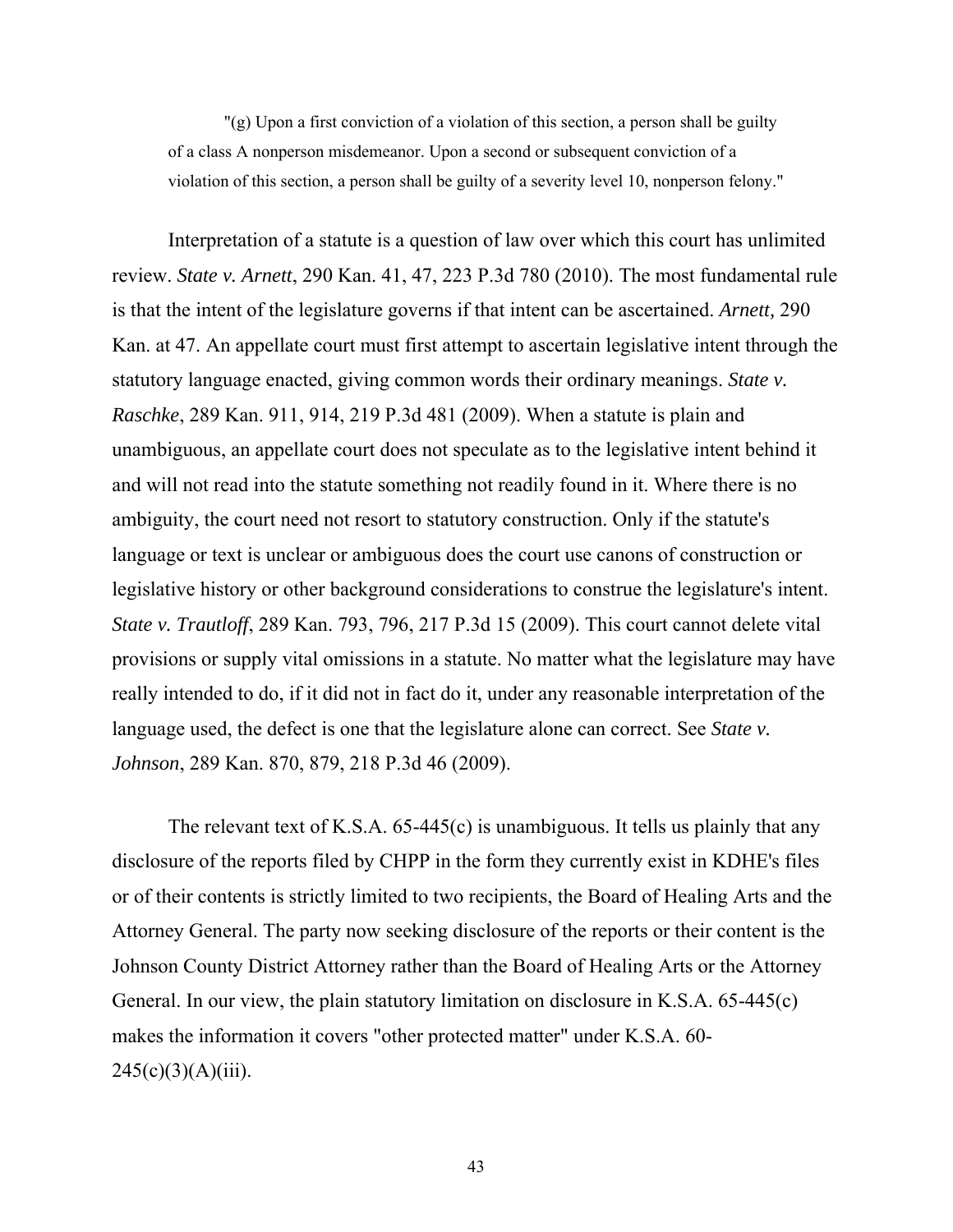We also note that K.S.A. 65-445(c) sets up a condition for disclosure to the Attorney General. He or she must show "that a reasonable cause exists to believe that a violation *of this act* has occurred." (Emphasis added.) This condition would have controlled the appropriateness of KDHE's disclosure in Kline's Inquisition during his term as Attorney General. That disclosure is not before us in this action, and we pass no judgment on it.

 The statute also sets up strict parameters on the use to which disclosed reports or contents of reports can be used. Such information "shall be used solely for the purposes of a disciplinary action or criminal proceeding." The KDHE Secretary may also use the information in its statistical reports. The statute does not state that the Attorney General is the only prosecutor entitled to use properly disclosed KDHE reports or their contents in the pursuit of criminal justice. To the extent CHPP has urged us to read this additional restriction into the statute here, we decline to do so. Counsel for the State is correct that the legislature is able to design a statute to limit a prosecutor's jurisdiction, and it did not do so in K.S.A. 65-445.

 In addition, the disclosure language in the statute is more restrictive than the use language. Disclosure to the Attorney General is conditioned on a showing of reasonable cause to believe that a violation of Chapter 65 occurred, while use of properly disclosed reports is permitted in a criminal proceeding, apparently including prosecutions of crimes beyond those defined in Chapter 65.

 Although our analysis could end here, we note possible support for our plainlanguage conclusion from two other lines of argument mentioned by the parties over the course of this criminal prosecution.

 First, events during the 2008 legislative session may have significance. Both houses approved legislation to amend K.S.A. 65-445(c) to permit disclosure of KDHE reports such as those under consideration here to county and district attorneys. See H.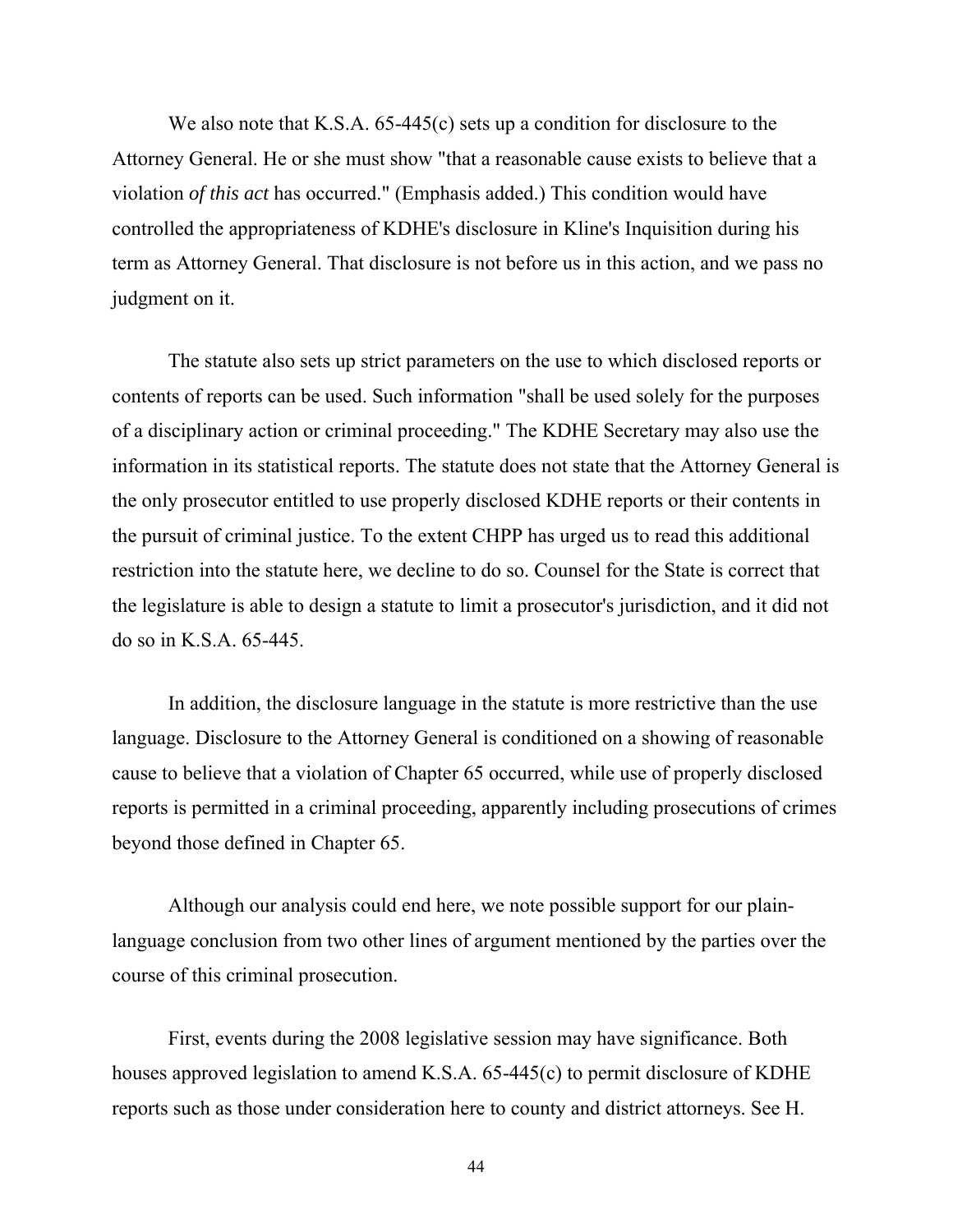Sub. for S.B. 389 (2008) (enrolled and presented April 11, 2008). The amendment would have become law but for the Governor's veto and a failure to override it. See Sen. J., April 30, 2008, p. 2023 (message from the Governor vetoing S.B. 389); Sen. J., April 30, 2008, p. 2043 (Senate unable to override veto). Because we presume that a legislative alteration of statutory language makes a substantive change in the law, see *State v. Preston*, 287 Kan. 181, 184, 195 P.3d 240 (2008), we could make the further assumption that the 2008 legislature believed it necessary to state explicitly that a district attorney could obtain release of KDHE reports in order for the statute to allow it. The counterargument is that courts should avoid reading too much into legislative inaction.

 Second, contrary to the oral argument of the State, the Kansas Open Records Act's treatment of the type of KDHE reports at issue here is consistent with our limitation on their dissemination. The Act sets out an exception permitting agency refusal to disclose these reports to unauthorized persons. See K.S.A. 45-221(a). That exception, which had been due to expire in July 2010, see K.S.A. 2009 Supp. 45-229(i), was instead extended to July 2015 during the 2010 legislative session. See L. 2010, ch. 112, sec. 3.

 K.S.A. 65-445(c) compels us to conclude that Judge Tatum's ruling quashing the subpoenas directed to Crawford and the KDHE records custodian must be affirmed in part and reversed in part.

To the extent the State wishes to call these persons to the stand as fact witnesses on general practices of the agency regarding reports such as those filed by CHPP, it should be permitted to do so. Such testimony does not disclose either the reports themselves or their contents. To the extent the State wishes to call these persons to testify on additional facts about the agency's response in the Inquisition, *i.e.*, that it received a subpoena or request of some sort that appeared to be in compliance with the statutory condition or was otherwise unchallenged, and that it produced reports to Kline as Attorney General, that type of testimony also is permissible. Again, such testimony does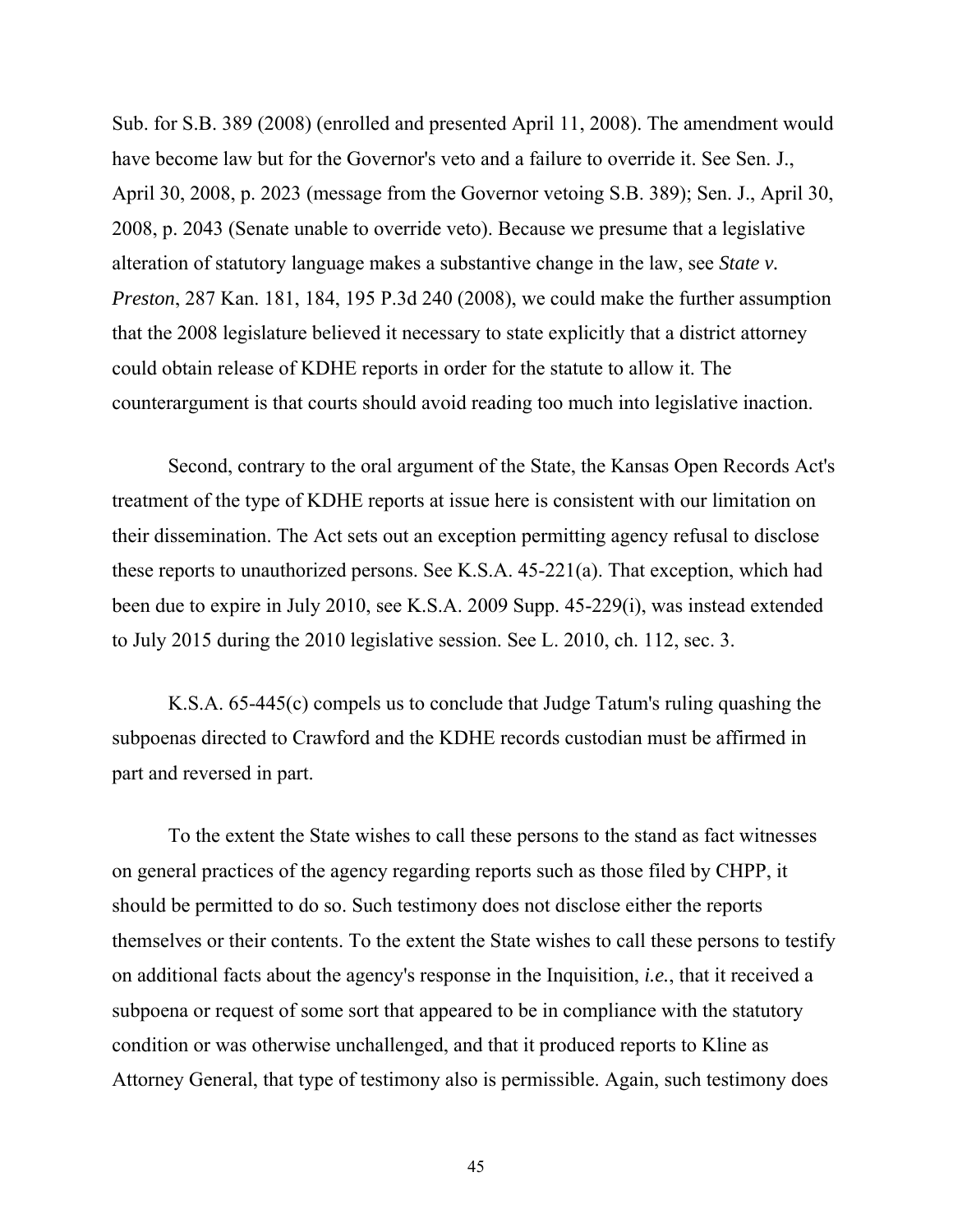not disclose either the reports themselves or their contents, with the possible exception of CHPP's code number, which has already been discussed in open court.

 In contrast, neither Crawford nor the KDHE records custodian can be permitted to testify in a way that, as Judge Tatum put it, "accomplishes indirectly what cannot be accomplished directly" under K.S.A. 65-445. The statute prevents these witnesses from making what is effectively a disclosure of the KDHE reports filed by CHPP as they currently exist in the agency's files by bringing the reports to court in a district attorney's prosecution. It also prevents these witnesses from doing a physical comparison of the KDHE reports filed by CHPP as they currently exist in the agency's files in order to testify that they are the same as or different from another set of documents. Likewise, these witnesses are not permitted to testify from memory on the contents of the KDHE reports filed by CHPP as they currently exist in the agency's files.

### *Judge Anderson Subpoena Duces Tecum*

 As outlined above, Judge Anderson's subpoena duces tecum called for his testimony as well as the production of several items that came into his possession or were created by him because of the Inquisition: (1) the reports submitted by CHPP to KDHE and produced by the agency during the Inquisition; (2) the CHPP patient records produced by the clinic during the Inquisition; (3) Judge Anderson's Memorandum Decision dated April 18, 2007; and (4) one of Judge Anderson's July 13, 2007, letters, presumably the one addressed to Kline and Morrison about CHPP.

 The State's Notice of Interlocutory Appeal was timely and specific enough to create appellate jurisdiction over the subpoena to Judge Anderson.

 The record before us demonstrates that Kline intended to use Judge Anderson to accomplish at least three purposes. First, he wanted Judge Anderson to give traditional document custodian's testimony to authenticate or prove a link in the chain of custody for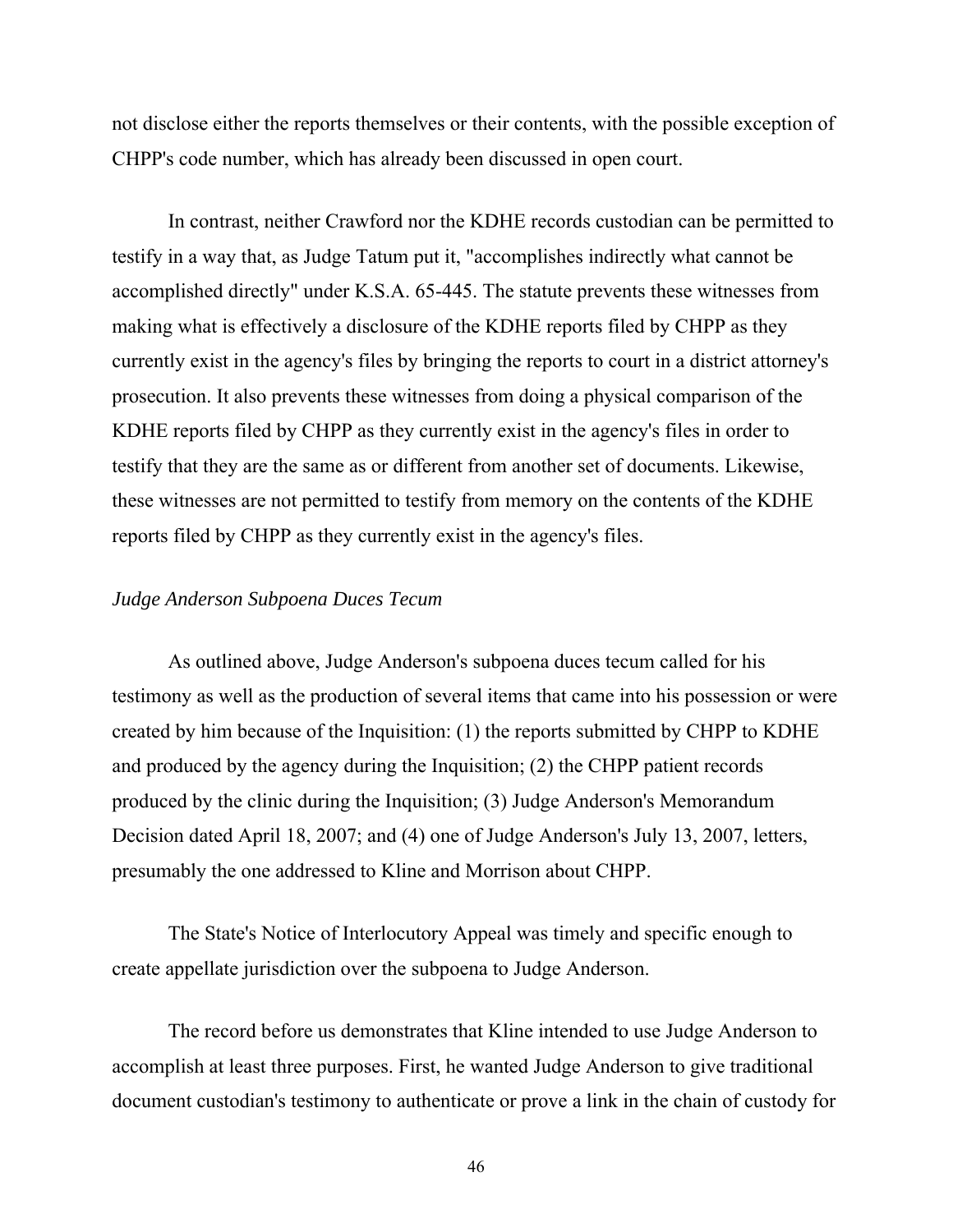the KDHE reports and the patient records produced in the Inquisition. Second, he wanted Judge Anderson to be a fact witness, one who would testify to the circumstances surrounding the opening and continuation of the Inquisition, and, specifically, the manner in which the submitted KDHE reports were produced by the agency and the "copies" by defendant. Finally, Kline repeatedly made it obvious that he hoped Judge Anderson also could function as a legal expert, repeating his earlier gratuitous opinions on the quality of the State's proof, which Judge Anderson had expressed at various times and in various settings throughout this and related cases.

 Two initial points must precede our discussion of the document production and testimonial components of Judge Anderson's subpoena duces tecum.

 First, Judge Tatum relied entirely on our April 4, 2008, protective order entered in *Morrison v. Anderson* to quash the subpoena duces tecum directed to Judge Anderson. The State's argument—that our protective order, because it was entered in an original action rather than in an appeal, carried no more weight than an order of another district court, which Judge Tatum could therefore feel free to ignore—is unsupported by pertinent authority. Failure to support a point by pertinent authority or to show why it is sound despite a lack of supporting authority is akin to failing to brief an issue. See *State v. Conley*, 287 Kan. 696, 703, 197 P.3d 837 (2008); *McCain Foods USA, Inc. v. Central Processors, Inc*., 275 Kan. 1, 15, 61 P.3d 58 (2002).

 That being said, we acknowledge that the April 4, 2008, protective order gave Judge Anderson and Six more relief than they sought when Judge Anderson filed his Notice of Collateral Proceedings and Six filed his emergency motion for protective order in *Morrison v. Anderson*. The initial scope of the order was nevertheless necessary to ensure the protection of patient privacy at the heart of this series of cases, given imperfect information from both sides of the dispute and the temporal exigency of a preliminary hearing we believed to be set for the next business day.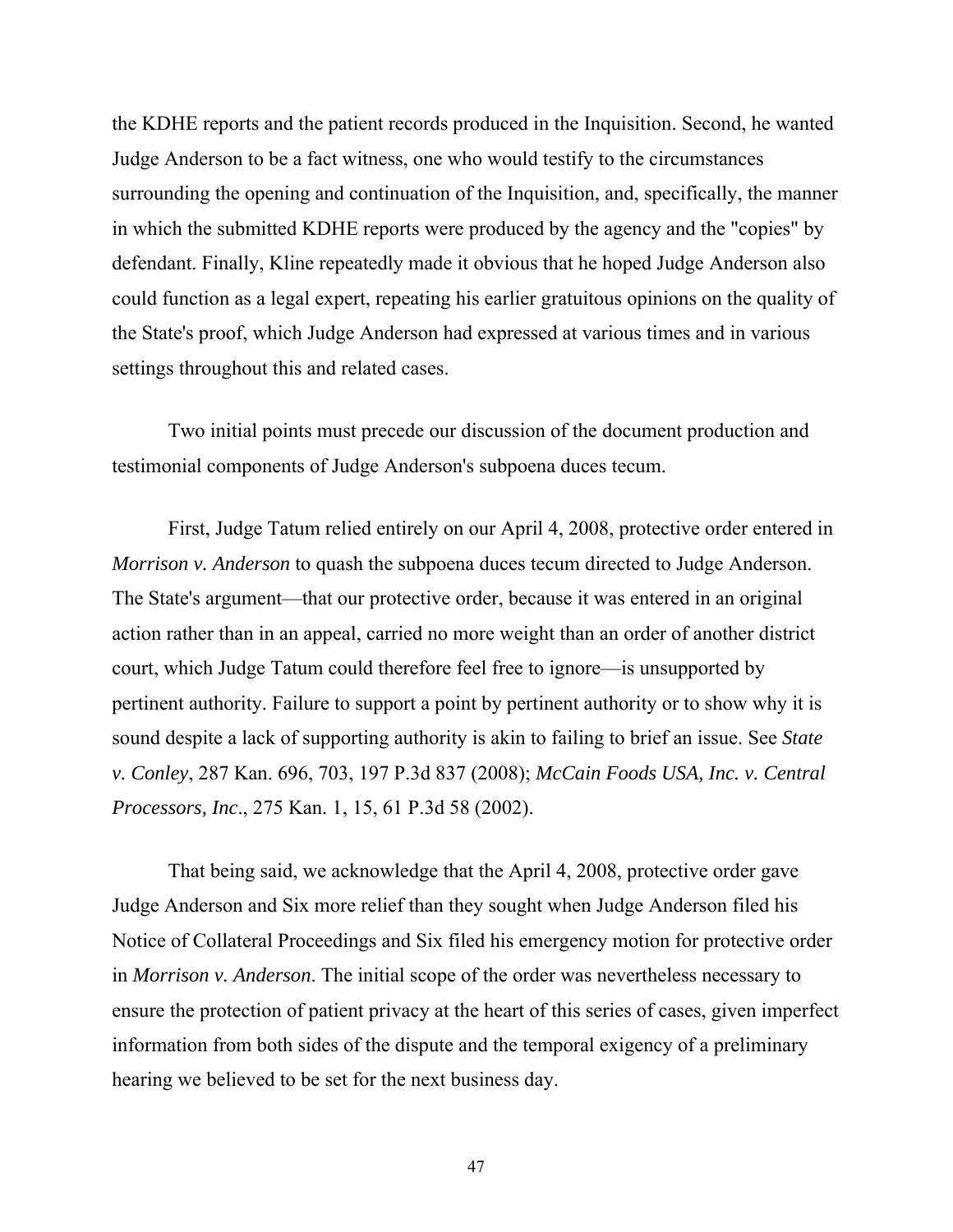We further acknowledge that the eventual dismissal order in *Morrison v. Anderson* was silent on the continuing force of the unamended portion of the protective order, which covered Judge Anderson's participation in this criminal prosecution. The discussion and holdings below constitute the "further order of this court" necessary under the protective order, correcting any initial overbreadth and otherwise refining its design in accord with the governing law and the now-apparent subject matter.

 We note that Kline earlier attempted to obtain a modification of our April 4, 2008, protective order by moving to intervene in *Morrison v. Anderson*. This was the correct initial procedural avenue to obtain relief, but he nevertheless failed to demonstrate the appropriateness of intervention on the merits. His principal arguments appeared to focus on his desire to have Judge Anderson testify about his previously expressed opinions on the quality of the State's evidence against CHPP. As discussed below, a judge who presides over an inquisition should not later serve as an expert witness on the culpability of a criminal defendant prosecuted as a result of evidence gathered in the Inquisition. In addition, Kline's motion to intervene had structural and substantive flaws pointed out in Six' Response opposing it.

 The modification of the April 4, 2008, protective order effected by this opinion necessitates modification in Judge Tatum's ruling based upon it, and it is affirmed in part and reversed in part as to Judge Anderson's subpoena duces tecum.

# A*. Documents*

 We first address the document production aspect of the subpoena duces tecum directed to Judge Anderson.

 Judge Anderson cannot be subpoenaed to produce the first category of documents, *i.e.*, the reports produced by the KDHE during the Inquisition for the 23 patients whose abortions are the subjects of the felony counts in the complaint. Again, the District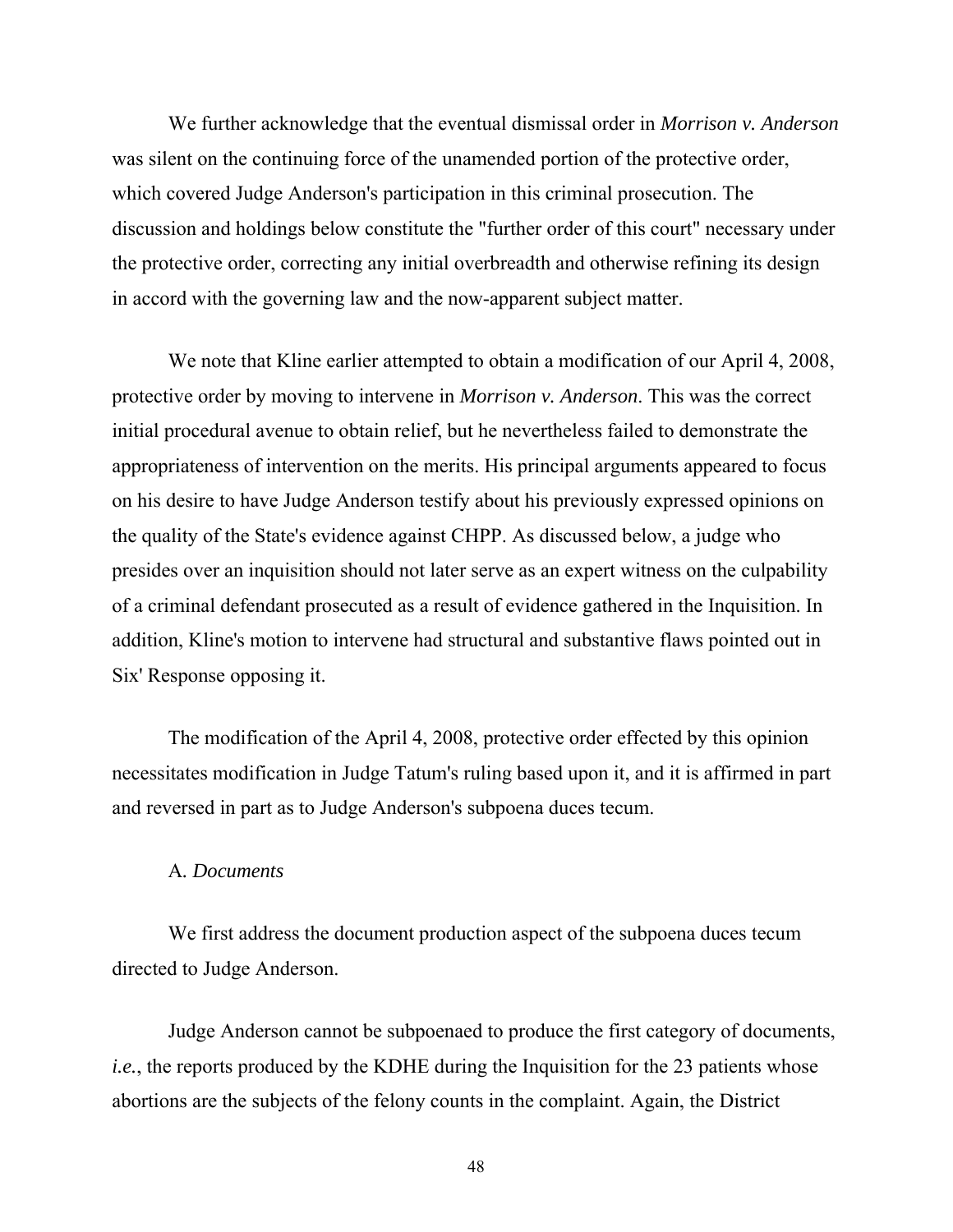Attorney cannot be permitted to do indirectly what he cannot do directly under the plain and unambiguous language of K.S.A. 65-445. For this and all of the reasons discussed above with regard to the Crawford and KDHE records custodian, Judge Anderson cannot be ordered to produce for the District Attorney the reports that came from KDHE in the Attorney General's Inquisition. These reports are "other protected matter" under K.S.A.  $60-245(c)(3)(A)(iii)$ , and the subpoena duces tecum is quashed as to them.

 The fact that Judge Anderson apparently brought the KDHE reports to court when he testified at Judge Tatum's January 16, 2008, hearing on Kline's motion to disqualify defense counsel does not affect our holding on this issue. The record before us reveals no general objection to Judge Anderson's appearance as a witness or his production of the reports at that time, whether by Judge Anderson himself, KDHE, or CHPP; thus the potential prohibitive effect of K.S.A. 65-445 was not before Judge Tatum. We also note Judge Tatum did not admit the KDHE reports or any other document brought by Judge Anderson into evidence at that hearing, and none became a part of the public file. Counsel for CHPP did raise the issue of confidentiality when admission into evidence was sought for the KDHE reports and the CHPP patient records.

 Judge Anderson may be ordered to produce for the district attorney the CHPP patient records produced by the defendant clinic in the Inquisition. Although these records clearly are confidential and constitutionally protected and statutorily privileged in their original pristine state—for all of the reasons already discussed by this court in our *Alpha* decision, see 280 Kan. at 919-25—the set the District Attorney seeks here was redacted for patient-identifying information by CHPP before they ever reached Judge Anderson's possession during the Inquisition. There has been testimony that a patient and her family may still be able to tell from the records if her abortion is the one documented. Judge Tatum should conduct an in camera review of the records and order any further redaction necessary to protect patient privacy and ensure compliance with this court's decision in *Alpha*. In addition, we are confident that Judge Tatum and the parties can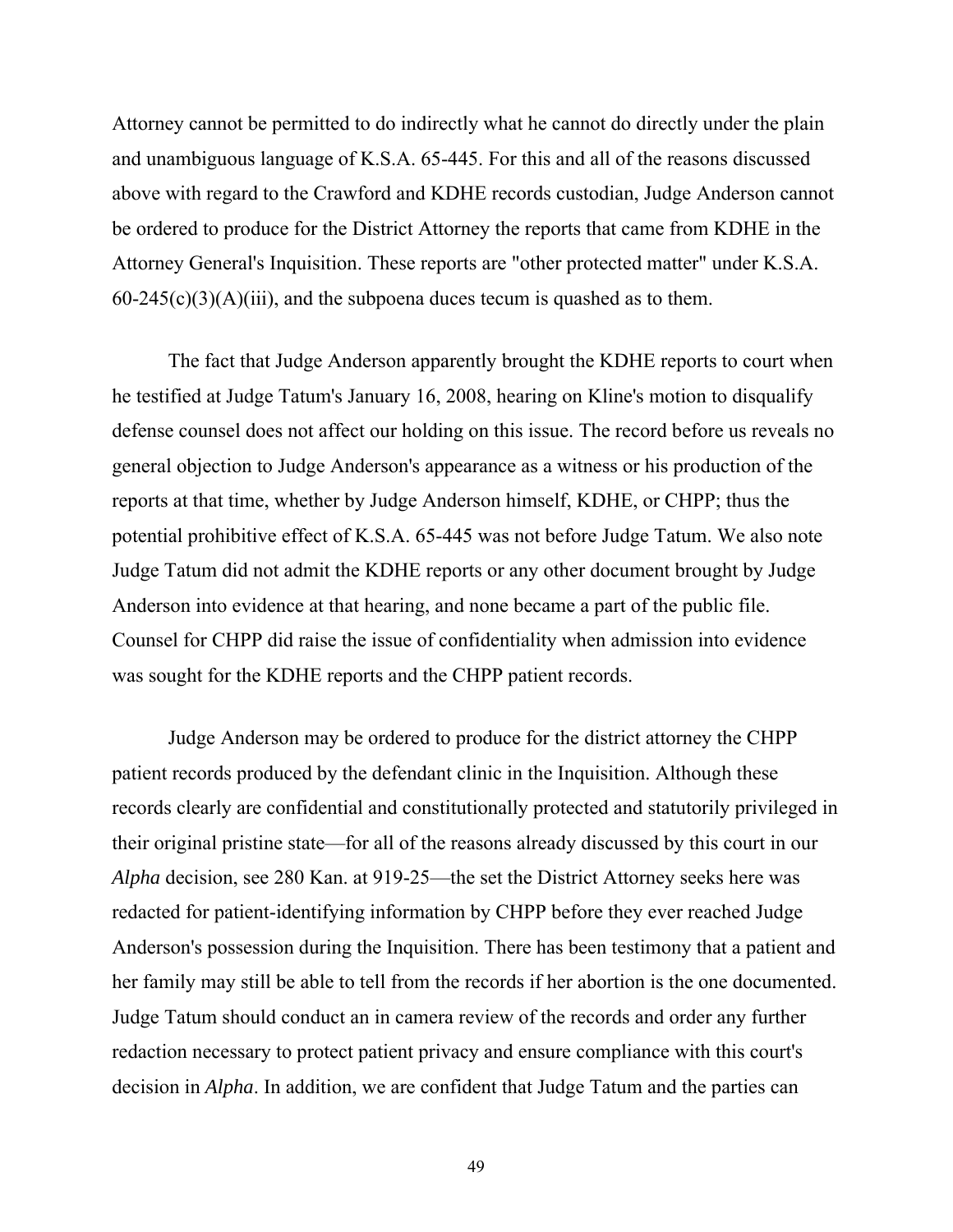design any further safeguards necessary at this stage. As we already noted, the Inquisition was unusual in that it led to an evidence custodian role for the supervising district judge. Now, as that custodian, Judge Anderson can be ordered to bring the CHPP patient records to court to facilitate this criminal prosecution.

 Judge Anderson also may be ordered to produce for the Johnson County District Attorney Judge Anderson's April 18, 2007, Memorandum Decision and his July 13, 2007, letter to Kline and Morrison. (Judge Anderson's other July 13, 2007, letter regarding WHCS records is plainly immaterial to this criminal prosecution.) As with other documents that have previously been under seal in the Inquisition, Judge Tatum may need to make special arrangements for the transmission and storage of these documents. We have not been asked to determine at this time whether these documents constitute relevant and admissible evidence for trial. We leave those questions to Judge Tatum in the first instance, guided by the discussion of Judge Anderson's testimony below.

### B. *Testimony*

As Attorney General Six observed in opposing Kline's motion to intervene in *Morrison v. Anderson*, "asking a district judge to testify is a serious matter." *United States v. Ianniello*, 866 F.2d 540, 544 (2d Cir. 1989); see also *United States v. Frankenthal*, 582 F. 2d 1102, 1108 (7th Cir. 1978) (compulsion of judge's testimony "create[s] sensitive problems requiring delicate attention"); *In re Whetstone*, 580 S.E.2d 447, 448 (S.C. 2003) (collecting cases). Generally, "[a]bsent a showing of extraordinary need, a judge may not be compelled to testify about matters observed as the consequence of the performance of his [or her] official duties." *Hensley v. Alcon Laboratories, Inc.*, 197 F. Supp. 2d 548, 550 (S.D. W. Va. 2002). This rule allows judges to perform as arbiters of the law without fear of having to provide later explanatory testimony, and it prevents juries from being unduly influenced by judges' robes. *Hensley*, 197 F. Supp. 2d at 550; see *Inscoe v. Inscoe*, 121 Ohio App. 3d 396, 418, 700 N.E.2d 70 (1997). A judge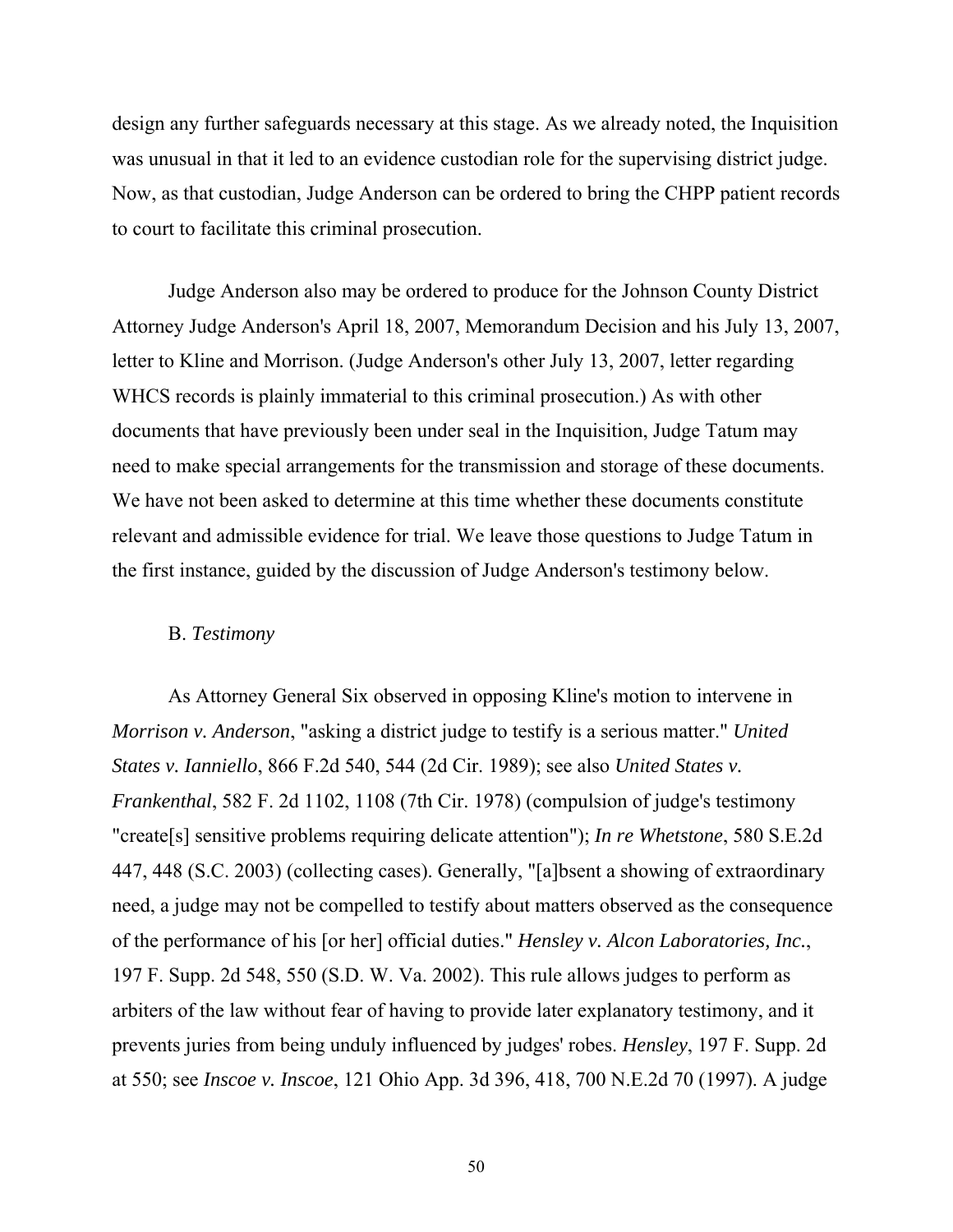should only be required to testify if he or she possesses factual knowledge; the knowledge is highly pertinent to the jury's task; and the judge is the only possible source of testimony on the relevant factual information. See *United States v. Roth*, 332 F. Supp. 2d 565, 568 (S.D.N.Y. 2004).

 This common law is reflected in part by K.S.A. 60-442, which gives a party in a trial veto power over testimony of the presiding judge. We do not routinely permit judges who handle preliminary hearings, for example, to testify at trial about their reasons for concluding there was probable cause to bind the defendant over for that trial. The role of such judges, like Judge Anderson's role here, should be and remain that of a neutral and detached magistrate, not a member of the prosecution or defense team. It also is consistent with our unwillingness to recall jurors to examine their thought processes in arriving at a verdict. See K.S.A. 60-441; see also *Roth*, 332 F. Supp. 2d at 567 (judge's testimony limited to factual knowledge; testimony as to mental processes impermissible); see also *Brinkerhoff v. Bank*, 109 Kan. 700, 709, 205 Pac. 779 (1921) (citing *Packet Co. v. Sickles*, 72 U.S. 580, L. Ed. 550 [1866] [judge's reasons for decision not admissible any more than those of jury]).

 Given our rulings above on the reports produced by the KDHE during the Inquisition, it follows that Judge Anderson may not testify about the contents of any of the particular KDHE reports the subpoena duces tecum purports to order him to produce. This prohibition includes testimony from memory about those contents, as well as any comparison between those contents and the contents of any other sets of documents. Again, the Johnson County District Attorney cannot be permitted to do indirectly what he is forbidden to do directly under K.S.A. 65-445.

 Judge Anderson may, however, testify as a fact witness about any relevant events of the Inquisition that led to and followed KDHE's production of reports to Kline when he was Attorney General.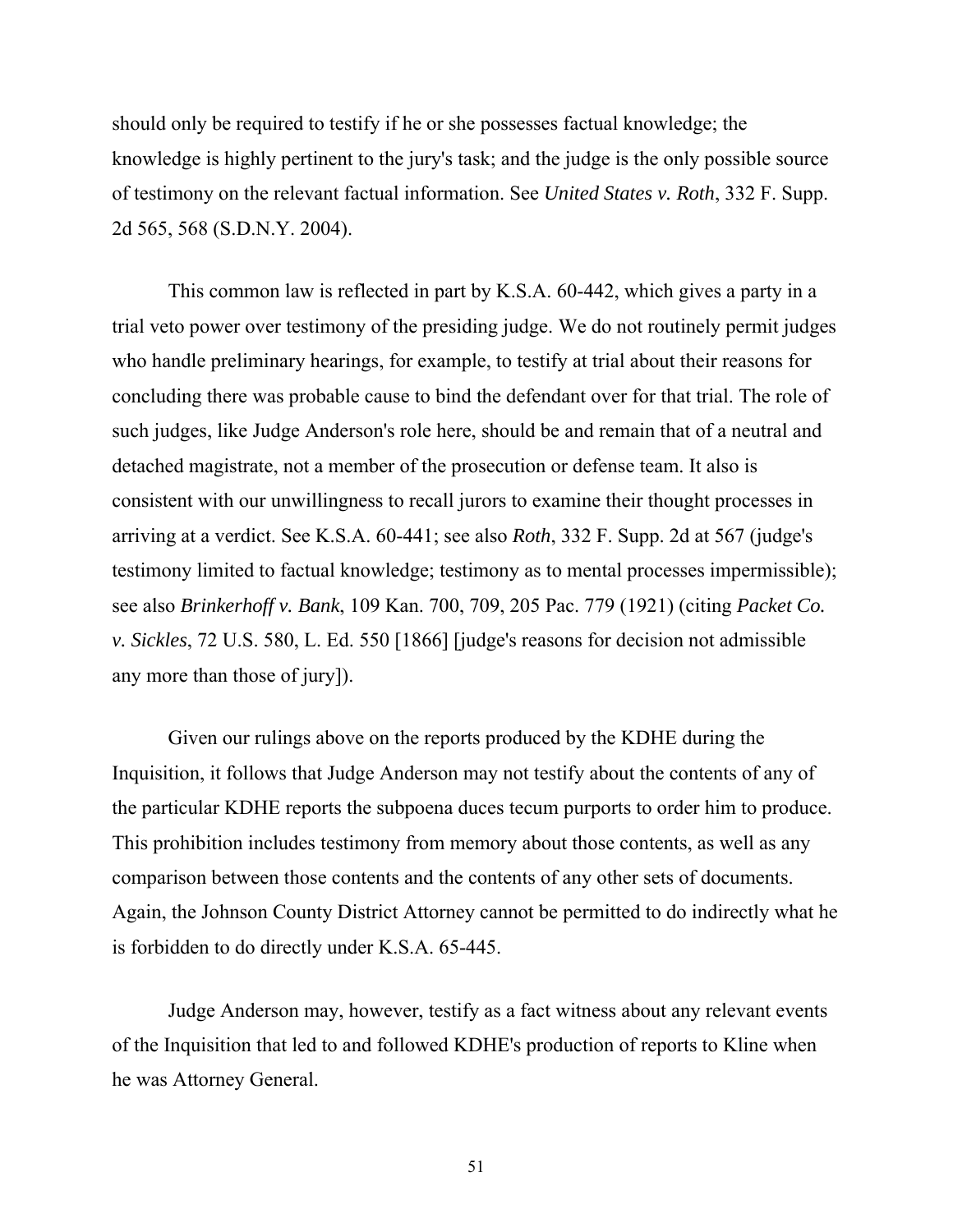In this extraordinary case, Judge Anderson also may give traditional document custodian testimony, insofar as it is relevant, about the redacted CHPP patient records, *i.e.*, authenticate them as the documents that came into his possession during the Inquisition. He also may testify as a fact witness on how the Inquisition began and was conducted, how the dispute leading to *Alpha* arose and was resolved, how he set up a procedure to comply with *Alpha*'s directives, and how that process was pursued. In particular, he may testify to the limits of his personal factual knowledge about CHPP giving the redacted patient records to him and/or Cavanaugh and events that followed.

 Regarding the content of his April 18, 2007, Memorandum Decision and his July 13, 2007, letter to Kline and Morrison, it appears from the record before us and the earlier statements of Kline in his time as Johnson County District Attorney that the State intended to use Judge Anderson and the opinions he expressed in these documents as substantive evidence of CHPP's culpability. We have previously described as "most troubling" the State's invocation of a judge's prior determination of probable cause before a jury. *In re Care & Treatment of Foster*, 280 Kan. 845, 858, 127 P.3d 277 (2006). The use to which Kline repeatedly indicated he wanted to put Judge Anderson's testimony on the judge's evaluation of the evidence against CHPP in this criminal prosecution is similar in kind and in potential unduly prejudicial effect. It is not fact witness testimony; and Judge Anderson was not, by virtue of his participation in the Inquisition, automatically transformed into an expert witness who may give opinion testimony on the issue of CHPP's criminal culpability.

 But we do not know whether Kline's intention persists in Howe, Kline's successor in the Johnson County District Attorney chair. Howe's representative at oral argument before this court appeared unsure on this point. We therefore leave to Judge Tatum on remand the question of what use, if any, under the strict standards set forth above, Judge Anderson's testimony based on these two documents may be put by any party.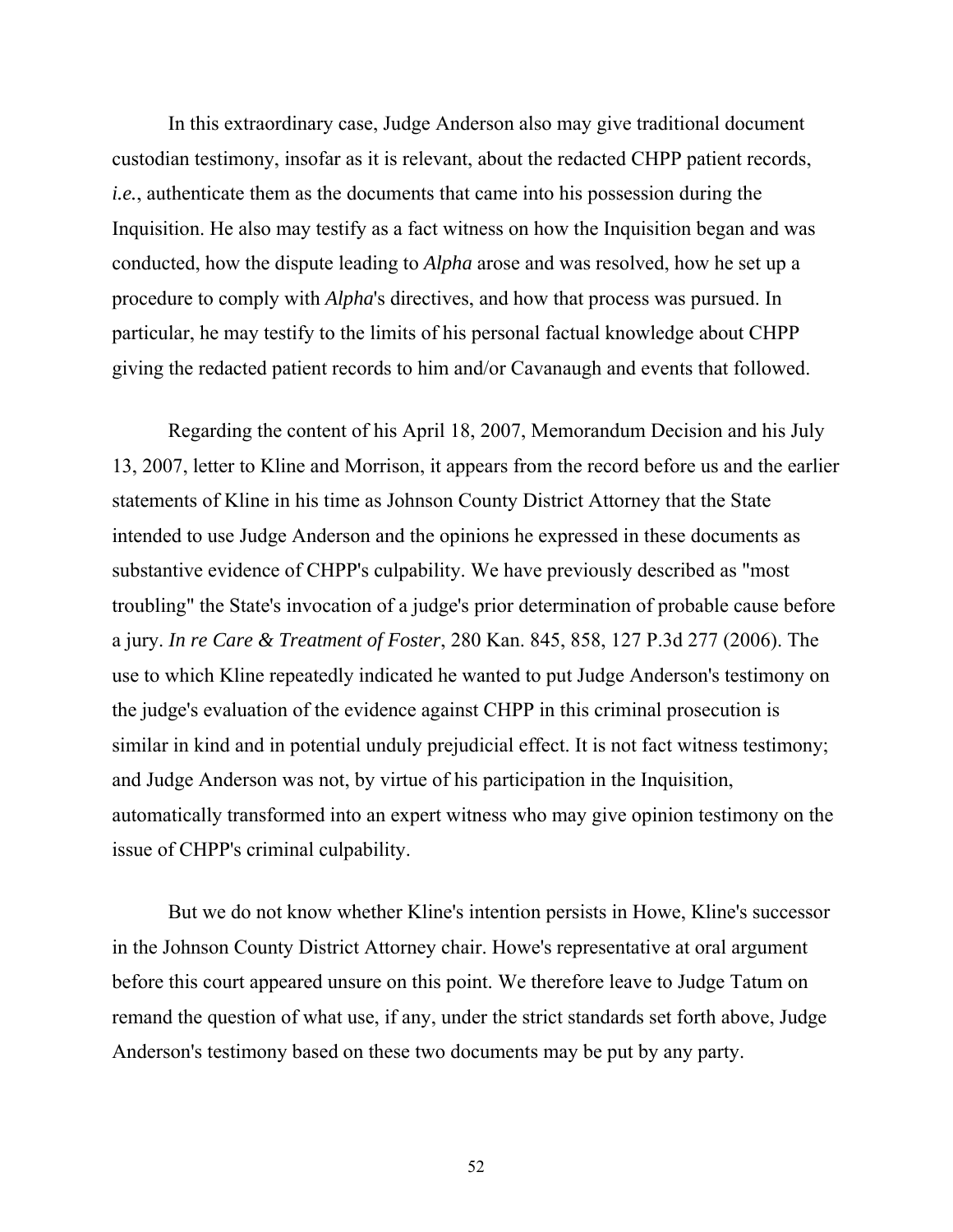### *Cavanaugh Subpoena Duces Tecum*

 Again, as outlined above, the subpoena duces tecum directed to special counsel Cavanaugh called for his testimony and the production of his September 10, 2007, affidavit and three pieces of August 2006 correspondence between him and CHPP counsel. The correspondence followed Cavanaugh's inquiry about written determinations of fetal viability missing from the patient records as initially produced by CHPP. One of those pieces of correspondence is the August 21, 2006, letter from Irigonegaray to Cavanaugh, which enclosed the KDHE reports described as "copies" and upon which Kline said he would so heavily depend to prove the felony counts in this criminal prosecution.

 The State's Notice of Interlocutory Appeal was timely and specific enough to create appellate jurisdiction over the Cavanaugh subpoena.

 As an initial matter on this subpoena duces tecum, we note that Cavanaugh was not covered by this court's April 4, 2008, protective order. However, when Judge Anderson received it, he issued an order of his own, ostensibly in the Inquisition that had already been closed by Attorney General Morrison, to prevent Cavanaugh from appearing or producing documents in this criminal prosecution. In addition, Judge Anderson filed his motion for protective order on behalf of himself and Cavanaugh. After hearing, Judge Tatum apparently quashed the subpoena duces tecum directed to Cavanaugh for the same reason he quashed the subpoena duces tecum directed to Judge Anderson.

 Again, this opinion constitutes the "further order of this court" referenced in our April 4, 2008, protective order. It appears that Judge Tatum's ruling regarding Cavanaugh entirely rested upon our protective order, as extended to cover Cavanaugh by Judge Anderson. Indeed, it is now apparent that our protective order would have explicitly covered Cavanaugh as well as Judge Anderson when the order was first entered, had this court been made aware that Cavanaugh also had been subpoenaed to appear and produce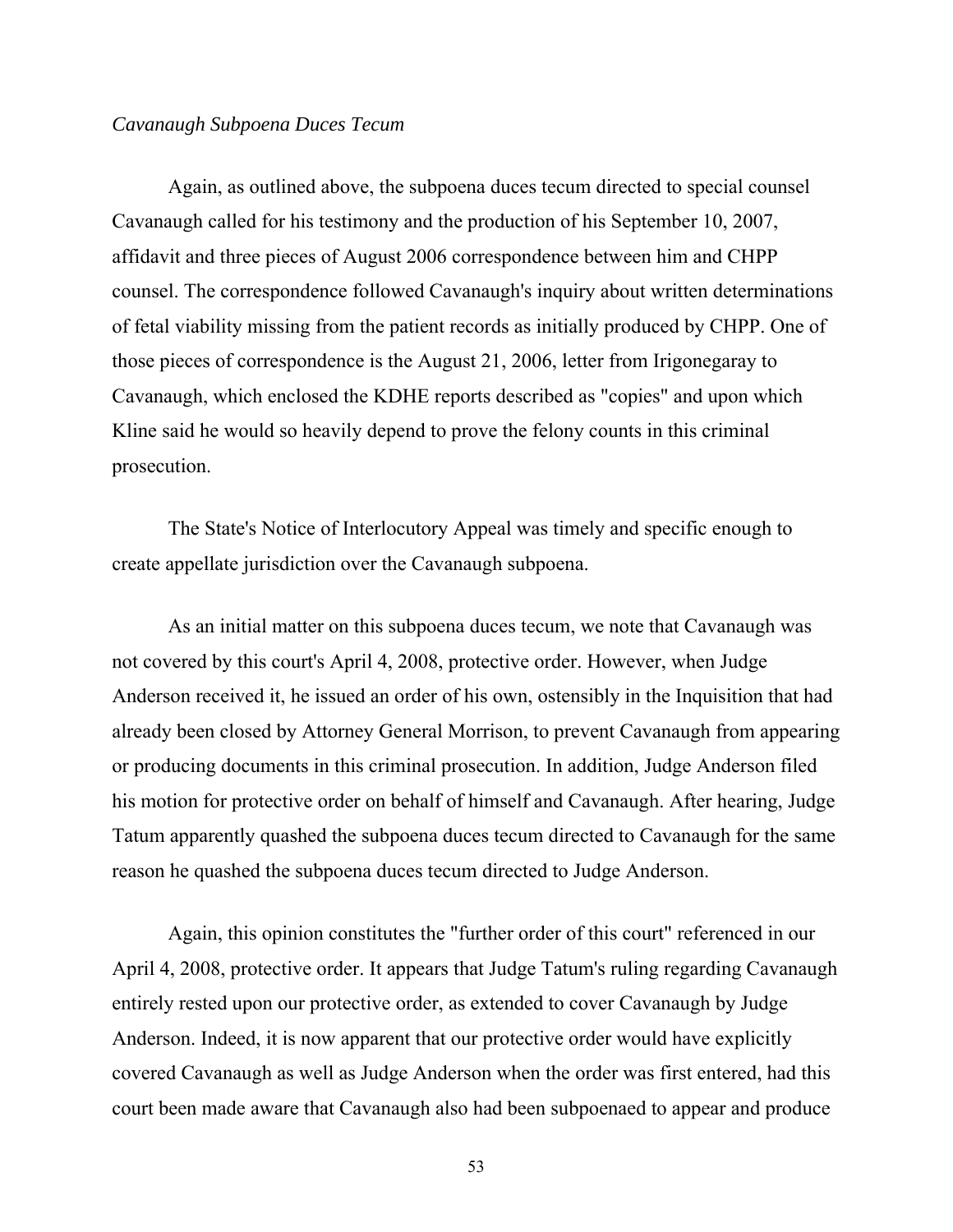documents at the preliminary hearing. In any event, as with Judge Anderson, our modification of order in this opinion requires Judge Tatum's ruling regarding Cavanaugh to be affirmed in part and reversed in part.

### A*. Documents*

 Cavanaugh may also be compelled to produce the letters that passed between him and CHPP counsel in the process of redacting and gathering CHPP patient records in the Inquisition. We have not been asked to determine at this time whether these documents constitute relevant and admissible evidence for trial. We leave those questions to Judge Tatum in the first instance, guided by the discussion of Cavanaugh's testimony below.

### B. *Testimony*

 Cavanaugh may be compelled to appear as a fact witness on CHPP's production of patient records in response to the Inquisition, including explanation of the procedure set up by Judge Anderson under *Alpha* and the communications between Cavanaugh and CHPP counsel in the summer of 2006. If, as it appears from the record as developed thus far, Cavanaugh was a temporary custodian of CHPP patient records, he may also be compelled to give traditional document custodian testimony. Like Judge Anderson, however, Cavanaugh was not automatically transformed by his participation in the Inquisition into an expert witness who may give opinion testimony on CHPP's criminal culpability. It is unclear what the State's current intentions are in this regard, and we leave appropriate limitations, if any, on Cavanaugh's testimony to Judge Tatum's careful consideration on remand.